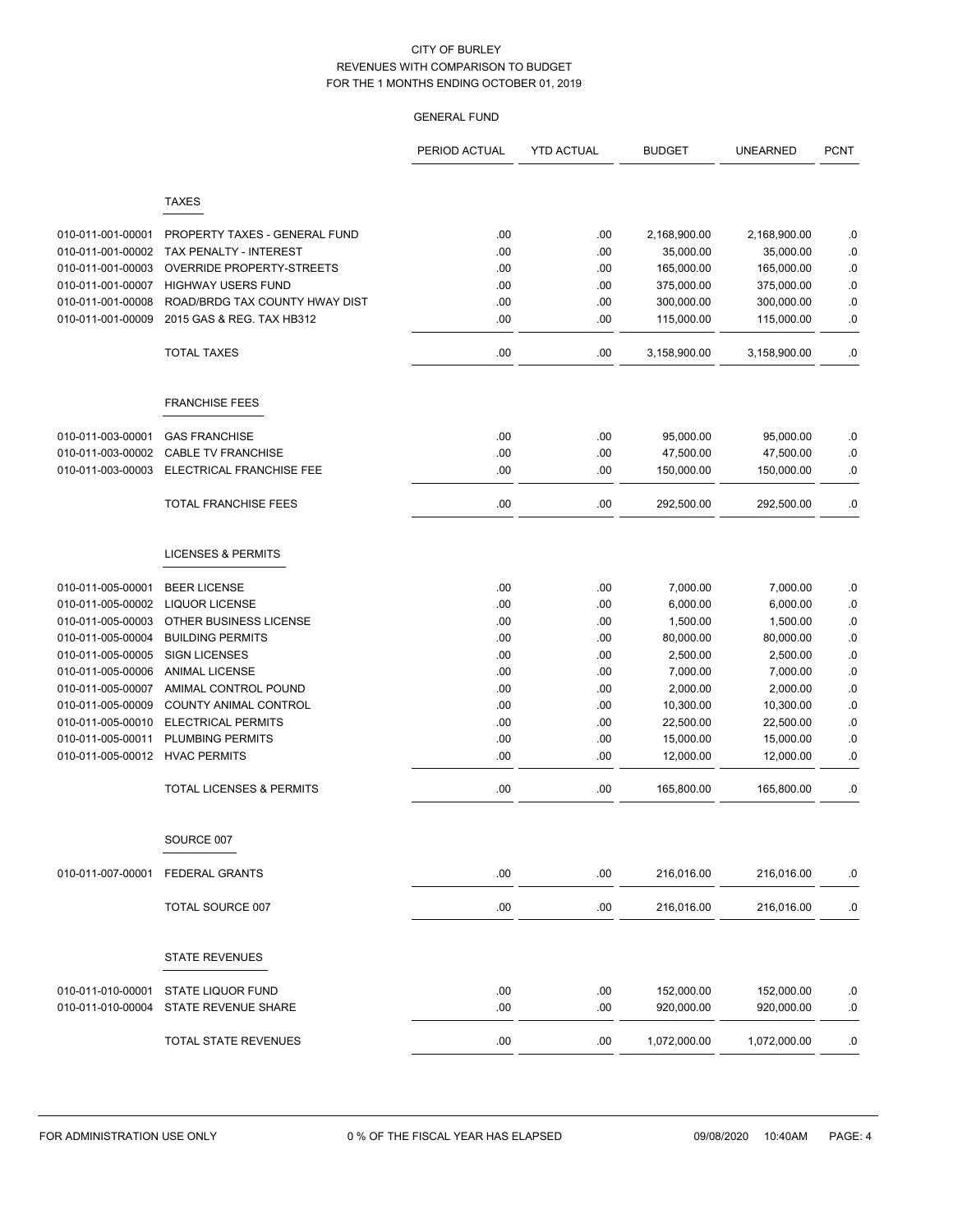|                   |                                           | PERIOD ACTUAL | <b>YTD ACTUAL</b> | <b>BUDGET</b> | <b>UNEARNED</b> | <b>PCNT</b> |
|-------------------|-------------------------------------------|---------------|-------------------|---------------|-----------------|-------------|
|                   | <b>CHARGES FOR SERVICES</b>               |               |                   |               |                 |             |
| 010-011-020-00001 | ADMINISTRATIVE SERVICES CHARGE            | .00           | .00               | 979,965.00    | 979,965.00      | .0          |
| 010-011-020-00002 | <b>FRANCHISE</b>                          | .00           | .00               | 347,375.00    | 347,375.00      | 0.0         |
| 010-011-020-00003 | <b>LEGAL SERVICE</b>                      | .00           | .00               | 138,375.00    | 138,375.00      | .0          |
| 010-011-020-00004 | WATER ADMIN CHARGE                        | .00           | .00               | 120,000.00    | 120,000.00      | .0          |
| 010-011-020-00005 | SEWER ADMIN CHARGE                        | .00           | .00               | 145,000.00    | 145,000.00      | 0.0         |
| 010-011-020-00006 | RENT-DEPARTMENTAL                         | .00           | .00               | 60,580.00     | 60,580.00       | 0.0         |
| 010-011-020-00007 | <b>ENGINEERING CHARGES</b>                | .00           | .00               | 190,000.00    | 190,000.00      | .0          |
| 010-011-020-00008 | <b>SHOP CHARGES</b>                       | .00           | .00               | 50,000.00     | 50,000.00       | .0          |
| 010-011-020-00009 | OTHER MISC REVENUE                        | .00           | .00               | 25,000.00     | 25,000.00       | 0.0         |
| 010-011-020-00012 | <b>INTEREST EARNED</b>                    | .00           | .00               | 12,000.00     | 12,000.00       | .0          |
| 010-011-020-00013 | <b>MOSS FARM LEASE</b>                    | .00           | .00               | 27,600.00     | 27,600.00       | .0          |
| 010-011-020-00014 | <b>LIBRARY ADMINISTRATION</b>             | .00           | .00               | 3,600.00      | 3,600.00        | 0.0         |
| 010-011-020-00020 | <b>LATE CHARGES</b>                       | .00           | .00               | 92,000.00     | 92,000.00       | .0          |
| 010-011-020-00022 | <b>AIRPORT FARM RENT</b>                  | .00           | .00               | 11,000.00     | 11,000.00       | .0          |
| 010-011-020-00024 | SANITATION ADMINISTRATION                 | .00           | .00               | 25,000.00     | 25,000.00       | .0          |
| 010-011-020-00025 | <b>GOLF ADMINISTRATION FEE</b>            | .00           | .00               | 2,500.00      | 2,500.00        | .0          |
| 010-011-020-00026 | SANITATION ROAD USE & SHOP                | .00           | .00               | 60,000.00     | 60,000.00       | .0          |
| 010-011-020-00028 | AMERICAN TOWER LEASE                      | .00           | .00               | 18,350.00     | 18,350.00       | .0          |
| 010-011-020-00029 | <b>BEAR NECESSITIES</b>                   | .00.          | .00               | 6,000.00      | 6,000.00        | 0.0         |
| 010-011-020-00100 | <b>INDUSTRIAL PARK RENTS &amp; LEASES</b> | .00           | .00               | 127,000.00    | 127,000.00      | .0          |
| 010-011-020-00101 | <b>KODIAK RENT</b>                        | .00           | .00               | 16,800.00     | 16,800.00       | 0.0         |
| 010-011-020-00110 | <b>BRIDGER WIRELESS INC.</b>              | .00           | .00               | 2,000.00      | 2,000.00        | .0          |
|                   | TOTAL CHARGES FOR SERVICES                | .00           | .00               | 2,460,145.00  | 2,460,145.00    | .0          |
|                   | SPECIAL CHARGES FOR SERVICES              |               |                   |               |                 |             |
| 010-011-025-00001 | <b>SPECIAL FIRE</b>                       | .00           | .00               | 160,000.00    | 160,000.00      | .0          |
|                   | TOTAL SPECIAL CHARGES FOR SERVICES        | .00           | .00               | 160,000.00    | 160,000.00      | 0.0         |
|                   | PARKS, REC & SWIM REVENUE                 |               |                   |               |                 |             |
| 010-011-035-00002 | <b>SWIM REVENUE</b>                       | .00           | .00               | 57,000.00     | 57,000.00       | 0.0         |
| 010-011-035-00003 | <b>PARK REVENUE</b>                       | .00           | .00               | 8,000.00      | 8,000.00        | .0          |
| 010-011-035-00004 | <b>RV PARK REVENUE</b>                    | .00           | .00               | 16,000.00     | 16,000.00       | .0          |
| 010-011-035-00006 | REIMBURSEMENT-REVENUE EXIT 208            | .00           | .00               | 12,500.00     | 12,500.00       | .0          |
| 010-011-035-00085 | SWIM ITEMS FOR RESALE                     | .00           | .00               | 9,500.00      | 9.500.00        | .0          |
|                   | TOTAL PARKS, REC & SWIM REVENUE           | .00           | .00               | 103,000.00    | 103,000.00      | .0          |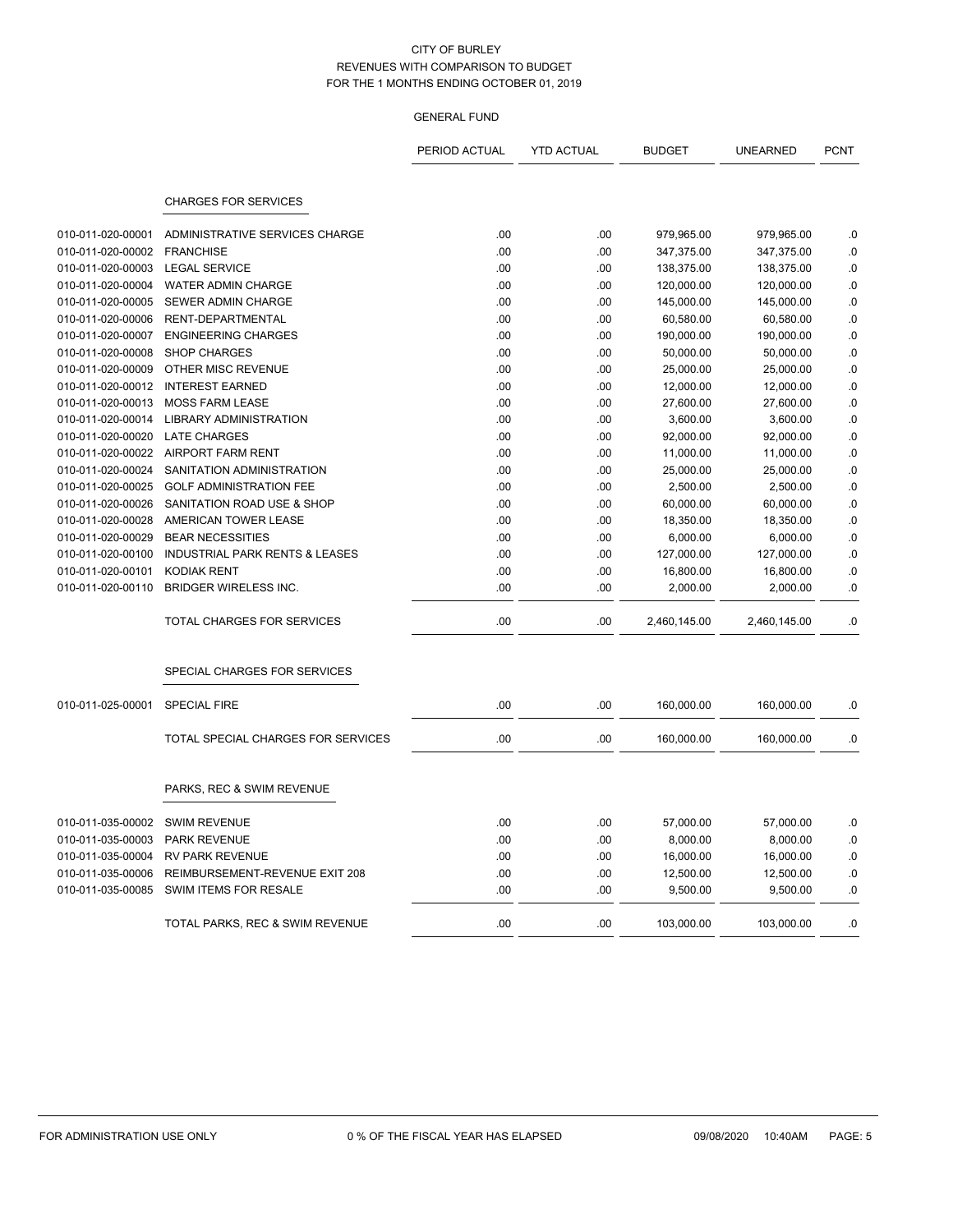|                   |                                       | PERIOD ACTUAL | <b>YTD ACTUAL</b> | <b>BUDGET</b> | <b>UNEARNED</b> | <b>PCNT</b> |
|-------------------|---------------------------------------|---------------|-------------------|---------------|-----------------|-------------|
|                   | <b>CEMETERY REVENUE</b>               |               |                   |               |                 |             |
|                   |                                       |               |                   |               |                 |             |
| 010-011-040-00001 | <b>CEMETERY LOT SALES</b>             | .00           | .00               | 43,000.00     | 43,000.00       | $\cdot$ 0   |
| 010-011-040-00002 | CEMETERY GRAVE - FEES                 | .00           | .00               | 45,000.00     | 45,000.00       | $\cdot$ 0   |
| 010-011-040-00003 | <b>CEMETERY OTHER FEES</b>            | .00           | .00               | 500.00        | 500.00          | 0.          |
|                   | TOTAL CEMETERY REVENUE                | .00           | .00               | 88,500.00     | 88,500.00       | 0.          |
|                   | <b>FINES &amp; FORFIETURE REVENUE</b> |               |                   |               |                 |             |
| 010-011-045-00001 | FINES & FORFIETURE REVENUE            | .00           | .00               | 92,000.00     | 92,000.00       | .0          |
|                   | TOTAL FINES & FORFIETURE REVENUE      | .00           | .00               | 92,000.00     | 92,000.00       | .0          |
|                   | <b>AIRPORT REVENUE</b>                |               |                   |               |                 |             |
| 010-011-060-00006 | AIRPORT RENTS AND LEASES              | .00           | .00               | 14,045.00     | 14,045.00       | .0          |
|                   | <b>TOTAL AIRPORT REVENUE</b>          | .00           | .00               | 14,045.00     | 14,045.00       | .0          |
|                   | SALE OF FIXED ASSETS REVENUE          |               |                   |               |                 |             |
| 010-011-070-00001 | SALE OF FIXED ASSETS                  | .00           | .00               | 15,000.00     | 15,000.00       | $\cdot$ 0   |
|                   | TOTAL SALE OF FIXED ASSETS REVENUE    | .00           | .00               | 15,000.00     | 15,000.00       | .0          |
|                   | TRANSFERS & OTHER REVENUE             |               |                   |               |                 |             |
| 010-011-080-00010 | FROM FUND BALANCE                     | .00           | .00               | 238,984.00    | 238,984.00      | $.0\,$      |
| 010-011-080-00090 | <b>LOAN PROCEEDS</b>                  | .00           | .00               | 185,000.00    | 185,000.00      | .0          |
|                   | TOTAL TRANSFERS & OTHER REVENUE       | .00           | .00               | 423,984.00    | 423,984.00      | 0.0         |
|                   | TOTAL FUND REVENUE                    | .00           | .00.              | 8,261,890.00  | 8,261,890.00    | .0          |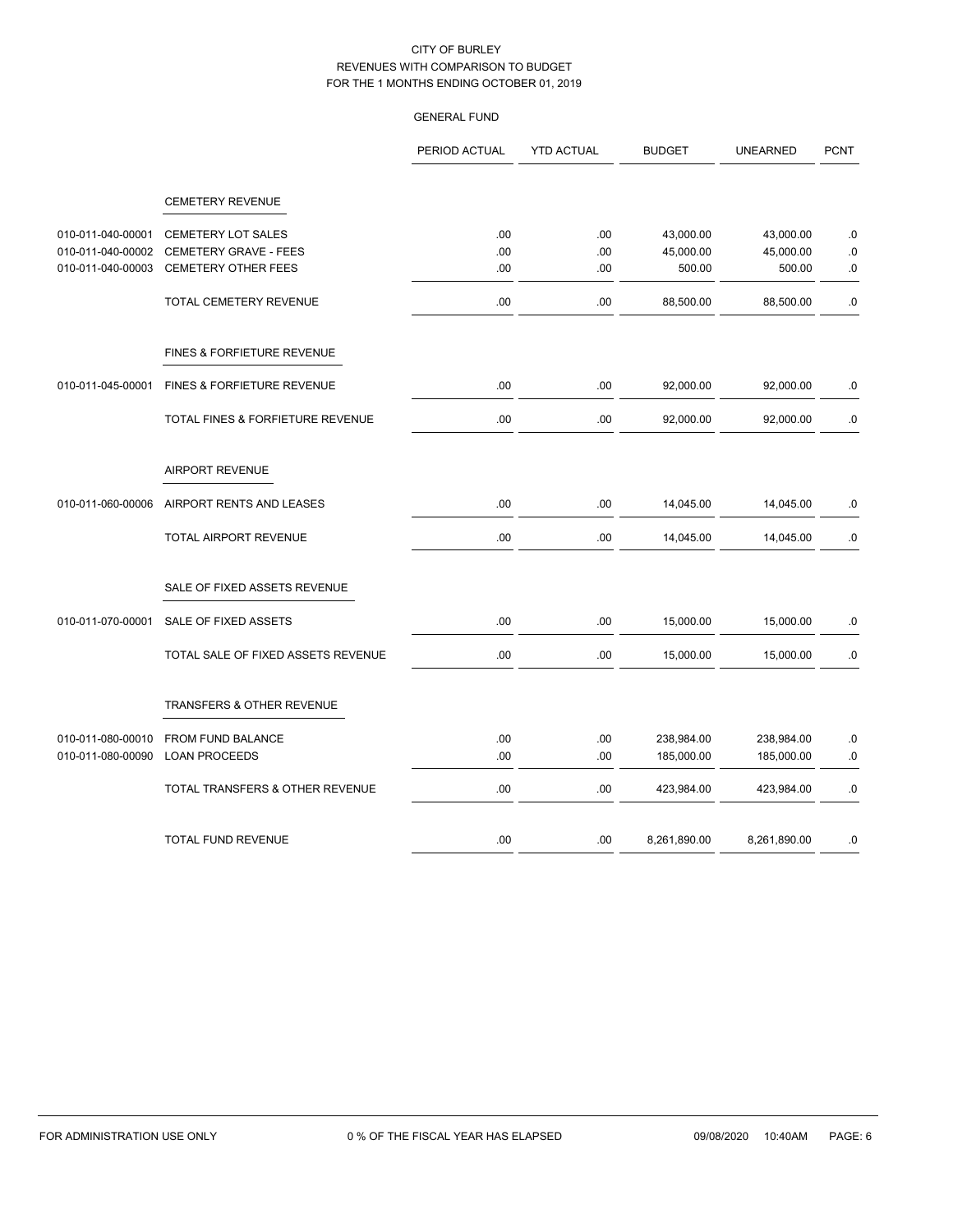# GENERAL FUND

|                   |                                                | PERIOD ACTUAL | <b>YTD ACTUAL</b> | <b>BUDGET</b> | UNEXPENDED | <b>PCNT</b> |
|-------------------|------------------------------------------------|---------------|-------------------|---------------|------------|-------------|
|                   |                                                |               |                   |               |            |             |
|                   | LEGISLATIVE-CITY COUNCIL                       |               |                   |               |            |             |
| 010-110-501-00001 | <b>REGULAR SALARIES</b>                        | .00           | .00               | 28,800.00     | 28,800.00  | .0          |
| 010-110-502-00021 | <b>FICA</b>                                    | .00           | .00               | 2,205.00      | 2,205.00   | .0          |
| 010-110-502-00022 | <b>RETIREMENT</b>                              | .00           | .00               | 3,260.00      | 3,260.00   | .0          |
| 010-110-502-00024 | <b>WORKMAN'S COMP</b>                          | .00           | .00               | 130.00        | 130.00     | .0          |
| 010-110-505-00025 | <b>HEALTH INSURANCE</b>                        | .00           | .00               | 78,438.00     | 78,438.00  | $\cdot$ 0   |
| 010-110-505-00026 | LIFE INSURANCE AMOUNT                          | .00           | .00               | 309.00        | 309.00     | .0          |
| 010-110-520-00030 | <b>POSTAGE</b>                                 | .00           | .00               | 300.00        | 300.00     | .0          |
| 010-110-520-00031 | OFFICE SUPPLIES                                | .00           | .00               | 600.00        | 600.00     | .0          |
| 010-110-522-00041 | PUBLIC RELATIONS                               | .00           | .00               | 25,000.00     | 25,000.00  | $0.$        |
| 010-110-522-00044 | <b>ADVERTISING</b>                             | .00           | .00               | 2,500.00      | 2,500.00   | $\cdot$ 0   |
| 010-110-522-00045 | <b>BAAT FLOWER PROJECT</b>                     | .00           | .00               | 20,000.00     | 20,000.00  | .0          |
| 010-110-523-00046 | <b>LIABILITY &amp; PROPERTY INS</b>            | .00           | .00               | 7,618.00      | 7,618.00   | .0          |
| 010-110-524-00047 | <b>TRAVEL &amp; MEETINGS</b>                   | .00           | .00               | 8,500.00      | 8,500.00   | 0.0         |
| 010-110-524-00048 | <b>MEMBERSHIP</b>                              | .00           | .00               | 16,390.00     | 16,390.00  | .0          |
| 010-110-525-00042 | PROFESSIONAL SERVICE                           | .00           | .00               | 5,000.00      | 5,000.00   | $\cdot$ 0   |
| 010-110-525-00045 | NETWORK AND AUTOMATION SUPPORT                 | .00           | .00               | 2,500.00      | 2,500.00   | .0          |
| 010-110-528-00060 | <b>BUILDING MAINTENANCE</b>                    | .00           | .00               | 10,000.00     | 10,000.00  | .0          |
| 010-110-530-00068 | <b>INTERFUND TRANSFERS</b>                     | .00           | .00               | 155,755.00    | 155,755.00 | .0          |
| 010-110-530-00999 | <b>MISCELLANEOUS</b>                           | .00           | .00               | 2,500.00      | 2,500.00   | .0          |
| 010-110-540-00010 | PROPERTY TAXES/ASSESSMENTS                     | .00.          | .00               | 5,200.00      | 5,200.00   | .0          |
| 010-110-560-00100 | SIMPLOT INDUSTRIAL PARK                        | .00.          | .00               | 4,200.00      | 4,200.00   | .0          |
| 010-110-590-00099 | <b>CONTINGENCY</b>                             | .00           | .00               | 132,269.00    | 132,269.00 | .0          |
|                   | TOTAL LEGISLATIVE-CITY COUNCIL                 | .00           | .00               | 511,474.00    | 511,474.00 | .0          |
|                   | <b>EXECUTIVE</b>                               |               |                   |               |            |             |
| 010-130-501-00001 | <b>REGULAR SALARIES</b>                        | .00           | .00               | 15,000.00     | 15,000.00  | .0          |
| 010-130-502-00021 | <b>FICA</b>                                    | .00           | .00               | 1,148.00      | 1,148.00   | .0          |
| 010-130-502-00022 | <b>RETIREMENT</b>                              | .00           | .00               | 1,749.00      | 1,749.00   | .0          |
| 010-130-502-00024 | <b>WORKMAN'S COMP</b>                          | .00           | .00               | 47.00         | 47.00      | .0          |
| 010-130-505-00025 | <b>HEALTH INSURANCE</b>                        | .00           | .00               | 8,630.00      | 8,630.00   | .0          |
| 010-130-505-00026 | LIFE INSURANCE AMOUNT                          | .00           | .00               | 52.00         | 52.00      | .0          |
| 010-130-520-00030 | <b>POSTAGE</b>                                 | .00           | .00               | 50.00         | 50.00      | .0          |
| 010-130-520-00031 | <b>OFFICE SUPPLIES</b>                         | .00           | .00               | 50.00         | 50.00      | .0          |
|                   | 010-130-520-00032 OPERATING SUPPLIES           | .00           | .00               | 300.00        | 300.00     | .0          |
|                   | 010-130-522-00041 PUBLIC RELATIONS             | .00           | .00               | 1,000.00      | 1,000.00   | .0          |
|                   | 010-130-523-00046 LIABILITY & PROPERTY INS     | .00           | .00               | 1,270.00      | 1,270.00   | .0          |
|                   | 010-130-524-00047 TRAVEL & MEETINGS            | .00           | .00               | 2,500.00      | 2,500.00   | .0          |
| 010-130-524-00048 | <b>MEMBERSHIP</b>                              | .00           | .00               | 50.00         | 50.00      | .0          |
|                   | 010-130-525-00045 NETWORK AND SOFTWARE SUPPORT | .00           | .00               | 1,500.00      | 1,500.00   | .0          |
| 010-130-526-00051 | TELEPHONE                                      | .00.          | .00               | 2,108.00      | 2,108.00   | .0          |
|                   | <b>TOTAL EXECUTIVE</b>                         | .00           | .00               | 35,454.00     | 35,454.00  | .0          |

÷,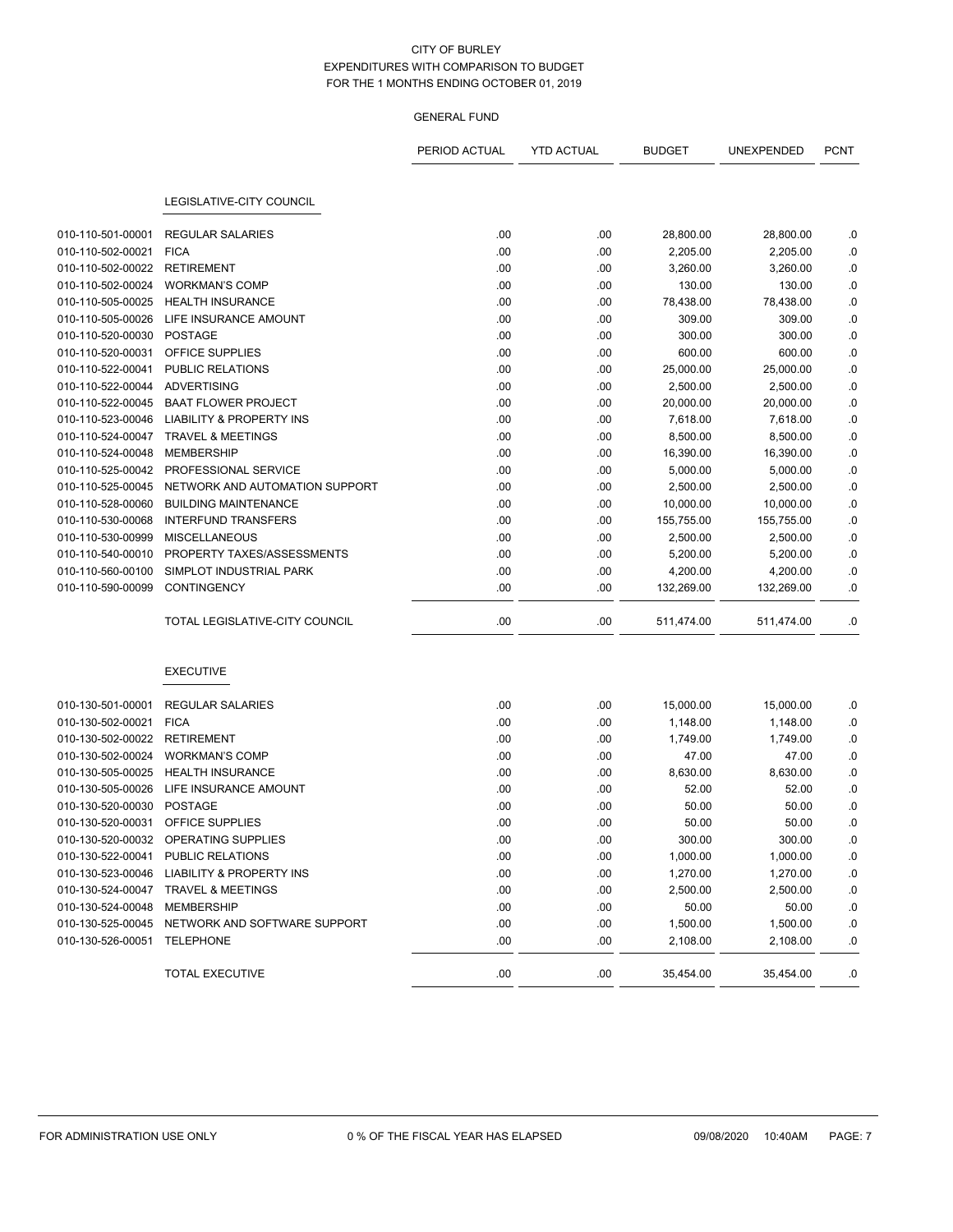|                                        |                                            | PERIOD ACTUAL | <b>YTD ACTUAL</b> | <b>BUDGET</b>          | UNEXPENDED            | <b>PCNT</b>     |
|----------------------------------------|--------------------------------------------|---------------|-------------------|------------------------|-----------------------|-----------------|
|                                        | <b>ADMINISTRATIVE</b>                      |               |                   |                        |                       |                 |
|                                        |                                            |               |                   |                        |                       |                 |
| 010-150-501-00001                      | <b>REGULAR SALARIES</b>                    | .00<br>.00    | .00               | 565,095.00             | 565,095.00            | .0              |
| 010-150-502-00021<br>010-150-502-00022 | <b>FICA</b><br><b>RETIREMENT</b>           | .00           | .00               | 43,230.00              | 43,230.00             | .0              |
| 010-150-502-00024                      | <b>WORKMAN'S COMP</b>                      | .00           | .00<br>.00        | 69,394.00              | 69,394.00             | .0              |
| 010-150-505-00025                      | <b>HEALTH INSURANCE</b>                    | .00           | .00               | 3,108.00               | 3,108.00              | .0              |
| 010-150-505-00026                      | LIFE INSURANCE AMOUNT                      | .00           | .00               | 175,778.00             | 175,778.00            | .0              |
| 010-150-520-00030                      | <b>POSTAGE</b>                             | .00           | .00               | 465.00<br>34,000.00    | 465.00<br>34,000.00   | .0<br>.0        |
| 010-150-520-00031                      | OFFICE SUPPLIES                            | .00           | .00               | 2,000.00               | 2,000.00              | .0              |
| 010-150-520-00032                      | OPERATING SUPPLIES                         | .00           |                   |                        |                       |                 |
| 010-150-520-00058                      | MAINT OFFICE EQUIP                         | .00           | .00               | 3,000.00               | 3,000.00              | .0<br>$\cdot$ 0 |
| 010-150-521-00034                      |                                            | .00           | .00               | 3,000.00               | 3,000.00              |                 |
| 010-150-522-00041                      | <b>MINOR EQUIPMENT</b><br>PUBLIC RELATIONS | .00           | .00<br>.00        | 1,000.00<br>200.00     | 1,000.00<br>200.00    | .0<br>.0        |
| 010-150-522-00044                      | <b>ADVERTISING</b>                         | .00           | .00               | 350.00                 | 350.00                | .0              |
| 010-150-522-00045                      | <b>PRINTING</b>                            | .00           | .00               |                        |                       |                 |
| 010-150-523-00046                      | <b>LIABILITY &amp; PROPERTY INS</b>        | .00           |                   | 2,000.00               | 2,000.00<br>11,427.00 | .0              |
|                                        | <b>TRAVEL &amp; MEETINGS</b>               | .00           | .00               | 11,427.00<br>13,000.00 |                       | .0              |
| 010-150-524-00047                      | <b>MEMBERSHIP</b>                          | .00           | .00               |                        | 13,000.00             | .0              |
| 010-150-524-00048<br>010-150-524-00049 | PERSONNEL TRAINING                         | .00           | .00               | 2,400.00               | 2,400.00              | .0              |
| 010-150-524-00053                      | <b>LOCAL TRANSPORT</b>                     | .00           | .00<br>.00        | 600.00                 | 600.00                | .0              |
| 010-150-525-00036                      | TEMPS CONTRACTED SERVICES                  | .00           | .00               | 6,000.00               | 6,000.00<br>2,200.00  | .0<br>$\cdot$ 0 |
| 010-150-525-00042                      | PROFESSIONAL SERVICE                       |               |                   | 2,200.00<br>2,500.00   |                       |                 |
|                                        | NETWORK AND SOFTWARE SUPPORT               | .00<br>.00    | .00               |                        | 2,500.00              | .0              |
| 010-150-525-00045<br>010-150-525-00050 | <b>CLEANING SERVICE</b>                    | .00           | .00               | 11,052.00              | 11,052.00             | .0              |
|                                        | SOFTWARE MAINT AND SUPPORT                 |               | .00               | 4,480.00               | 4,480.00              | .0              |
| 010-150-525-00063                      | <b>CONTRACTED SERVICE</b>                  | .00           | .00               | 21,000.00              | 21,000.00             | .0              |
| 010-150-525-00067                      | <b>TELEPHONE</b>                           | .00           | .00               | 5,000.00               | 5,000.00              | .0              |
| 010-150-526-00051<br>010-150-527-00057 | <b>RENTAL OTHER</b>                        | .00<br>.00    | .00<br>.00        | 6,950.00               | 6,950.00<br>1,000.00  | .0<br>.0        |
| 010-150-528-00059                      | <b>MAINT GROUNDS</b>                       | .00           | .00               | 1,000.00<br>1,800.00   | 1,800.00              | .0              |
| 010-150-528-00060                      | <b>MAINT BLDG</b>                          | .00           | .00               |                        |                       |                 |
| 010-150-530-00066                      | <b>BAD DEBT</b>                            | .00           | .00               | 5,000.00               | 5,000.00              | .0              |
| 010-150-530-00099                      | CASH LONG OR SHORT                         |               |                   | 1,000.00               | 1,000.00              | .0              |
| 010-150-580-00074                      | OFFICE EQUIPMENT                           | .00<br>.00    | .00<br>.00        | 200.00<br>2,000.00     | 200.00<br>2,000.00    | .0<br>.0        |
| 010-150-590-00001                      | SALARY INCREASE 2020-2021                  | .00           | .00               | 80,535.00              | 80,535.00             | .0              |
|                                        |                                            |               |                   |                        |                       |                 |
|                                        | TOTAL ADMINISTRATIVE                       | .00           | .00               | 1,080,764.00           | 1,080,764.00          | .0              |
|                                        | <b>LEGAL SERVICES</b>                      |               |                   |                        |                       |                 |
| 010-170-502-00021                      | <b>FICA</b>                                | .00           | .00               | 4,044.00               | 4,044.00              | .0              |
| 010-170-502-00022                      | <b>RETIREMENT</b>                          | .00           | .00               | 6,311.00               | 6,311.00              | 0.              |
| 010-170-502-00024                      | <b>WORKMAN'S COMP</b>                      | .00           | .00               | 130.00                 | 130.00                | 0.              |
| 010-170-505-00025                      | <b>HEALTH INSURANCE</b>                    | .00           | .00               | 56,880.00              | 56,880.00             | .0              |
| 010-170-524-00047                      | <b>TRAVEL &amp; MEETINGS</b>               | .00           | .00               | 400.00                 | 400.00                | 0.0             |
| 010-170-524-00048                      | <b>MEMBERSHIP</b>                          | .00           | .00               | 115.00                 | 115.00                | $\cdot$ 0       |
| 010-170-525-00041                      | <b>LEGAL RETAINER SERVICES</b>             | .00           | .00               | 52,855.00              | 52,855.00             | .0              |
| 010-170-525-00042                      | PROSECUTION SERVICES                       | .00           | .00               | 72,327.00              | 72,327.00             | .0              |
|                                        | <b>TOTAL LEGAL SERVICES</b>                | .00           | .00               | 193,062.00             | 193,062.00            | .0              |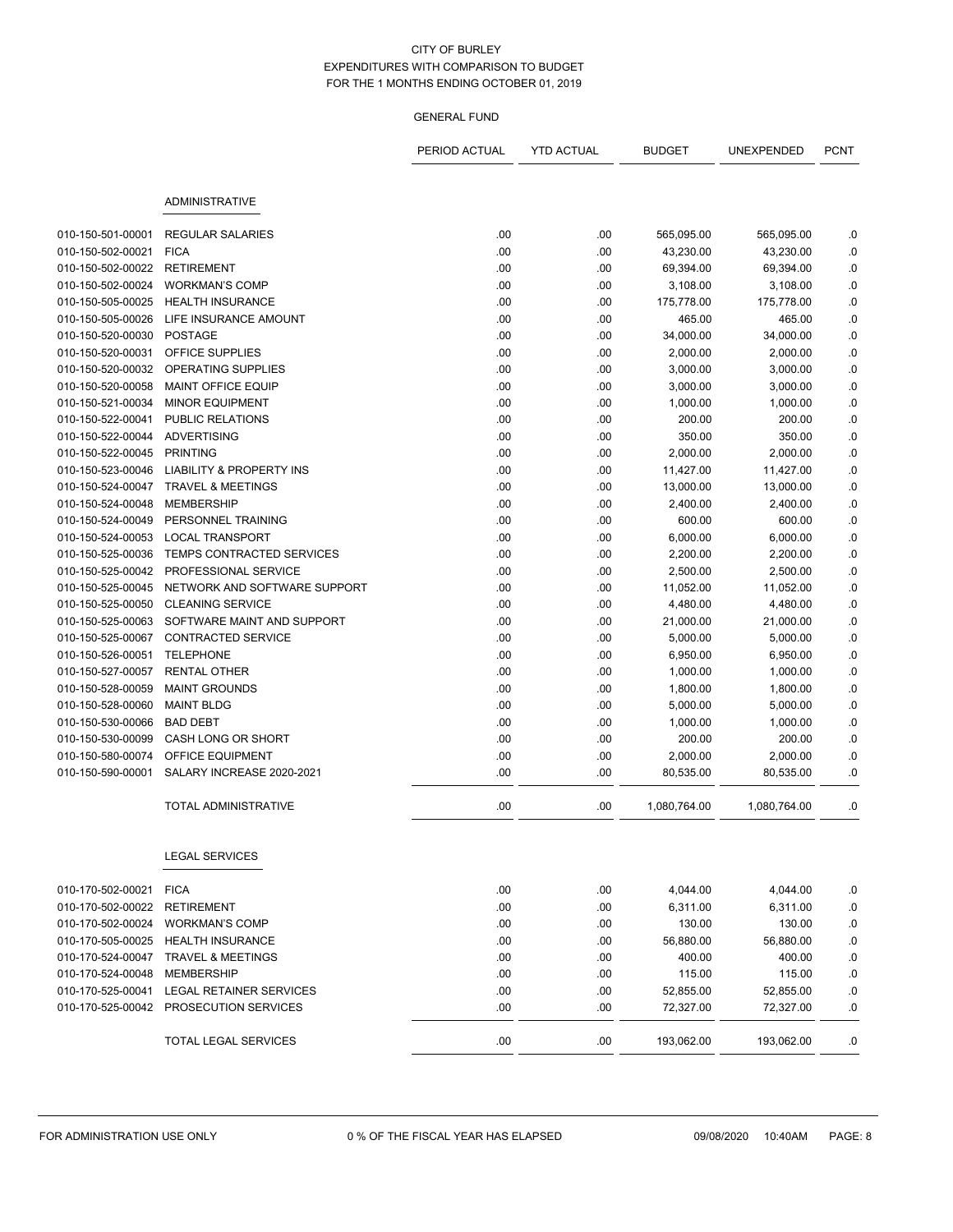|                   |                                         | PERIOD ACTUAL | <b>YTD ACTUAL</b> | <b>BUDGET</b> | UNEXPENDED   | <b>PCNT</b> |
|-------------------|-----------------------------------------|---------------|-------------------|---------------|--------------|-------------|
|                   | <b>BUILDING INSPECTION &amp; MAINT.</b> |               |                   |               |              |             |
| 010-190-501-00001 | <b>REGULAR SALARIES</b>                 | .00           | .00.              | 172,995.00    | 172,995.00   | .0          |
| 010-190-502-00021 | <b>FICA</b>                             | .00           | .00               | 13,234.00     | 13,234.00    | $\cdot$ 0   |
| 010-190-502-00022 | <b>RETIREMENT</b>                       | .00           | .00               | 20,656.00     | 20,656.00    | $\cdot$ 0   |
| 010-190-502-00024 | <b>WORKMAN'S COMP</b>                   | .00           | .00               | 7,514.00      | 7,514.00     | $\cdot$ 0   |
| 010-190-505-00025 | <b>HEALTH INSURANCE</b>                 | .00           | .00               | 56,940.00     | 56,940.00    | .0          |
| 010-190-505-00027 | UNIFORM ALLOWANCE                       | .00           | .00               | 500.00        | 500.00       | .0          |
| 010-190-520-00030 | <b>POSTAGE</b>                          | .00           | .00               | 300.00        | 300.00       | .0          |
| 010-190-520-00031 | OFFICE SUPPLIES                         | .00           | .00               | 250.00        | 250.00       | $\cdot$ 0   |
| 010-190-520-00032 | <b>OPERATING SUPPLIES</b>               | .00           | .00               | 400.00        | 400.00       | .0          |
| 010-190-520-00058 | <b>MAINT OFFICE EQUIP</b>               | .00           | .00               | 100.00        | 100.00       | .0          |
| 010-190-521-00034 | <b>MINOR EQUIPMENT</b>                  | .00           | .00               | 3,000.00      | 3,000.00     | .0          |
| 010-190-524-00047 | <b>TRAVEL &amp; MEETINGS</b>            | .00           | .00               | 5,000.00      | 5,000.00     | $\cdot$ 0   |
| 010-190-524-00048 | <b>MEMBERSHIP</b>                       | .00           | .00               | 500.00        | 500.00       | .0          |
| 010-190-524-00049 | PERSONNEL TRAINING                      | .00           | .00               | 2,000.00      | 2,000.00     | .0          |
| 010-190-525-00036 | <b>TEMPS CONTRACTED SERVICE</b>         | .00           | .00               | 12,000.00     | 12,000.00    | .0          |
| 010-190-525-00042 | PROFESSIONAL SERVICE                    | .00           | .00               | 800.00        | 800.00       | .0          |
| 010-190-525-00045 | NETWORK AND SOFTWARE SUPPORT            | .00           | .00               | 2,775.00      | 2,775.00     | .0          |
| 010-190-526-00051 | <b>TELEPHONE</b>                        | .00           | .00.              | 1,000.00      | 1,000.00     | .0          |
| 010-190-527-00057 | <b>RENTAL OTHER</b>                     | .00           | .00.              | 300.00        | 300.00       | .0          |
| 010-190-528-00059 | <b>MAINT GROUNDS</b>                    | .00           | .00               | 500.00        | 500.00       | 0.0         |
| 010-190-528-00060 | <b>MAINT BLDG</b>                       | .00           | .00               | 500.00        | 500.00       | $\cdot$ 0   |
| 010-190-529-00035 | FUEL & OIL                              | .00           | .00               | 3,000.00      | 3,000.00     | 0.0         |
| 010-190-529-00061 | MAINT AUTOMOTIVE                        | .00           | .00               | 1,500.00      | 1,500.00     | .0          |
| 010-190-529-00062 | MAINT OTHER EQUIPMENT                   | .00           | .00               | 600.00        | 600.00       | .0          |
|                   | TOTAL BUILDING INSPECTION & MAINT.      | .00           | .00               | 306,364.00    | 306,364.00   | .0          |
|                   | POLICE SERVICES                         |               |                   |               |              |             |
| 010-210-525-00067 | <b>CONTRACTED SERVICE</b>               | .00           | .00               | 1,734,441.00  | 1,734,441.00 | .0          |
|                   | <b>TOTAL POLICE SERVICES</b>            | .00           | .00               | 1,734,441.00  | 1,734,441.00 | .0          |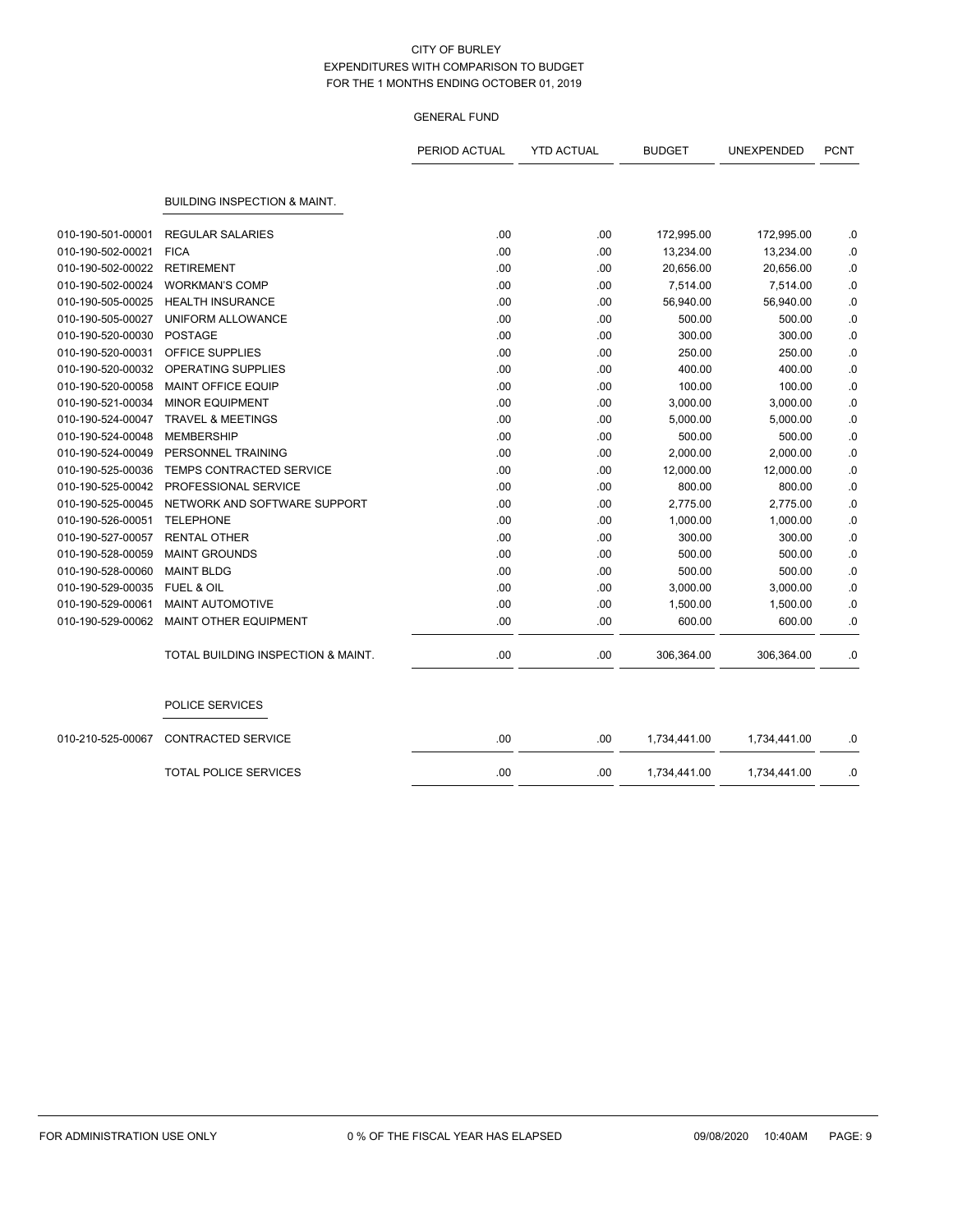|                                        |                                          | PERIOD ACTUAL | <b>YTD ACTUAL</b> | <b>BUDGET</b>          | UNEXPENDED             | <b>PCNT</b>     |
|----------------------------------------|------------------------------------------|---------------|-------------------|------------------------|------------------------|-----------------|
|                                        | <b>FIRE</b>                              |               |                   |                        |                        |                 |
|                                        | <b>REGULAR SALARIES</b>                  |               |                   |                        |                        |                 |
| 010-230-501-00001<br>010-230-501-00002 | <b>RESERVE FF WAGES</b>                  | .00<br>.00    | .00               | 559,130.00             | 559,130.00             | .0              |
| 010-230-501-00005                      | <b>OVERTIME SALARIES</b>                 | .00           | .00<br>.00        | 45,000.00<br>24,960.00 | 45,000.00<br>24,960.00 | .0<br>.0        |
| 010-230-501-00010                      | FT CALL BACK                             | .00           | .00               | 23,000.00              | 23,000.00              |                 |
| 010-230-501-00015                      | FT-VOLUNTEER TRAINING                    | .00           | .00               |                        |                        | .0<br>.0        |
| 010-230-502-00021                      | <b>FICA</b>                              | .00           | .00               | 15,000.00              | 15,000.00              |                 |
| 010-230-502-00022                      | <b>RETIREMENT - 401K</b>                 | .00           | .00               | 14,400.00<br>35,700.00 | 14,400.00<br>35,700.00 | .0<br>$\cdot$ 0 |
| 010-230-502-00023                      | FIRE RETIREMENT OTHER                    |               |                   |                        |                        |                 |
| 010-230-502-00024                      |                                          | .00           | .00               | 74,550.00              | 74,550.00              | .0              |
|                                        | <b>WORKMAN'S COMP</b>                    | .00           | .00               | 28,726.00              | 28,726.00              | $\cdot$ 0       |
| 010-230-505-00025                      | <b>HEALTH INSURANCE</b>                  | .00           | .00               | 189,600.00             | 189,600.00             | .0              |
| 010-230-505-00026                      | LIFE INSURANCE AMOUNT                    | .00           | .00               | 490.00                 | 490.00                 | 0.              |
| 010-230-505-00027                      | UNIFORM ALLOWANCE                        | .00           | .00               | 4,300.00               | 4,300.00               | .0              |
| 010-230-520-00030                      | <b>POSTAGE</b>                           | .00           | .00               | 150.00                 | 150.00                 | 0.              |
| 010-230-520-00031                      | OFFICE SUPPLIES                          | .00           | .00               | 1,000.00               | 1,000.00               | .0              |
| 010-230-520-00032                      | OPERATING SUPPLIES                       | .00           | .00               | 2,000.00               | 2,000.00               | $\cdot$ 0       |
| 010-230-520-00058                      | <b>MAINT OFFICE EQUIP</b>                | .00           | .00               | 500.00                 | 500.00                 | .0              |
| 010-230-521-00034                      | <b>MINOR EQUIPMENT</b>                   | .00           | .00               | 3,500.00               | 3,500.00               | .0              |
| 010-230-522-00044                      | <b>ADVERTISING</b>                       | .00           | .00               | 300.00                 | 300.00                 | .0              |
| 010-230-522-00045                      | <b>PRINTING</b>                          | .00           | .00               | 1,500.00               | 1,500.00               | .0              |
| 010-230-523-00046                      | <b>LIABILITY &amp; PROPERTY INS</b>      | .00           | .00               | 12,696.00              | 12,696.00              | 0.              |
| 010-230-524-00047                      | <b>TRAVEL &amp; MEETINGS</b>             | .00           | .00               | 3,500.00               | 3,500.00               | .0              |
| 010-230-524-00048                      | <b>MEMBERSHIP</b>                        | .00           | .00               | 7,300.00               | 7,300.00               | .0              |
| 010-230-524-00049                      | PERSONNEL TRAINING                       | .00           | .00               | 15,000.00              | 15,000.00              | .0              |
| 010-230-524-00050                      | <b>WELLNESS AND FITNESS</b>              | .00           | .00               | 500.00                 | 500.00                 | 0.              |
| 010-230-525-00042                      | PROFESSIONAL SERVICE                     | .00           | .00               | 1,100.00               | 1,100.00               | .0              |
| 010-230-525-00045                      | NETWORK AND SOFTWARE SUPPORT             | .00           | .00               | 10,200.00              | 10,200.00              | $\cdot$ 0       |
| 010-230-526-00051                      | <b>TELEPHONE</b>                         | .00           | .00               | 3,500.00               | 3,500.00               | .0              |
| 010-230-528-00059                      | <b>MAINT GROUNDS</b>                     | .00           | .00               | 1,000.00               | 1,000.00               | $\cdot$         |
| 010-230-528-00060                      | <b>MAINT BLDG</b>                        | .00           | .00               | 5,000.00               | 5,000.00               | $\cdot$         |
| 010-230-529-00035                      | FUEL & OIL                               | .00           | .00               | 10,000.00              | 10,000.00              | 0.              |
| 010-230-529-00061                      | <b>MAINT AUTOMOTIVE</b>                  | .00           | .00               | 15,000.00              | 15,000.00              | 0.              |
| 010-230-529-00062                      | PERSONAL PROTECTIVE EQUIPMENT            | .00           | .00               | 40,000.00              | 40,000.00              | .0              |
| 010-230-530-00100                      | <b>HAZMAT MATERIALS</b>                  | .00           | .00               | 400.00                 | 400.00                 | 0.              |
| 010-230-530-00200                      | <b>EMS SUPPLIES</b>                      | .00           | .00               | 2,000.00               | 2,000.00               | .0              |
| 010-230-580-00011                      | <b>EXTRICATION TOOLS &amp; EQUIPMENT</b> | .00           | .00               | 1,000.00               | 1,000.00               | 0.              |
| 010-230-580-00074                      | <b>OFFICE EQUIPMENT</b>                  | .00           | .00               | 1,500.00               | 1,500.00               | .0              |
| 010-230-580-00076                      | <b>SCBA MAINTENANCE</b>                  | .00           | .00               | 6,000.00               | 6,000.00               | .0              |
| 010-230-584-00100                      | OTHER IMPROVEMENTS-ISO                   | .00           | .00               | 5,000.00               | 5,000.00               | 0.0             |
| 010-230-590-00001                      | <b>DEBT &amp; LEASE PAYMENTS</b>         | .00           | .00               | 106,867.00             | 106,867.00             | $\cdot$ 0       |
|                                        | <b>TOTAL FIRE</b>                        | .00           | .00               | 1,271,369.00           | 1,271,369.00           | $\cdot$ 0       |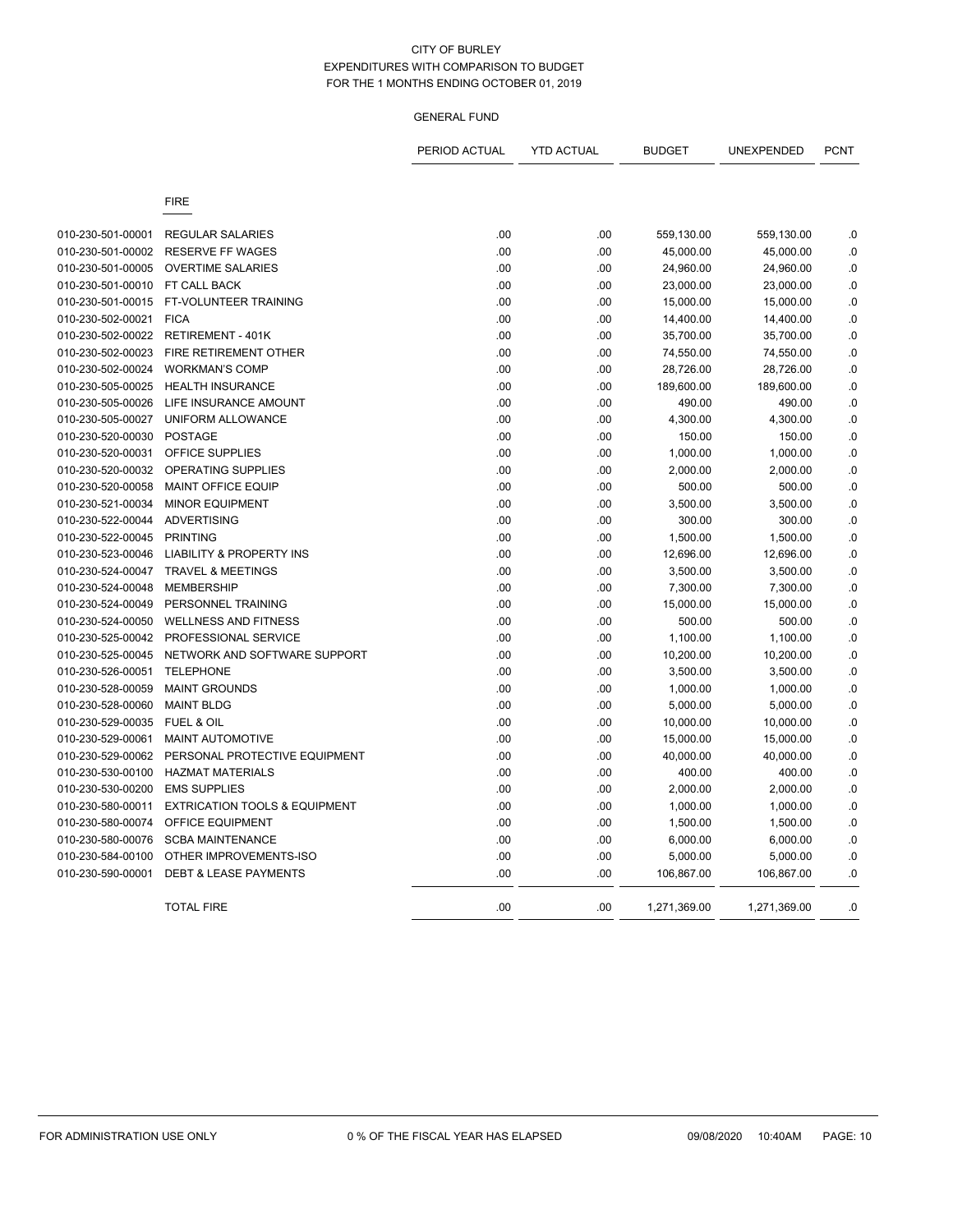|                   |                                     | PERIOD ACTUAL | <b>YTD ACTUAL</b> | <b>BUDGET</b> | UNEXPENDED | <b>PCNT</b> |
|-------------------|-------------------------------------|---------------|-------------------|---------------|------------|-------------|
|                   | <b>ANIMAL CONTROL</b>               |               |                   |               |            |             |
| 010-270-501-00001 | <b>REGULAR SALARIES</b>             | .00           | .00               | 71,822.00     | 71,822.00  | .0          |
| 010-270-501-00010 | ONCALL/CALLBACK SALARIES            | .00           | .00               | 2,000.00      | 2,000.00   | 0.0         |
| 010-270-502-00021 | <b>FICA</b>                         | .00           | .00               | 5,544.00      | 5,544.00   | .0          |
| 010-270-502-00022 | <b>RETIREMENT</b>                   | .00           | .00               | 9,064.00      | 9,064.00   | .0          |
| 010-270-502-00024 | <b>WORKMAN'S COMP</b>               | .00           | .00               | 1,421.00      | 1,421.00   | .0          |
| 010-270-505-00025 | <b>HEALTH INSURANCE</b>             | .00           | .00               | 37,920.00     | 37,920.00  | .0          |
| 010-270-505-00026 | LIFE INSURANCE AMOUNT               | .00           | .00               | 55.00         | 55.00      | .0          |
| 010-270-505-00027 | UNIFORM ALLOWANCE                   | .00           | .00               | 400.00        | 400.00     | 0.0         |
| 010-270-520-00030 | <b>POSTAGE</b>                      | .00           | .00               | 1,300.00      | 1,300.00   | .0          |
| 010-270-520-00031 | <b>OFFICE SUPPLIES</b>              | .00           | .00               | 200.00        | 200.00     | .0          |
| 010-270-520-00032 | <b>OPERATING SUPPLIES</b>           | .00           | .00               | 4,800.00      | 4,800.00   | .0          |
| 010-270-521-00034 | <b>MINOR EQUIPMENT</b>              | .00           | .00               | 600.00        | 600.00     | 0.0         |
| 010-270-522-00044 | <b>ADVERTISING</b>                  | .00           | .00               | 500.00        | 500.00     | .0          |
| 010-270-522-00045 | <b>PRINTING</b>                     | .00           | .00               | 450.00        | 450.00     | 0.          |
| 010-270-523-00046 | <b>LIABILITY &amp; PROPERTY INS</b> | .00           | .00               | 1,270.00      | 1,270.00   | .0          |
| 010-270-524-00047 | <b>TRAVEL &amp; MEETINGS</b>        | .00           | .00               | 400.00        | 400.00     | .0          |
| 010-270-524-00048 | <b>MEMBERSHIP</b>                   | .00           | .00               | 500.00        | 500.00     | .0          |
| 010-270-524-00049 | PERSONNEL TRAINING                  | .00           | .00               | 771.00        | 771.00     | .0          |
| 010-270-524-00053 | <b>LOCAL TRANSPORT</b>              | .00           | .00               | 18,960.00     | 18,960.00  | .0          |
| 010-270-525-00036 | TEMPS CONTRACTED SERVICE            | .00           | .00               | 14,000.00     | 14,000.00  | 0.          |
| 010-270-525-00045 | NETWORK AND SOFTWARE SUPPORT        | .00           | .00               | 1,500.00      | 1,500.00   | .0          |
| 010-270-526-00051 | <b>TELEPHONE</b>                    | .00           | .00               | 1,500.00      | 1,500.00   | .0          |
| 010-270-528-00060 | <b>MAINT BLDG</b>                   | .00           | .00               | 1,000.00      | 1,000.00   | .0          |
| 010-270-529-00035 | <b>FUEL &amp; OIL</b>               | .00           | .00               | 1,500.00      | 1,500.00   | .0          |
| 010-270-529-00061 | <b>MAINT AUTOMOTIVE</b>             | .00           | .00               | 400.00        | 400.00     | 0.          |
|                   | <b>TOTAL ANIMAL CONTROL</b>         | .00           | .00               | 177,877.00    | 177,877.00 | .0          |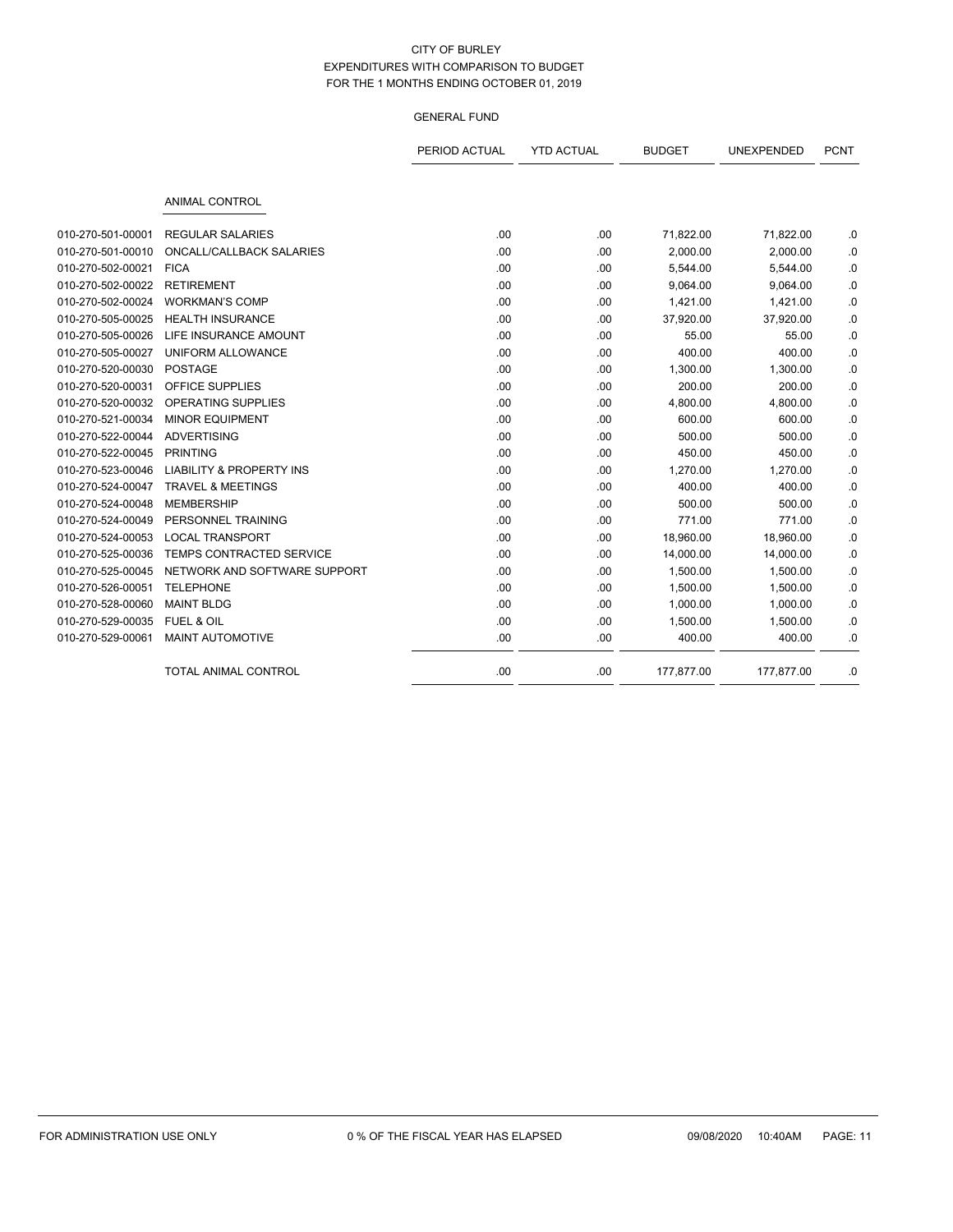|                   |                                     | PERIOD ACTUAL | <b>YTD ACTUAL</b> | <b>BUDGET</b> | UNEXPENDED   | <b>PCNT</b> |
|-------------------|-------------------------------------|---------------|-------------------|---------------|--------------|-------------|
|                   | <b>STREETS</b>                      |               |                   |               |              |             |
|                   |                                     |               |                   |               |              |             |
| 010-310-501-00001 | <b>REGULAR SALARIES</b>             | .00           | .00               | 283,380.00    | 283,380.00   | .0          |
| 010-310-501-00005 | <b>OVERTIME SALARIES</b>            | .00           | .00               | 2,000.00      | 2,000.00     | .0          |
| 010-310-501-00010 | ONCALL/CALLBACK SALARIES            | .00           | .00               | 2,000.00      | 2,000.00     | .0          |
| 010-310-502-00021 | <b>FICA</b>                         | .00           | .00               | 21,985.00     | 21,985.00    | .0          |
| 010-310-502-00022 | <b>RETIREMENT</b>                   | .00           | .00               | 34,314.00     | 34,314.00    | .0          |
| 010-310-502-00024 | <b>WORKMAN'S COMP</b>               | .00           | .00               | 19,135.00     | 19,135.00    | 0.0         |
| 010-310-505-00025 | <b>HEALTH INSURANCE</b>             | .00           | .00               | 113,760.00    | 113,760.00   | .0          |
| 010-310-505-00026 | LIFE INSURANCE AMOUNT               | .00           | .00               | 310.00        | 310.00       | .0          |
| 010-310-505-00027 | UNIFORM ALLOWANCE                   | .00           | .00               | 600.00        | 600.00       | .0          |
| 010-310-520-00032 | OPERATING SUPPLIES                  | .00           | .00               | 500.00        | 500.00       | .0          |
| 010-310-521-00034 | <b>MINOR EQUIPMENT</b>              | .00           | .00               | 1,500.00      | 1,500.00     | 0.0         |
| 010-310-522-00041 | PUBLIC RELATIONS                    | .00           | .00               | 100.00        | 100.00       | $\cdot$ 0   |
| 010-310-522-00044 | <b>ADVERTISING</b>                  | .00           | .00               | 100.00        | 100.00       | $\cdot$ 0   |
| 010-310-523-00046 | <b>LIABILITY &amp; PROPERTY INS</b> | .00           | .00               | 8,000.00      | 8,000.00     | $\cdot$ 0   |
| 010-310-524-00047 | <b>TRAVEL &amp; MEETINGS</b>        | .00           | .00               | 500.00        | 500.00       | .0          |
| 010-310-524-00049 | PERSONNEL TRAINING                  | .00           | .00               | 200.00        | 200.00       | 0.0         |
| 010-310-525-00036 | TEMPS CONTRACTED SERVICE            | .00           | .00               | 10,000.00     | 10,000.00    | 0.          |
| 010-310-525-00042 | PROFESSIONAL SERVICE                | .00           | .00               | 1,000.00      | 1,000.00     | .0          |
| 010-310-525-00045 | NETWORK AND SOFTWARE SUPPORT        | .00           | .00               | 1,500.00      | 1,500.00     | .0          |
| 010-310-526-00051 | <b>TELEPHONE</b>                    | .00           | .00               | 1,800.00      | 1,800.00     | .0          |
| 010-310-526-00052 | <b>UTILITIES</b>                    | .00           | .00               | 3,000.00      | 3,000.00     | .0          |
| 010-310-527-00057 | <b>RENTAL OTHER</b>                 | .00           | .00               | 700.00        | 700.00       | .0          |
| 010-310-528-00059 | <b>MAINT GROUNDS</b>                | .00           | .00               | 600.00        | 600.00       | .0          |
| 010-310-528-00060 | <b>MAINT BLDG</b>                   | .00           | .00               | 2,000.00      | 2,000.00     | .0          |
| 010-310-529-00035 | <b>FUEL &amp; OIL</b>               | .00           | .00               | 35,000.00     | 35,000.00    | .0          |
| 010-310-529-00061 | <b>MAINT AUTOMOTIVE</b>             | .00           | .00               | 45,000.00     | 45,000.00    | .0          |
| 010-310-529-00062 | <b>MAINT OTHER EQUIPMENT</b>        | .00           | .00               | 500.00        | 500.00       | .0          |
| 010-310-580-00075 | <b>AUTOMOTIVE</b>                   | .00           | .00               | 540,040.00    | 540,040.00   | .0          |
| 010-310-580-00076 | OTHER MACHINERY                     | .00           | .00               | 28,000.00     | 28,000.00    | 0.0         |
| 010-310-584-00073 | OTHER IMPROVEMENTS                  | .00           | .00               | 200,000.00    | 200,000.00   | .0          |
| 010-310-584-00074 | <b>CURB AND GUTTER</b>              | .00           | .00               | 40,000.00     | 40,000.00    | .0          |
| 010-310-584-00079 | <b>CONSTRUCTION</b>                 | .00           | .00               | 90,000.00     | 90,000.00    | .0          |
| 010-310-590-00001 | <b>DEBT &amp; LEASE PAYMENTS</b>    | .00           | .00               | 93,705.00     | 93,705.00    | .0          |
|                   | <b>TOTAL STREETS</b>                | .00           | .00               | 1,581,229.00  | 1,581,229.00 | .0          |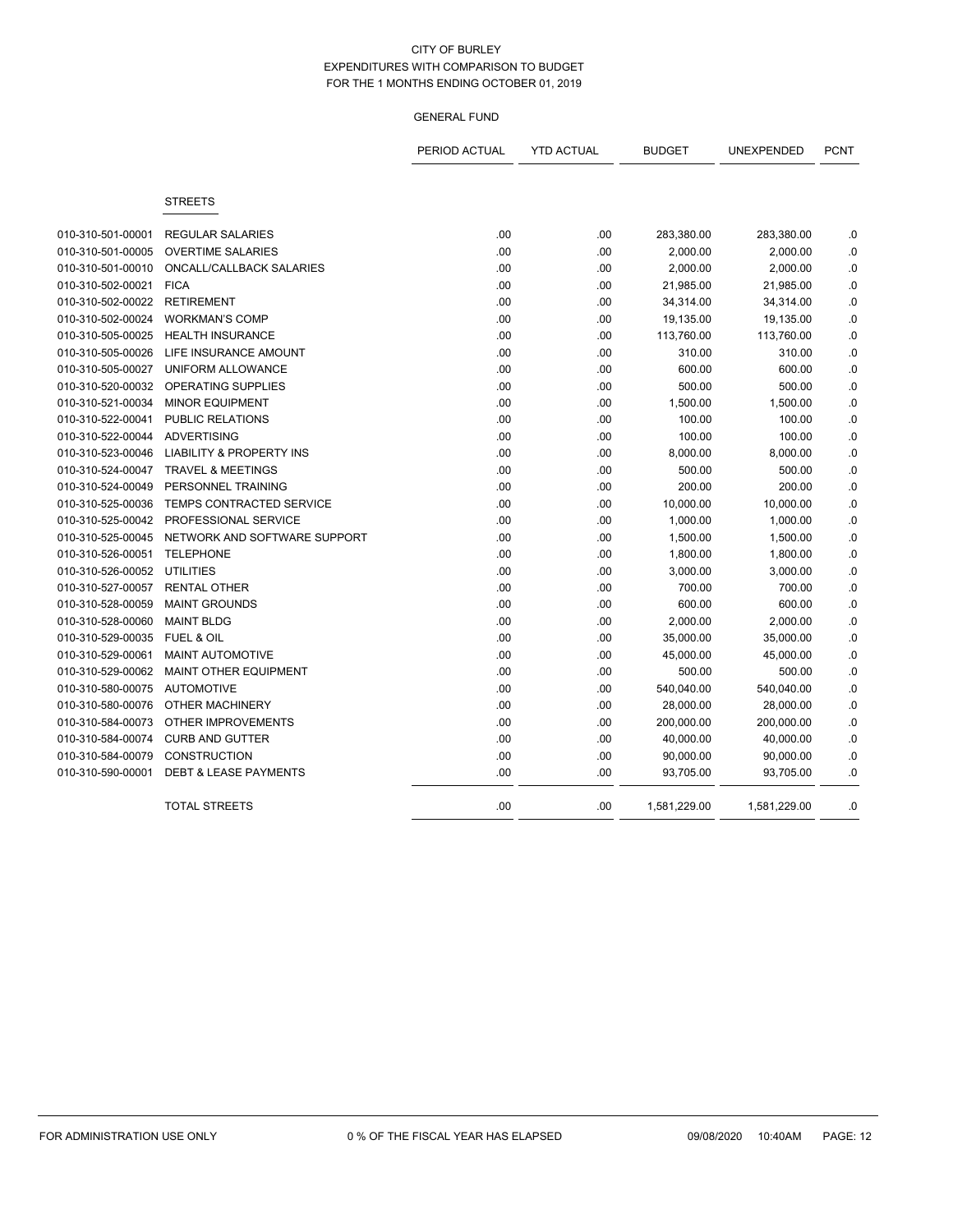|                   |                                            | PERIOD ACTUAL | <b>YTD ACTUAL</b> | <b>BUDGET</b> | UNEXPENDED | <b>PCNT</b> |
|-------------------|--------------------------------------------|---------------|-------------------|---------------|------------|-------------|
|                   | <b>ENGINEERING</b>                         |               |                   |               |            |             |
|                   |                                            |               |                   |               |            |             |
| 010-311-501-00001 | <b>REGULAR SALARIES</b>                    | .00           | .00               | 107,000.00    | 107,000.00 | .0          |
| 010-311-502-00021 | <b>FICA</b>                                | .00           | .00               | 8,186.00      | 8,186.00   | $\cdot$ 0   |
| 010-311-502-00022 | <b>RETIREMENT</b>                          | .00           | .00               | 12,776.00     | 12,776.00  | $\cdot$ 0   |
| 010-311-502-00024 | <b>WORKMAN'S COMP</b>                      | .00           | .00               | 3,850.00      | 3,850.00   | $\cdot$ 0   |
| 010-311-505-00025 | <b>HEALTH INSURANCE</b>                    | .00           | .00               | 18,960.00     | 18,960.00  | $\cdot$ 0   |
| 010-311-505-00026 | LIFE INSURANCE AMOUNT                      | .00           | .00               | 55.00         | 55.00      | .0          |
| 010-311-505-00027 | UNIFORM ALLOWANCE                          | .00           | .00               | 300.00        | 300.00     | $\cdot$ 0   |
| 010-311-520-00030 | <b>POSTAGE</b>                             | .00           | .00               | 100.00        | 100.00     | $\cdot$ 0   |
| 010-311-520-00031 | OFFICE SUPPLIES                            | .00           | .00               | 100.00        | 100.00     | $\cdot$ 0   |
| 010-311-520-00032 | OPERATING SUPPLIES                         | .00           | .00               | 1,000.00      | 1,000.00   | .0          |
| 010-311-521-00034 | <b>MINOR EQUIPMENT</b>                     | .00           | .00               | 1,000.00      | 1,000.00   | .0          |
| 010-311-523-00046 | <b>LIABILITY &amp; PROPERTY INS</b>        | .00           | .00               | 1,500.00      | 1,500.00   | $\cdot$ 0   |
| 010-311-524-00047 | <b>TRAVEL &amp; MEETINGS</b>               | .00           | .00               | 3,000.00      | 3,000.00   | .0          |
| 010-311-524-00048 | <b>MEMBERSHIP</b>                          | .00           | .00               | 300.00        | 300.00     | .0          |
| 010-311-525-00042 | PROFESSIONAL SERVICE                       | .00           | .00               | 15,000.00     | 15,000.00  | $\cdot$ 0   |
| 010-311-526-00051 | <b>TELEPHONE</b>                           | .00           | .00               | 165.00        | 165.00     | .0          |
| 010-311-529-00035 | <b>FUEL &amp; OIL</b>                      | .00           | .00               | 1,500.00      | 1,500.00   | $\cdot$ 0   |
| 010-311-529-00061 | MAINT AUTOMOTIVE                           | .00           | .00               | 500.00        | 500.00     | .0          |
|                   | <b>TOTAL ENGINEERING</b>                   | .00           | .00               | 175,292.00    | 175,292.00 | .0          |
|                   | <b>EQUIPMENT MAINTENANCE</b>               |               |                   |               |            |             |
| 010-312-501-00001 | <b>REGULAR SALARIES</b>                    | .00           | .00               | 197,415.00    | 197,415.00 | .0          |
| 010-312-502-00021 | <b>FICA</b>                                | .00           | .00               | 15,103.00     | 15,103.00  | $\cdot$ 0   |
| 010-312-502-00022 | <b>RETIREMENT</b>                          | .00           | .00               | 23,572.00     | 23,572.00  | $\cdot$ 0   |
| 010-312-502-00024 | <b>WORKMAN'S COMP</b>                      | .00           | .00               | 6,740.00      | 6,740.00   | $\cdot$ 0   |
| 010-312-505-00025 | <b>HEALTH INSURANCE</b>                    | .00           | .00               | 75,840.00     | 75,840.00  | .0          |
| 010-312-505-00026 | LIFE INSURANCE AMOUNT                      | .00           | .00               | 220.00        | 220.00     | .0          |
| 010-312-505-00027 | UNIFORM ALLOWANCE                          | .00           | .00               | 4,400.00      | 4,400.00   | .0          |
| 010-312-520-00030 | <b>POSTAGE</b>                             | .00           | .00               | 200.00        | 200.00     | $\cdot$ 0   |
| 010-312-520-00031 | OFFICE SUPPLIES                            | .00           | .00               | 4,000.00      | 4,000.00   | .0          |
| 010-312-520-00032 | OPERATING SUPPLIES                         | .00           | .00               | 11,000.00     | 11,000.00  | .0          |
| 010-312-521-00034 | <b>MINOR EQUIPMENT</b>                     | .00           | .00               | 3,202.00      | 3,202.00   | $\cdot$ 0   |
| 010-312-522-00045 | <b>PRINTING</b>                            | .00           | .00               | 500.00        | 500.00     | $\cdot$ 0   |
|                   | 010-312-523-00046 LIABILITY & PROPERTY INS | .00           | .00               | 4,600.00      | 4,600.00   | .0          |
|                   | 010-312-524-00047 TRAVEL & MEETINGS        | .00           | .00               | 2,500.00      | 2,500.00   | .0          |
| 010-312-524-00048 | <b>MEMBERSHIP</b>                          | .00           | .00               | 500.00        | 500.00     | .0          |
| 010-312-524-00049 | PERSONNEL TRAINING                         | .00           | .00               | 3,200.00      | 3,200.00   | $\cdot$ 0   |
| 010-312-525-00045 | NETWORK AND COMPUTER SUPPORT               | .00           | .00               | 750.00        | 750.00     | .0          |
| 010-312-526-00051 | <b>TELEPHONE</b>                           | .00           | .00               | 1,200.00      | 1,200.00   | .0          |
| 010-312-527-00057 | <b>RENTAL OTHER</b>                        | .00           | .00               | 250.00        | 250.00     | .0          |
| 010-312-528-00060 | <b>MAINT BLDG</b>                          | .00           | .00               | 2,500.00      | 2,500.00   | .0          |
| 010-312-529-00035 | FUEL & OIL                                 | .00           | .00               | 6,000.00      | 6,000.00   | .0          |
| 010-312-529-00061 | MAINT AUTOMOTIVE                           | .00           | .00               | 10,000.00     | 10,000.00  | .0          |
| 010-312-529-00062 | MAINT OTHER EQUIPMENT                      | .00           | .00               | 500.00        | 500.00     | .0          |
|                   | TOTAL EQUIPMENT MAINTENANCE                | .00           | .00               | 374,192.00    | 374,192.00 | .0          |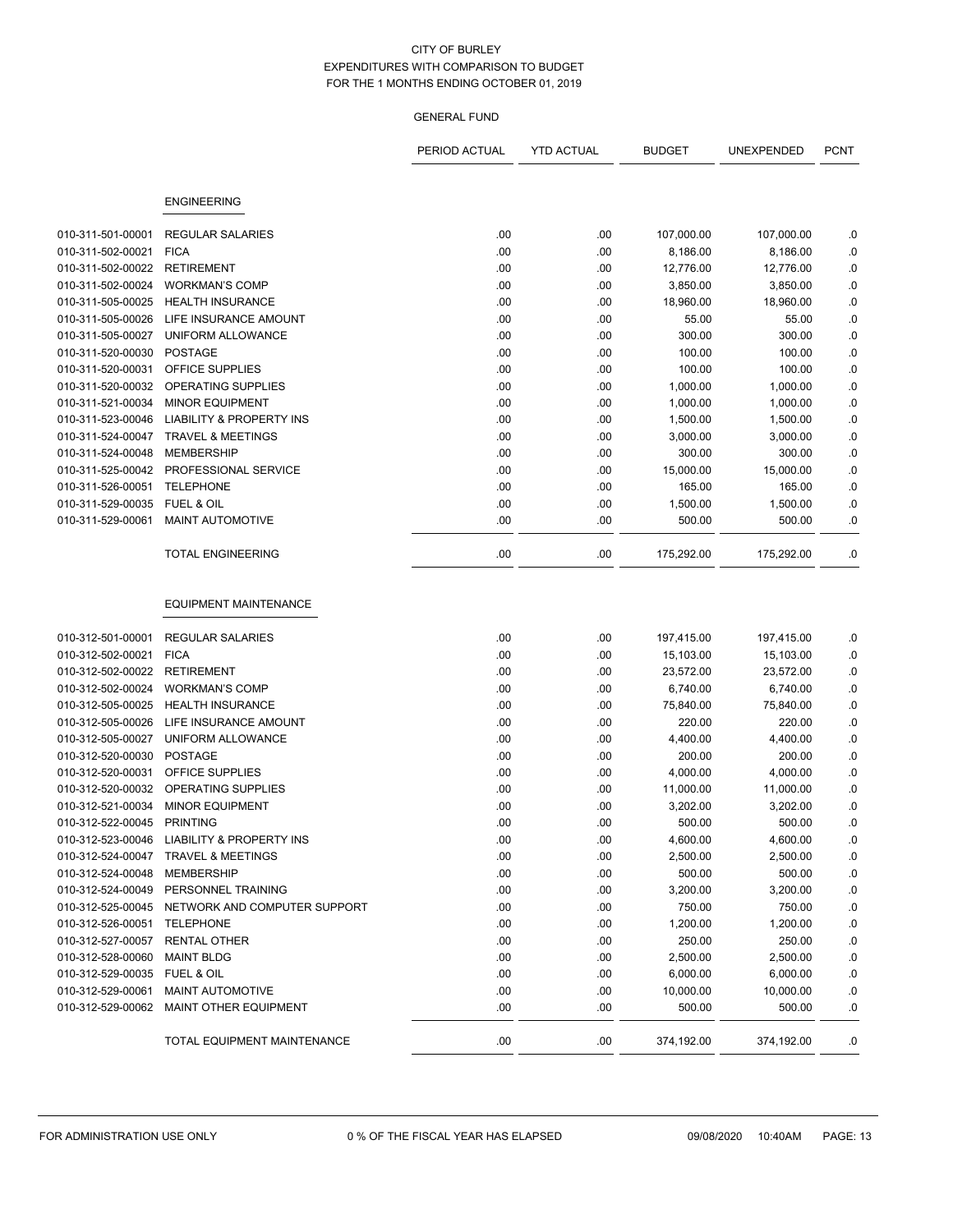# GENERAL FUND

|                   |                                     | PERIOD ACTUAL | <b>YTD ACTUAL</b> | <b>BUDGET</b> | UNEXPENDED | <b>PCNT</b> |
|-------------------|-------------------------------------|---------------|-------------------|---------------|------------|-------------|
|                   |                                     |               |                   |               |            |             |
|                   | <b>AIRPORT</b>                      |               |                   |               |            |             |
| 010-330-520-00030 | <b>POSTAGE</b>                      | .00.          | .00               | 50.00         | 50.00      | .0          |
| 010-330-520-00031 | <b>OFFICE SUPPLIES</b>              | .00.          | .00               | 50.00         | 50.00      | .0          |
| 010-330-520-00032 | OPERATING SUPPLIES                  | .00           | .00               | 1,000.00      | 1,000.00   | .0          |
| 010-330-522-00044 | <b>ADVERTISING</b>                  | .00           | .00               | 50.00         | 50.00      | .0          |
| 010-330-523-00046 | <b>LIABILITY &amp; PROPERTY INS</b> | .00           | .00               | 5,500.00      | 5,500.00   | .0          |
| 010-330-524-00047 | <b>TRAVEL &amp; MEETINGS</b>        | .00           | .00               | 600.00        | 600.00     | .0          |
| 010-330-524-00048 | <b>MEMBERSHIP</b>                   | .00           | .00               | 600.00        | 600.00     | $\cdot$ 0   |
| 010-330-525-00036 | TEMPS CONTRACTED SERVICE            | .00           | .00               | 100.00        | 100.00     | $\cdot$ 0   |
| 010-330-525-00067 | <b>CONTRACTED SERVICE</b>           | .00           | .00               | 9,000.00      | 9,000.00   | $\cdot$ 0   |
| 010-330-526-00052 | <b>UTILITIES</b>                    | .00           | .00               | 5,300.00      | 5,300.00   | .0          |
| 010-330-528-00059 | <b>MAINT GROUNDS</b>                | .00.          | .00               | 14,500.00     | 14,500.00  | .0          |
| 010-330-528-00060 | <b>MAINT BLDG</b>                   | .00           | .00               | 200.00        | 200.00     | .0          |
|                   | <b>TOTAL AIRPORT</b>                | .00           | .00               | 36,950.00     | 36,950.00  | .0          |
|                   |                                     |               |                   |               |            |             |
|                   | PARKS & RECREATION                  |               |                   |               |            |             |
| 010-350-501-00001 | <b>REGULAR SALARIES</b>             | .00           | .00               | 78,425.00     | 78,425.00  | .0          |
| 010-350-502-00021 | <b>FICA</b>                         | .00           | .00               | 6,000.00      | 6,000.00   | .0          |
| 010-350-502-00022 | <b>RETIREMENT</b>                   | .00           | .00               | 9,364.00      | 9,364.00   | $\cdot$ 0   |
| 010-350-502-00024 | <b>WORKMAN'S COMP</b>               | .00           | .00               | 2,292.00      | 2,292.00   | .0          |
| 010-350-505-00025 | <b>HEALTH INSURANCE</b>             | .00           | .00               | 18,960.00     | 18,960.00  | .0          |
| 010-350-505-00026 | LIFE INSURANCE AMOUNT               | .00           | .00               | 25.00         | 25.00      | .0          |
| 010-350-505-00027 | UNIFORM ALLOWANCE                   | .00           | .00               | 500.00        | 500.00     | .0          |
| 010-350-520-00030 | <b>POSTAGE</b>                      | .00           | .00               | 100.00        | 100.00     | .0          |
| 010-350-520-00031 | OFFICE SUPPLIES                     | .00           | .00               | 100.00        | 100.00     | $\cdot$ 0   |
| 010-350-520-00032 | OPERATING SUPPLIES                  | .00           | .00               | 3,500.00      | 3,500.00   | $\cdot$ 0   |
| 010-350-521-00034 | <b>MINOR EQUIPMENT</b>              | .00           | .00               | 1,800.00      | 1,800.00   | $\cdot$ 0   |
| 010-350-524-00047 | <b>TRAVEL &amp; MEETINGS</b>        | .00           | .00               | 1,350.00      | 1,350.00   | .0          |
| 010-350-524-00048 | <b>MEMBERSHIP</b>                   | .00.          | .00               | 125.00        | 125.00     | .0          |
| 010-350-525-00036 | <b>TEMPS CONTRACTED SERVICE</b>     | .00           | .00               | 82,000.00     | 82,000.00  | .0          |
| 010-350-525-00042 | PROFESSIONAL SERVICE                | .00           | .00               | 400.00        | 400.00     | .0          |
| 010-350-525-00045 | NETWORK AND COMPUTER SUPPORT        | .00           | .00               | 1,500.00      | 1,500.00   | .0          |
| 010-350-525-00067 | CONTRACTED SERVICE                  | .00           | .00               | 10,000.00     | 10,000.00  | .0          |
| 010-350-526-00052 | <b>UTILITIES</b>                    | .00           | .00               | 3,000.00      | 3,000.00   | $0.$        |
| 010-350-527-00057 | RENTAL OTHER                        | .00           | .00               | 300.00        | 300.00     | .0          |
| 010-350-528-00059 | <b>MAINT GROUNDS</b>                | .00           | .00               | 45,000.00     | 45,000.00  | .0          |
| 010-350-528-00060 | <b>MAINT BLDG</b>                   | .00           | .00               | 1,500.00      | 1,500.00   | .0          |
| 010-350-529-00035 | FUEL & OIL                          | .00           | .00               | 12,000.00     | 12,000.00  | $\cdot$ 0   |
| 010-350-529-00061 | <b>MAINT AUTOMOTIVE</b>             | .00.          | .00               | 6,000.00      | 6,000.00   | .0          |
| 010-350-529-00062 | MAINT OTHER EQUIPMENT               | .00           | .00               | 4,000.00      | 4,000.00   | .0          |
| 010-350-590-00001 | <b>DEBT &amp; LEASE PAYMENTS</b>    | .00           | .00               | 9,000.00      | 9,000.00   | .0          |
|                   | TOTAL PARKS & RECREATION            | .00           | .00               | 297,241.00    | 297,241.00 | .0          |

 $\overline{\phantom{a}}$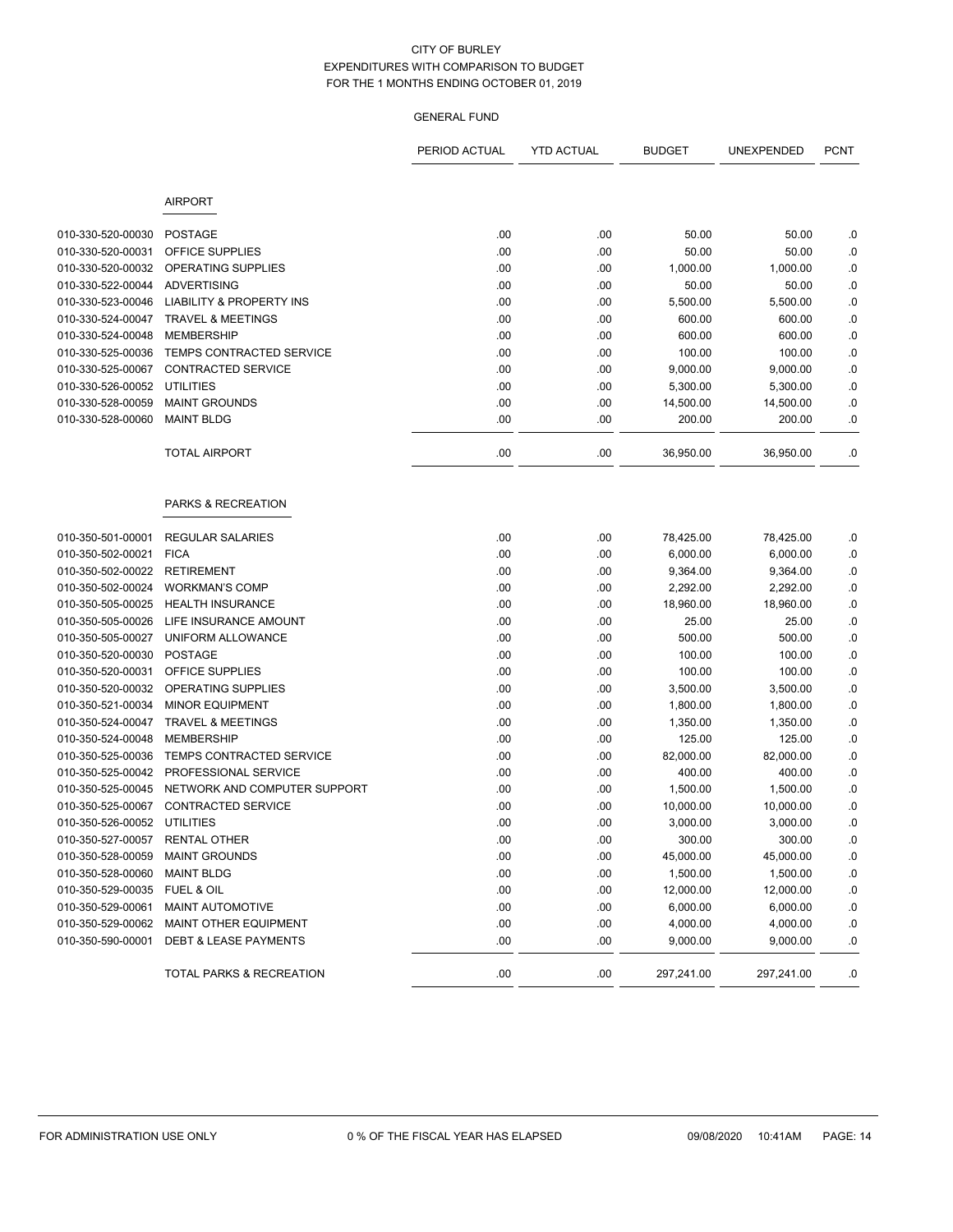|                   |                                     | PERIOD ACTUAL | <b>YTD ACTUAL</b> | <b>BUDGET</b> | <b>UNEXPENDED</b> | <b>PCNT</b> |
|-------------------|-------------------------------------|---------------|-------------------|---------------|-------------------|-------------|
|                   |                                     |               |                   |               |                   |             |
|                   | <b>SWIMMING POOL</b>                |               |                   |               |                   |             |
| 010-351-501-00001 | <b>REGULAR SALARIES</b>             | .00.          | .00               | 10,500.00     | 10,500.00         | .0          |
| 010-351-501-00002 | <b>PART TIME SALARIES</b>           | .00           | .00               | 80,000.00     | 80,000.00         | .0          |
| 010-351-502-00021 | <b>FICA</b>                         | .00           | .00               | 6,924.00      | 6,924.00          | .0          |
| 010-351-502-00024 | <b>WORKMAN'S COMP</b>               | .00           | .00               | 4,287.00      | 4,287.00          | .0          |
| 010-351-505-00027 | <b>UNIFORM ALLOWANCE</b>            | .00           | .00               | 1,000.00      | 1,000.00          | .0          |
| 010-351-520-00031 | <b>OFFICE SUPPLIES</b>              | .00.          | .00               | 300.00        | 300.00            | .0          |
| 010-351-520-00032 | OPERATING SUPPLIES                  | .00           | .00               | 6,000.00      | 6,000.00          | .0          |
| 010-351-521-00033 | <b>ITEMS FOR RESALE</b>             | .00           | .00               | 5,500.00      | 5,500.00          | .0          |
| 010-351-521-00034 | <b>MINOR EQUIPMENT</b>              | .00           | .00               | 1,600.00      | 1,600.00          | .0          |
| 010-351-523-00046 | <b>LIABILITY &amp; PROPERTY INS</b> | .00           | .00               | 2,655.00      | 2,655.00          | .0          |
| 010-351-524-00048 | <b>MEMBERSHIP</b>                   | .00.          | .00               | 150.00        | 150.00            | .0          |
| 010-351-524-00049 | PERSONNEL TRAINING                  | .00           | .00               | 1,500.00      | 1,500.00          | .0          |
| 010-351-526-00051 | <b>TELEPHONE</b>                    | .00.          | .00               | 300.00        | 300.00            | .0          |
| 010-351-526-00052 | UTILITIES                           | .00           | .00               | 8,400.00      | 8,400.00          | .0          |
| 010-351-528-00059 | <b>MAINT GROUNDS</b>                | .00           | .00               | 350.00        | 350.00            | .0          |
| 010-351-528-00060 | <b>MAINT BLDG</b>                   | .00           | .00               | 8,000.00      | 8,000.00          | .0          |
| 010-351-528-00061 | POOL MAINTENANCE                    | .00.          | .00               | 15,000.00     | 15,000.00         | .0          |
| 010-351-584-00079 | <b>CONSTRUCTION</b>                 | .00.          | .00               | 5,000.00      | 5,000.00          | .0          |
|                   | <b>TOTAL SWIMMING POOL</b>          | .00.          | .00               | 157,466.00    | 157,466.00        | .0          |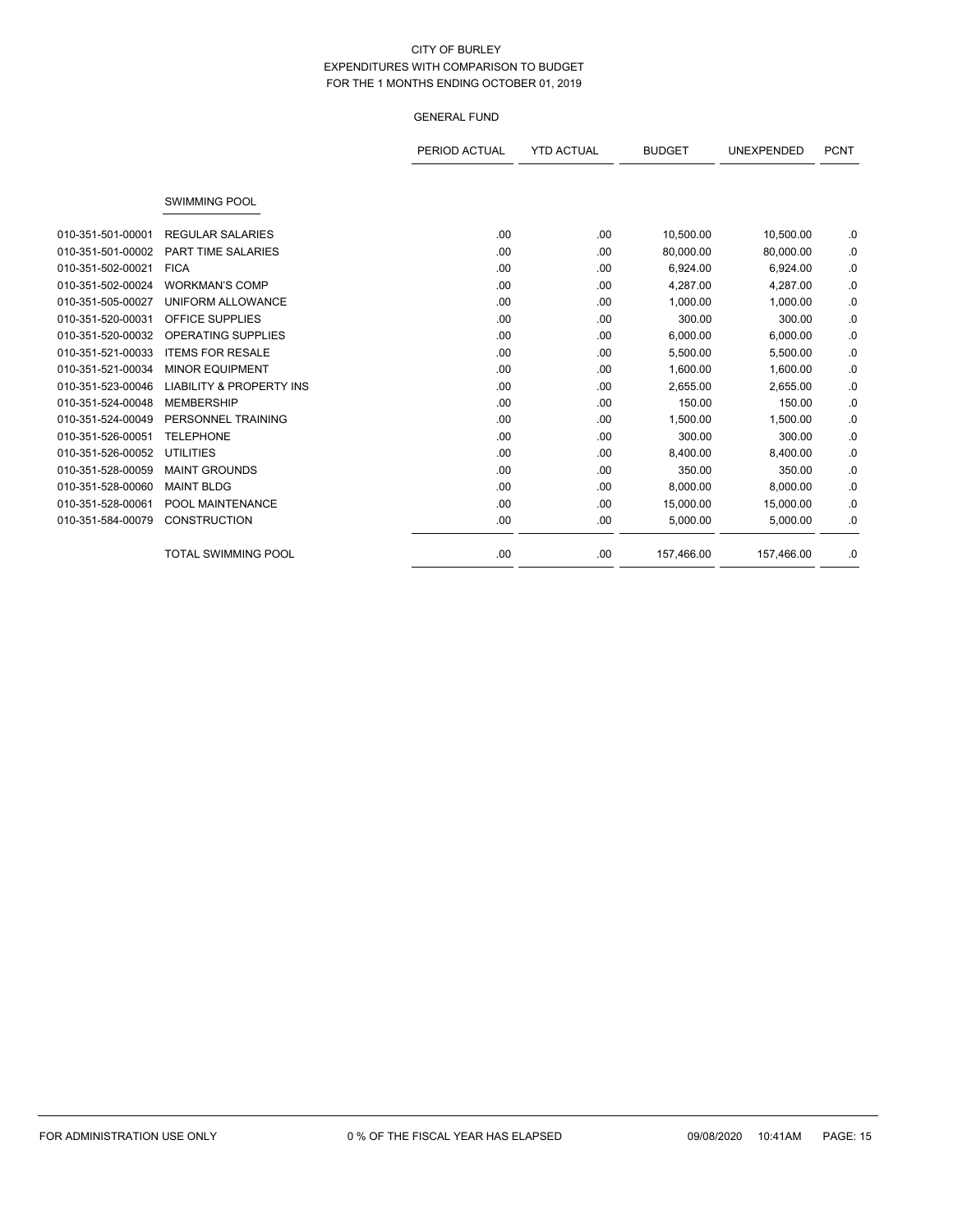|                   |                                     | PERIOD ACTUAL | <b>YTD ACTUAL</b> | <b>BUDGET</b> | UNEXPENDED   | <b>PCNT</b> |
|-------------------|-------------------------------------|---------------|-------------------|---------------|--------------|-------------|
|                   | <b>CEMETERIES</b>                   |               |                   |               |              |             |
| 010-410-501-00001 | <b>REGULAR SALARIES</b>             | .00           | .00               | 92,872.00     | 92,872.00    | 0.          |
| 010-410-502-00021 | <b>FICA</b>                         | .00           | .00               | 7,105.00      | 7,105.00     | $\cdot$ 0   |
| 010-410-502-00022 | <b>RETIREMENT</b>                   | .00           | .00               | 11,089.00     | 11,089.00    | $\cdot$ 0   |
| 010-410-502-00024 | <b>WORKMAN'S COMP</b>               | .00           | .00               | 6,120.00      | 6,120.00     | 0.          |
| 010-410-505-00025 | <b>HEALTH INSURANCE</b>             | .00           | .00.              | 37,920.00     | 37,920.00    | 0.          |
| 010-410-505-00026 | LIFE INSURANCE AMOUNT               | .00           | .00               | 110.00        | 110.00       | .0          |
| 010-410-505-00027 | UNIFORM ALLOWANCE                   | .00           | .00               | 300.00        | 300.00       | .0          |
| 010-410-520-00030 | <b>POSTAGE</b>                      | .00           | .00               | 100.00        | 100.00       | .0          |
| 010-410-520-00031 | <b>OFFICE SUPPLIES</b>              | .00           | .00               | 100.00        | 100.00       | $\cdot$ 0   |
| 010-410-520-00032 | OPERATING SUPPLIES                  | .00           | .00               | 1,000.00      | 1,000.00     | $0.$        |
| 010-410-520-00058 | <b>MAINT OFFICE EQUIP</b>           | .00           | .00.              | 150.00        | 150.00       | 0.0         |
| 010-410-521-00034 | <b>MINOR EQUIPMENT</b>              | .00           | .00               | 1,900.00      | 1,900.00     | 0.          |
| 010-410-522-00045 | <b>PRINTING</b>                     | .00           | .00               | 150.00        | 150.00       | 0.          |
| 010-410-523-00046 | <b>LIABILITY &amp; PROPERTY INS</b> | .00           | .00               | 2,625.00      | 2,625.00     | .0          |
| 010-410-524-00047 | <b>TRAVEL &amp; MEETINGS</b>        | .00           | .00               | 800.00        | 800.00       | .0          |
| 010-410-525-00036 | TEMPS CONTRACTED SERVICE            | .00           | .00               | 49,120.00     | 49,120.00    | .0          |
| 010-410-525-00045 | NETWORK AND COMPUTER SUPPORT        | .00           | .00               | 1,500.00      | 1,500.00     | $\cdot$ 0   |
| 010-410-525-00063 | OTHER PURCHASED SERVICE             | .00           | .00               | 20,000.00     | 20,000.00    | .0          |
| 010-410-525-00067 | <b>CONTRACTED SERVICE</b>           | .00           | .00               | 4,800.00      | 4,800.00     | $0.$        |
| 010-410-526-00051 | <b>TELEPHONE</b>                    | .00           | .00               | 1,800.00      | 1,800.00     | .0          |
| 010-410-528-00059 | <b>MAINT GROUNDS</b>                | .00           | .00               | 27,800.00     | 27,800.00    | .0          |
| 010-410-528-00060 | <b>MAINT BLDG</b>                   | .00           | .00               | 1,000.00      | 1,000.00     | .0          |
| 010-410-529-00035 | FUEL & OIL                          | .00           | .00               | 10,800.00     | 10,800.00    | .0          |
| 010-410-529-00061 | <b>MAINT AUTOMOTIVE</b>             | .00           | .00               | 1,000.00      | 1,000.00     | 0.          |
| 010-410-529-00062 | <b>MAINT OTHER EQUIPMENT</b>        | .00           | .00               | 3,000.00      | 3,000.00     | .0          |
| 010-410-584-10000 | CENETERY PROPERTY PURCHASE          | .00           | .00               | 14,354.00     | 14,354.00    | .0          |
| 010-410-590-00001 | <b>DEBT &amp; LEASE PAYMENTS</b>    | .00           | .00               | 9,200.00      | 9,200.00     | .0          |
|                   | <b>TOTAL CEMETERIES</b>             | .00           | .00               | 306,715.00    | 306,715.00   | .0          |
|                   | <b>CAPITAL IMPROVEMENTS</b>         |               |                   |               |              |             |
| 010-700-584-00073 | OTHER IMPROVEMENTS                  | .00           | .00               | 22.000.00     | 22,000.00    | .0          |
|                   | TOTAL CAPITAL IMPROVEMENTS          | .00           | .00               | 22,000.00     | 22,000.00    | .0          |
|                   | TOTAL FUND EXPENDITURES             | .00           | .00               | 8,261,890.00  | 8,261,890.00 | .0          |
|                   | NET REVENUE OVER EXPENDITURES       | .00           | .00               | .00           | .00          | .0          |
|                   |                                     |               |                   |               |              |             |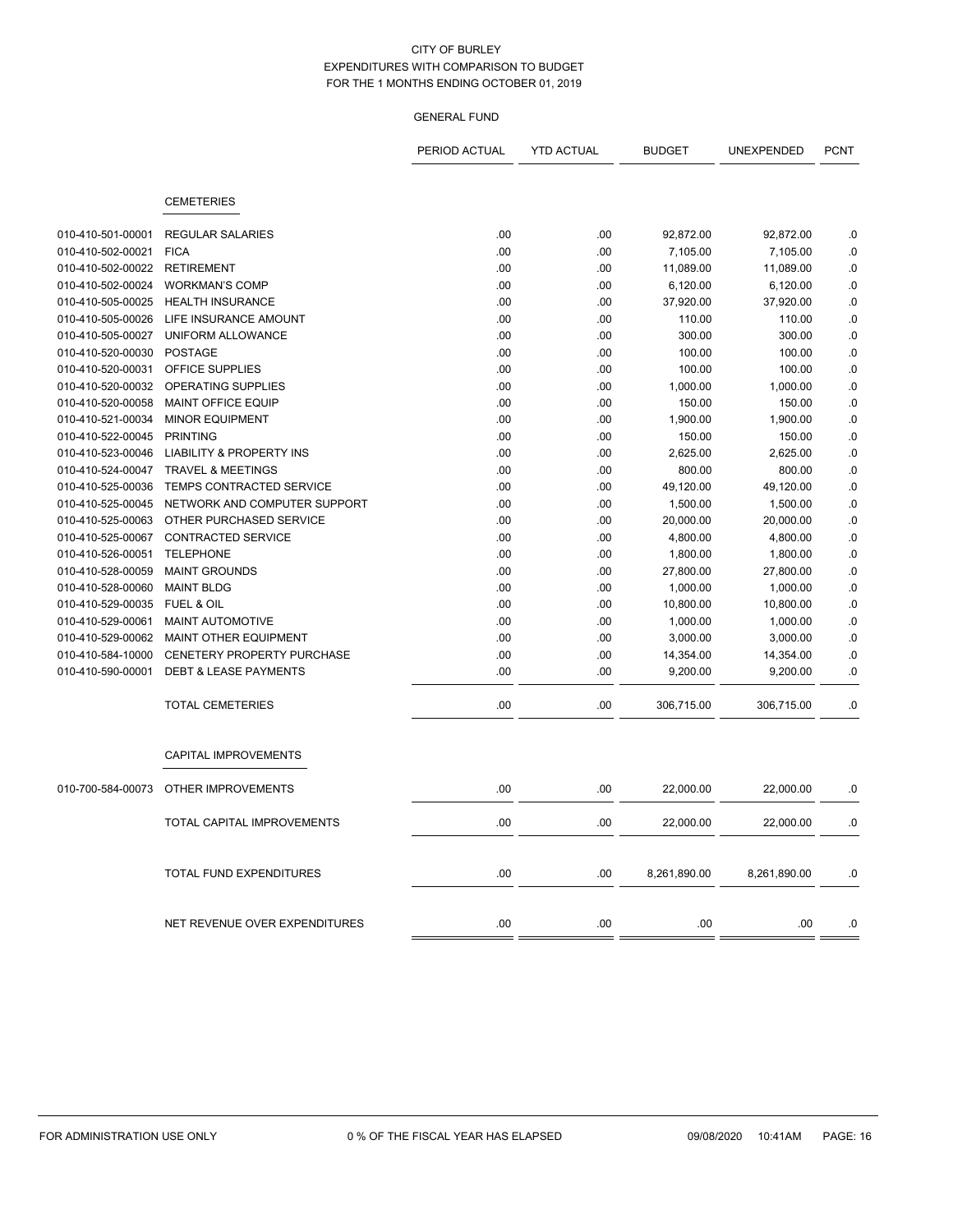## GENERAL OBLIGATION BOND FUND

|                   |                    | PERIOD ACTUAL | <b>YTD ACTUAL</b> | <b>BUDGET</b> | <b>UNEARNED</b> | <b>PCNT</b> |
|-------------------|--------------------|---------------|-------------------|---------------|-----------------|-------------|
|                   |                    |               |                   |               |                 |             |
| 011-010-010-00001 | PROPERTY TAXES     | .00           | .00               | 331,750.00    | 331,750.00      | .0          |
|                   | TOTAL SOURCE 010   | .00           | .00               | 331,750.00    | 331,750.00      | .0          |
|                   | TOTAL FUND REVENUE | .00           | .00               | 331,750.00    | 331,750.00      | .0          |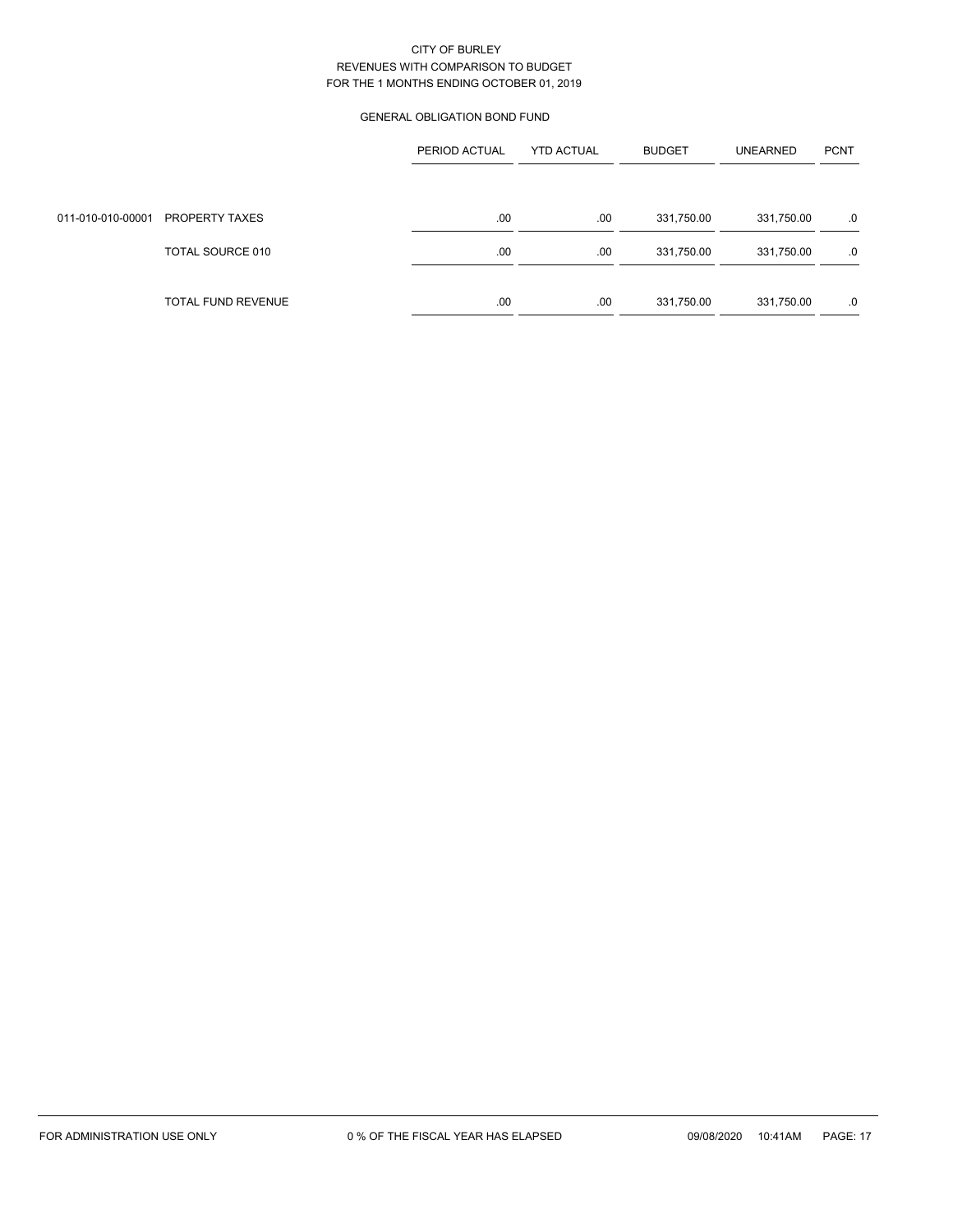# GENERAL OBLIGATION BOND FUND

|                   |                                  | PERIOD ACTUAL | <b>YTD ACTUAL</b> | <b>BUDGET</b> | UNEXPENDED | <b>PCNT</b> |
|-------------------|----------------------------------|---------------|-------------------|---------------|------------|-------------|
|                   | <b>GO BOND EXPENDITURES</b>      |               |                   |               |            |             |
| 011-010-590-00001 | <b>DEBT &amp; LEASE PAYMENTS</b> | .00.          | .00               | 331,750.00    | 331,750.00 | .0          |
|                   | TOTAL G O BOND EXPENDITURES      | .00.          | .00               | 331,750.00    | 331,750.00 | .0          |
|                   | <b>TOTAL FUND EXPENDITURES</b>   | .00           | .00               | 331,750.00    | 331,750.00 | .0          |
|                   | NET REVENUE OVER EXPENDITURES    | .00           | .00               | .00           | .00        | .0          |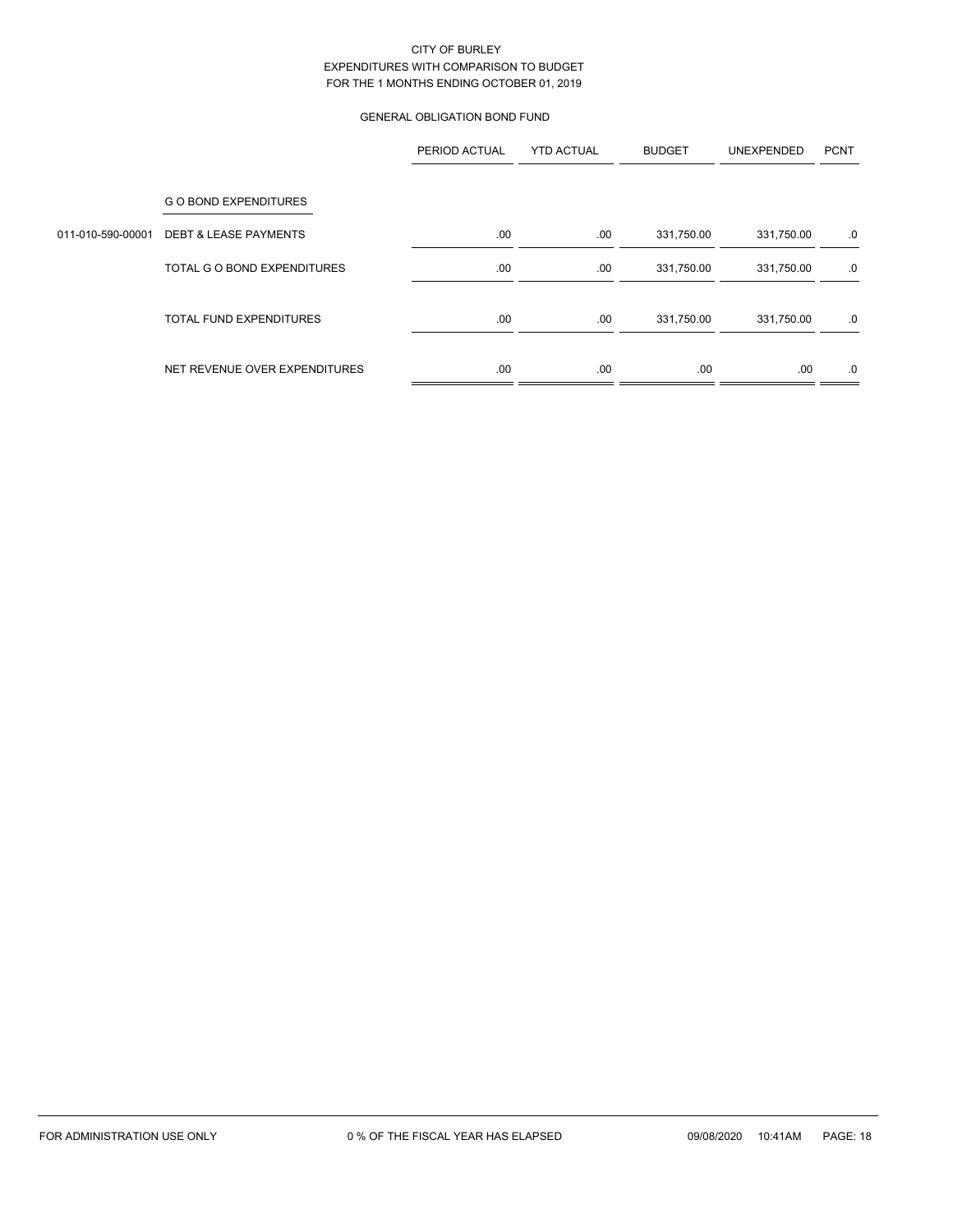### WATER FUND

#### ASSETS

|                                | 020-001-001-00006 CASH-COMBINED FUND             |              |          | 1,247,864.27  |               |
|--------------------------------|--------------------------------------------------|--------------|----------|---------------|---------------|
|                                | 020-001-001-00015 ACCOUNTS RECEIVABLE - WATER    |              |          | 232,344.20    |               |
| 020-001-001-00019              | EST UNCOLLECTABLE ACCOUNTS                       |              |          | 43,634.00)    |               |
| 020-001-001-00041              | INVENTORY                                        |              |          | 231,232.99    |               |
| 020-001-001-00061 LAND         |                                                  |              |          | 242,114.29    |               |
|                                | 020-001-001-00062 BUILDINGS & STRUCTURES         |              |          | 687,985.16    |               |
|                                | 020-001-001-00063 ACCUM DEPREC - BLDG & STRUCTUR |              | $\left($ | 493,404.65)   |               |
| 020-001-001-00064              | <b>WATER SYSTEM</b>                              |              |          | 15,501,883.22 |               |
|                                | 020-001-001-00065 ACCUM DEPREC - WATER SYSTEM    |              | $\left($ | 6,722,863.77) |               |
| 020-001-001-00068              | <b>MACHINERY &amp; EQUIPMENT</b>                 |              |          | 987,425.85    |               |
| 020-001-001-00069              | ACCUM DEPREC - MACH & EQUIP                      |              | (        | 602,828.99)   |               |
|                                | 020-001-001-08000 DEFERRED OUTFLOWS OF RESOURCES |              |          | 29,324.00     |               |
|                                | <b>TOTAL ASSETS</b>                              |              |          |               | 11,297,442.57 |
|                                |                                                  |              |          |               |               |
|                                | LIABILITIES AND EQUITY                           |              |          |               |               |
|                                |                                                  |              |          |               |               |
|                                | <b>LIABILITIES</b>                               |              |          |               |               |
|                                | 020-001-002-00005 ACCOUNTS PAYABLE ALLOCATION    |              |          | 61,682.45     |               |
|                                | 020-001-002-00030 PAYROLL PAYABLES ALLOCATION    |              |          | 14,533.29     |               |
|                                | 020-001-002-00033 BENEFITS PAYABLE(SICK&VACATION |              |          | 32,971.00     |               |
|                                | 020-001-002-00040 ACCRUED INT. PAY               |              |          | 2,021.92      |               |
|                                | 020-001-002-00051 WATER REFUNDED BOND            |              |          | 1,230,000.00  |               |
|                                | 020-001-002-00052 REFUNDED BOND PREMIUM          |              |          | 114,265.03    |               |
|                                | 020-001-002-00060 NET PENSION LIABILITY          |              |          | 124,817.00    |               |
| 020-001-002-00061              | DEFERRED INFLOWS OF RESOURCES                    |              |          | 58,960.00     |               |
|                                | <b>TOTAL LIABILITIES</b>                         |              |          |               | 1,639,250.69  |
|                                | <b>FUND EQUITY</b>                               |              |          |               |               |
|                                |                                                  |              |          |               |               |
|                                | UNAPPROPRIATED FUND BALANCE:                     |              |          |               |               |
| 020-001-002-00092 FUND BALANCE |                                                  | 9,658,191.88 |          |               |               |
|                                | <b>BALANCE - CURRENT DATE</b>                    |              |          | 9,658,191.88  |               |
|                                | <b>TOTAL FUND EQUITY</b>                         |              |          |               | 9,658,191.88  |
|                                | TOTAL LIABILITIES AND EQUITY                     |              |          |               | 11,297,442.57 |
|                                |                                                  |              |          |               |               |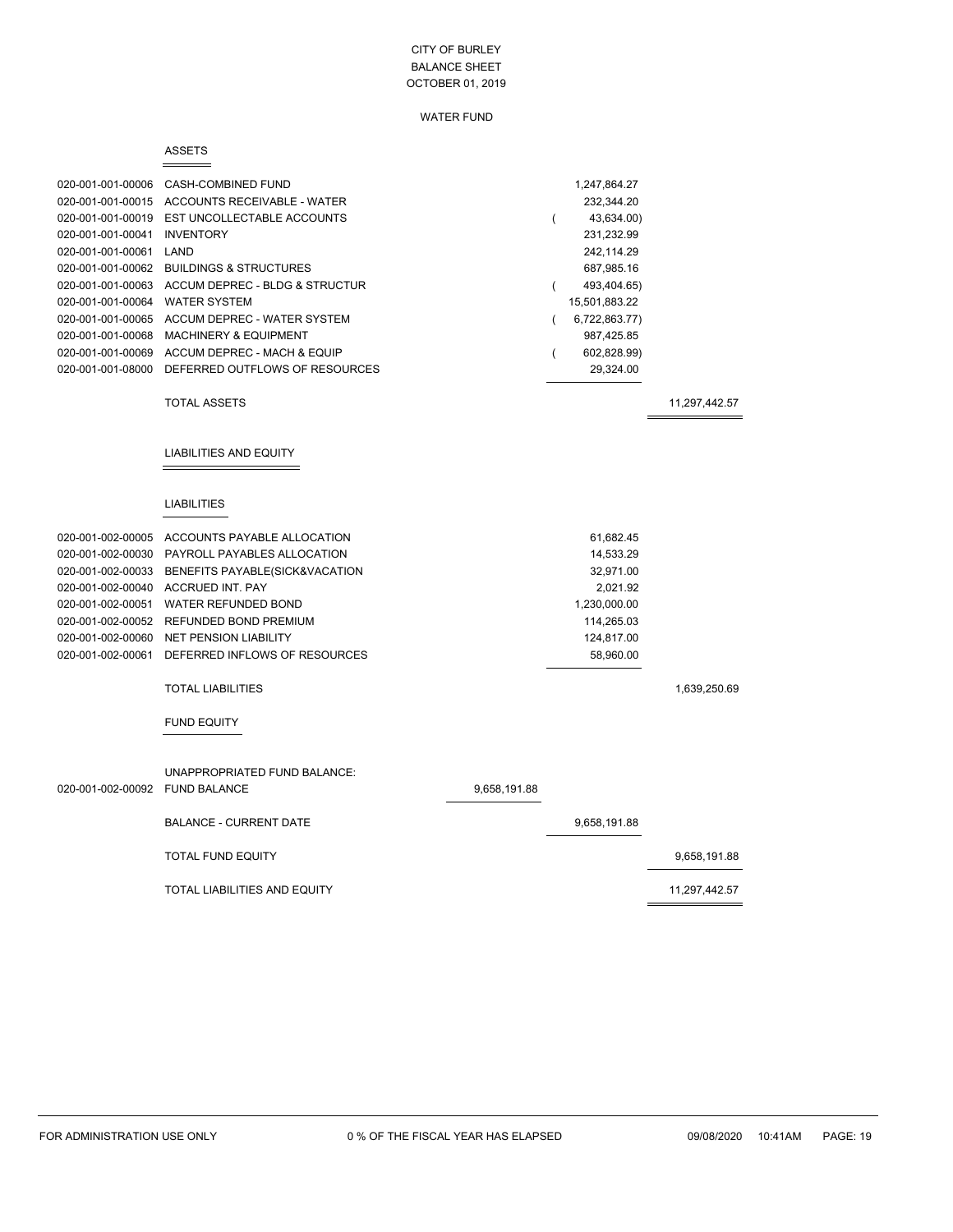# WATER FUND

|                   |                                | PERIOD ACTUAL | <b>YTD ACTUAL</b> | <b>BUDGET</b> | <b>UNEARNED</b> | <b>PCNT</b> |
|-------------------|--------------------------------|---------------|-------------------|---------------|-----------------|-------------|
|                   | WATER DEPARTMENT REVENUE       |               |                   |               |                 |             |
| 020-010-010-00001 | <b>WATER SALES</b>             | .00           | .00               | 2,550,000.00  | 2,550,000.00    | $.0\,$      |
| 020-010-010-00002 | <b>WATER TAPS</b>              | .00           | .00               | 50,000.00     | 50,000.00       | .0          |
| 020-010-010-00003 | LOW PRESSURE SALES             | .00           | .00               | 140,000.00    | 140,000.00      | .0          |
|                   | TOTAL WATER DEPARTMENT REVENUE | .00           | .00               | 2,740,000.00  | 2.740.000.00    | .0          |
|                   | <b>TOTAL FUND REVENUE</b>      | .00           | .00               | 2,740,000.00  | 2,740,000.00    | .0          |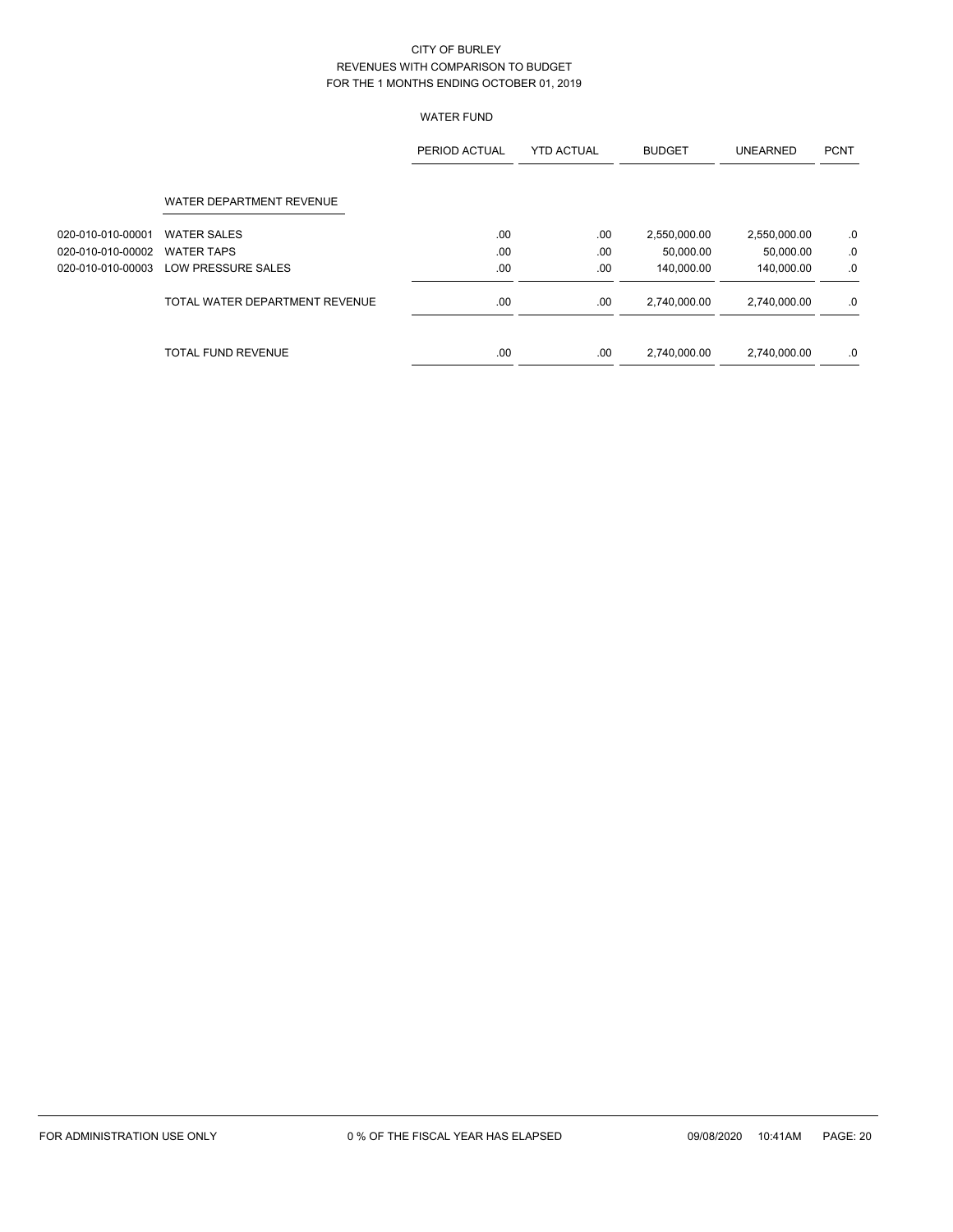### WATER FUND

|                                 |                                     | PERIOD ACTUAL | <b>YTD ACTUAL</b> | <b>BUDGET</b> | UNEXPENDED | <b>PCNT</b> |
|---------------------------------|-------------------------------------|---------------|-------------------|---------------|------------|-------------|
|                                 | <b>WATER DEPARTMENT</b>             |               |                   |               |            |             |
|                                 |                                     |               |                   |               |            |             |
| 020-010-501-00001               | <b>REGULAR SALARIES</b>             | .00           | .00               | 397,000.00    | 397,000.00 | .0          |
| 020-010-501-00005               | <b>OVERTIME SALARIES</b>            | .00           | .00               | 6,500.00      | 6,500.00   | .0          |
| 020-010-501-00010               | ONCALL/CALLBACK SALARIES            | .00           | .00               | 5,000.00      | 5,000.00   | .0          |
| 020-010-502-00021               | <b>FICA</b>                         | .00           | .00               | 30,000.00     | 30,000.00  | .0          |
| 020-010-502-00022               | <b>RETIREMENT</b>                   | .00           | .00               | 40,300.00     | 40,300.00  | .0          |
| 020-010-502-00024               | <b>WORKMAN'S COMP</b>               | .00           | .00               | 13,500.00     | 13,500.00  | .0          |
| 020-010-505-00025               | <b>HEALTH INSURANCE</b>             | .00           | .00               | 136,000.00    | 136,000.00 | 0.0         |
| 020-010-505-00026               | LIFE INSURANCE AMOUNT               | .00           | .00               | 500.00        | 500.00     | .0          |
| 020-010-505-00027               | UNIFORM ALLOWANCE                   | .00           | .00               | 4,500.00      | 4,500.00   | .0          |
| 020-010-520-00030               | <b>POSTAGE</b>                      | .00           | .00               | 300.00        | 300.00     | .0          |
| 020-010-520-00031               | OFFICE SUPPLIES                     | .00           | .00               | 1,500.00      | 1,500.00   | .0          |
| 020-010-520-00032               | OPERATING SUP- HIGH PRESSURE        | .00           | .00               | 145,000.00    | 145,000.00 | .0          |
| 020-010-520-00033               | OPERATING SUP-LOW PRESSURE          | .00           | .00               | 50,000.00     | 50,000.00  | .0          |
| 020-010-520-00034               | OPERATING SUP-BURLEY IND PARK       | .00           | .00               | 5,000.00      | 5,000.00   | .0          |
| 020-010-520-00035               | OPERATING SUP-DUTCHMEN              | .00           | .00               | 1,000.00      | 1,000.00   | .0          |
| 020-010-520-00036               | OPERATING SUP-ENG. & MAPPING        | .00           | .00               | 5,000.00      | 5,000.00   | .0          |
| 020-010-520-00037               | OPERATING SUPPLIES-OTHER            | .00           | .00               | 20,000.00     | 20,000.00  | 0.0         |
| 020-010-520-00038               | <b>MITIGATION</b>                   | .00           | .00               | 80,000.00     | 80,000.00  | 0.0         |
| 020-010-520-00058               | <b>MAINT OFFICE EQUIP</b>           | .00           | .00               | 1,200.00      | 1,200.00   | .0          |
| 020-010-521-00034               | <b>MINOR EQUIPMENT</b>              | .00           | .00               | 20,000.00     | 20,000.00  | .0          |
| 020-010-522-00041               | PUBLIC RELATIONS                    | .00           | .00               | 200.00        | 200.00     | .0          |
| 020-010-522-00044               | <b>ADVERTISING</b>                  | .00           | .00               | 600.00        | 600.00     | 0.0         |
| 020-010-522-00045               | <b>PRINTING</b>                     | .00           | .00               | 3,000.00      | 3,000.00   | 0.0         |
| 020-010-523-00046               | <b>LIABILITY &amp; PROPERTY INS</b> | .00           | .00               | 13,000.00     | 13,000.00  | .0          |
| 020-010-524-00047               | <b>TRAVEL &amp; MEETINGS</b>        | .00           | .00               | 4,500.00      | 4,500.00   | .0          |
| 020-010-524-00048               | <b>MEMBERSHIP</b>                   | .00           | .00               | 2,500.00      | 2,500.00   | .0          |
| 020-010-524-00049               | PERSONNEL TRAINING                  | .00           | .00               | 1,700.00      | 1,700.00   | $\cdot$ 0   |
| 020-010-525-00036               | TEMPS CONTRACTED SERVICE            | .00           | .00               | 25,000.00     | 25,000.00  | .0          |
| 020-010-525-00041               | NETWORK AND COMPUTER SUPPORT        | .00           | .00               | 30,000.00     | 30,000.00  | .0          |
| 020-010-525-00042               | PROFESSIONAL SRV-HIGH PRESSURE      | .00           | .00               | 75,000.00     | 75,000.00  | .0          |
| 020-010-525-00043               | PROFESSIONAL SRV-LOW PRESSURE       | .00           | .00               | 15,000.00     | 15,000.00  | .0          |
| 020-010-525-00044               | PROFESS, SRV-BURLEY IND, PARK       | .00           | .00               | 15,000.00     | 15,000.00  | .0          |
| 020-010-525-00045               | PROFESSIONAL SRV-DUTCHMEN           | .00           | .00               | 15,000.00     | 15,000.00  | .0          |
| 020-010-525-00046               | PROFESSIONAL SRV-ENG. & MAPPNG      | .00           | .00               | 1,000.00      | 1,000.00   | .0          |
| 020-010-525-00047               | PROFESSIONAL SERVICE-OTHER          | .00           | .00.              | 25,000.00     | 25,000.00  | .0          |
| 020-010-525-00050               | <b>CLEANING SERVICE</b>             | .00           | .00               | 1,500.00      | 1,500.00   | .0          |
| 020-010-525-00094 LEGAL SERVICE |                                     | .00           | .00               | 32,000.00     | 32,000.00  | .0          |
| 020-010-526-00051 TELEPHONE     |                                     | .00           | .00.              | 13,000.00     | 13,000.00  | .0          |
| 020-010-526-00052               | UTILITIES-HIGH PRESSURE             | .00           | .00               | 222,000.00    | 222,000.00 | .0          |
| 020-010-526-00053               | UTILITIES-LOW PRESSURE              | .00           | .00               | 35,000.00     | 35,000.00  | .0          |
| 020-010-526-00054               | UTILITIES-BURLEY IND. PARK          | .00           | .00               | 91,000.00     | 91,000.00  |             |
| 020-010-527-00055               | <b>RENTAL BLDG</b>                  | .00           |                   | 33,000.00     | 33,000.00  | .0          |
| 020-010-527-00057               | <b>RENTAL OTHER</b>                 |               | .00               |               |            | .0          |
|                                 |                                     | .00           | .00.              | 6,000.00      | 6,000.00   | .0          |
| 020-010-528-00059               | <b>MAINT GROUNDS</b>                | .00           | .00               | 40,000.00     | 40,000.00  | .0          |
| 020-010-528-00060               | <b>MAINT BLDG</b>                   | .00           | .00               | 10,000.00     | 10,000.00  | .0          |
| 020-010-529-00035               | FUEL & OIL                          | .00           | .00               | 12,400.00     | 12,400.00  | .0          |
| 020-010-529-00061               | <b>MAINT AUTOMOTIVE</b>             | .00           | .00               | 5,000.00      | 5,000.00   | .0          |
| 020-010-529-00062               | MAINT OTHER EQUIPMENT               | .00           | .00.              | 6,000.00      | 6,000.00   | .0          |
| 020-010-530-00065               | <b>BANK SERVICE CHARGE</b>          | .00           | .00               | 5,000.00      | 5,000.00   | .0          |
| 020-010-530-00066               | <b>BAD DEBTS</b>                    | .00           | .00.              | 5,000.00      | 5,000.00   | .0          |
| 020-010-530-00091               | <b>ADMINISTRATION SERVICE</b>       | .00           | .00               | 120,000.00    | 120,000.00 | .0          |
| 020-010-532-00010               | <b>ELECTRONIC METERS</b>            | .00           | .00               | 30,000.00     | 30,000.00  | .0          |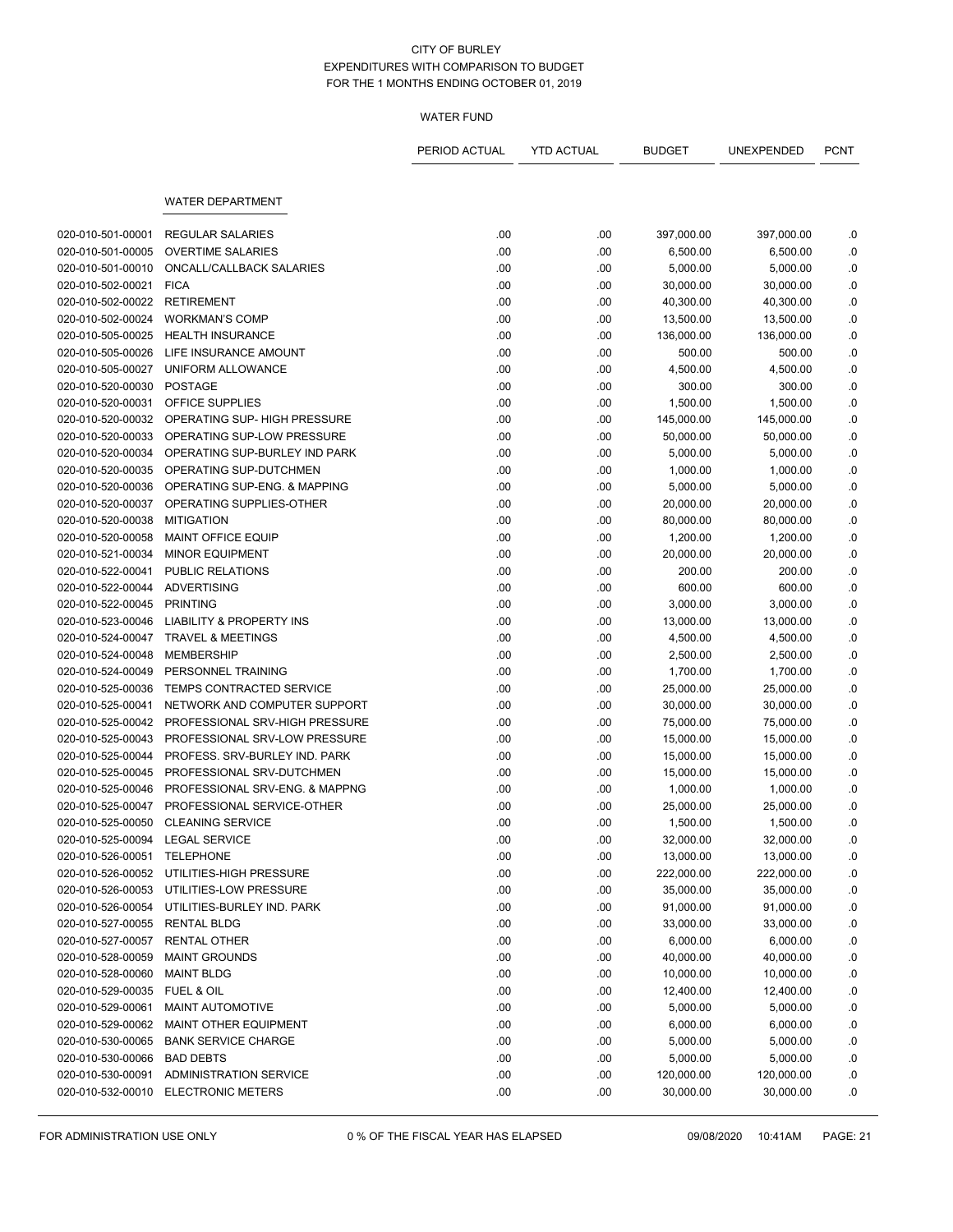# WATER FUND

|                   |                                   | PERIOD ACTUAL | <b>YTD ACTUAL</b> | <b>BUDGET</b> | UNEXPENDED   | <b>PCNT</b> |
|-------------------|-----------------------------------|---------------|-------------------|---------------|--------------|-------------|
| 020-010-532-00020 | <b>GIS IMPLEMENTATION</b>         | .00           | .00               | 40,000.00     | 40,000.00    | .0          |
| 020-010-580-00074 | <b>OFFICE EQUIPMENT</b>           | .00           | .00               | 2,200.00      | 2,200.00     | .0          |
| 020-010-580-00075 | <b>AUTOMOTIVE</b>                 | .00           | .00               | 100,000.00    | 100,000.00   | .0          |
| 020-010-580-00076 | OTHER MACHINERY                   | .00.          | .00               | 20,000.00     | 20,000.00    | .0          |
| 020-010-584-00079 | <b>CONSTRUCTION-HIGH PRESSURE</b> | .00           | .00               | 150,000.00    | 150,000.00   | .0          |
| 020-010-584-00080 | <b>CONSTRUCTION-LOW PRESSURE</b>  | .00           | .00               | 25,000.00     | 25,000.00    | .0          |
| 020-010-584-00081 | CONST-BURLEY INDUSTRIAL PARK      | .00           | .00               | 372,100.00    | 372,100.00   | .0          |
| 020-010-584-00082 | CONSTRUCTION-DUTCHMEN             | .00           | .00               | 5,000.00      | 5,000.00     | .0          |
| 020-010-590-00001 | <b>DEBT &amp; LEASE PAYMENTS</b>  | .00           | .00               | 170,000.00    | 170,000.00   | .0          |
|                   | TOTAL WATER DEPARTMENT            | .00           | .00               | 2,740,000.00  | 2,740,000.00 | .0          |
|                   | <b>TOTAL FUND EXPENDITURES</b>    | .00.          | .00               | 2,740,000.00  | 2,740,000.00 | .0          |
|                   | NET REVENUE OVER EXPENDITURES     | .00           | .00               | .00           | .00          | .0          |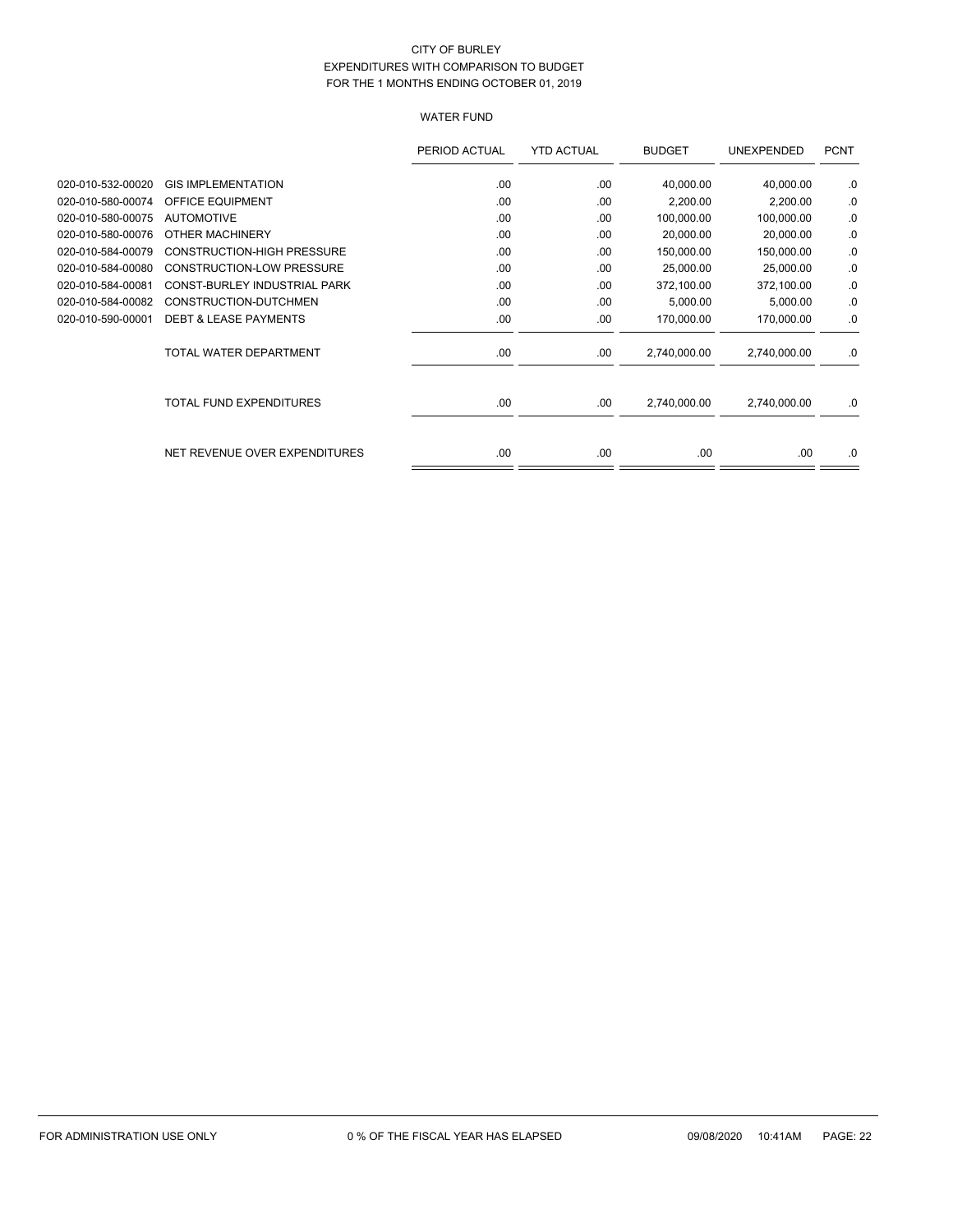### WASTEWATER FUND

#### ASSETS

 $=$ 

| 025-001-001-00006 | CASH - COMBINED FUND              | 4,374,150.15   |
|-------------------|-----------------------------------|----------------|
| 025-001-001-00014 | ACCOUNTS RECEIVABLE - WASTEWAT    | 423,611.05     |
| 025-001-001-00016 | ACCOUNTS RECEIVABLE - MISC        | 4,004.00       |
| 025-001-001-00019 | EST. UNCOLLECTABLE ACCOUNTS       | 79,554.00)     |
| 025-001-001-00061 | LAND                              | 48.976.06      |
| 025-001-001-00062 | <b>BUILDINGS &amp; STRUCTURES</b> | 1,590,416.06   |
| 025-001-001-00063 | ACCUM DEPREC - BLDG & STRUCTUR    | 575,168.50)    |
| 025-001-001-00066 | <b>SEWER SYSTEM</b>               | 46,116,585.75  |
| 025-001-001-00067 | ACCUM DEPREC - SEWER SYSTEM       | 13,761,131.16) |
| 025-001-001-00068 | <b>MACHINERY &amp; EQUIPMENT</b>  | 1,594,024.57   |
| 025-001-001-00069 | ACCUM DEPREC - MACH & EQUIP       | 1,175,939.49)  |
| 025-001-001-07050 | WW LOAN TO GENERAL CEMETERY       | 251,244.97     |
| 025-001-001-07051 | WW TRUCK LOAN TO STREET           | 41,450.59      |
| 025-001-001-07052 | WW LOAN TO GOLF (CARTS 2017)      | 49.786.42      |
| 025-001-001-07053 | STREETS LOADER LOAN 2018          | 97,848.60      |
| 025-001-001-08000 | DEFERRED OUTFLOWS OF RESOURCES    | 42.746.00      |
|                   |                                   |                |

TOTAL ASSETS 39,043,051.07

 $\equiv$ 

#### LIABILITIES AND EQUITY

#### LIABILITIES

| 025-001-002-00005              | ACCOUNTS PAYABLE ALLOCATION         |               | 270,292.54    |               |
|--------------------------------|-------------------------------------|---------------|---------------|---------------|
| 025-001-002-00030              | PAYROLL PAYABLES ALLOCATION         |               | 21,610.09     |               |
| 025-001-002-00033              | BENEFITS PAYABLE(SICK&VACATION      |               | 38,754.00     |               |
| 025-001-002-00040              | <b>ACCRUED INT PAY</b>              |               | 20,679.54     |               |
| 025-001-002-00051              | SEWER BOND REFUNDED                 |               | 7,480,000.00  |               |
| 025-001-002-00052              | REFUNDED BOND PREMIUM               |               | 1,033,098.23  |               |
| 025-001-002-00053              | <b>SEWER BOND</b>                   |               | 4,125,000.00  |               |
| 025-001-002-00060              | <b>NET PENSION LIABILITY</b>        |               | 181,948.00    |               |
| 025-001-002-00061              | DEFERRED INFLOWS OF RESOURCES       |               | 85,947.00     |               |
|                                | <b>TOTAL LIABILITIES</b>            |               |               | 13,257,329.40 |
|                                | <b>FUND EQUITY</b>                  |               |               |               |
| 025-001-002-00092 FUND BALANCE | UNAPPROPRIATED FUND BALANCE:        | 25,785,721.67 |               |               |
|                                |                                     |               |               |               |
|                                | <b>BALANCE - CURRENT DATE</b>       |               | 25,785,721.67 |               |
|                                | <b>TOTAL FUND EQUITY</b>            |               |               | 25,785,721.67 |
|                                | <b>TOTAL LIABILITIES AND EQUITY</b> |               |               | 39,043,051.07 |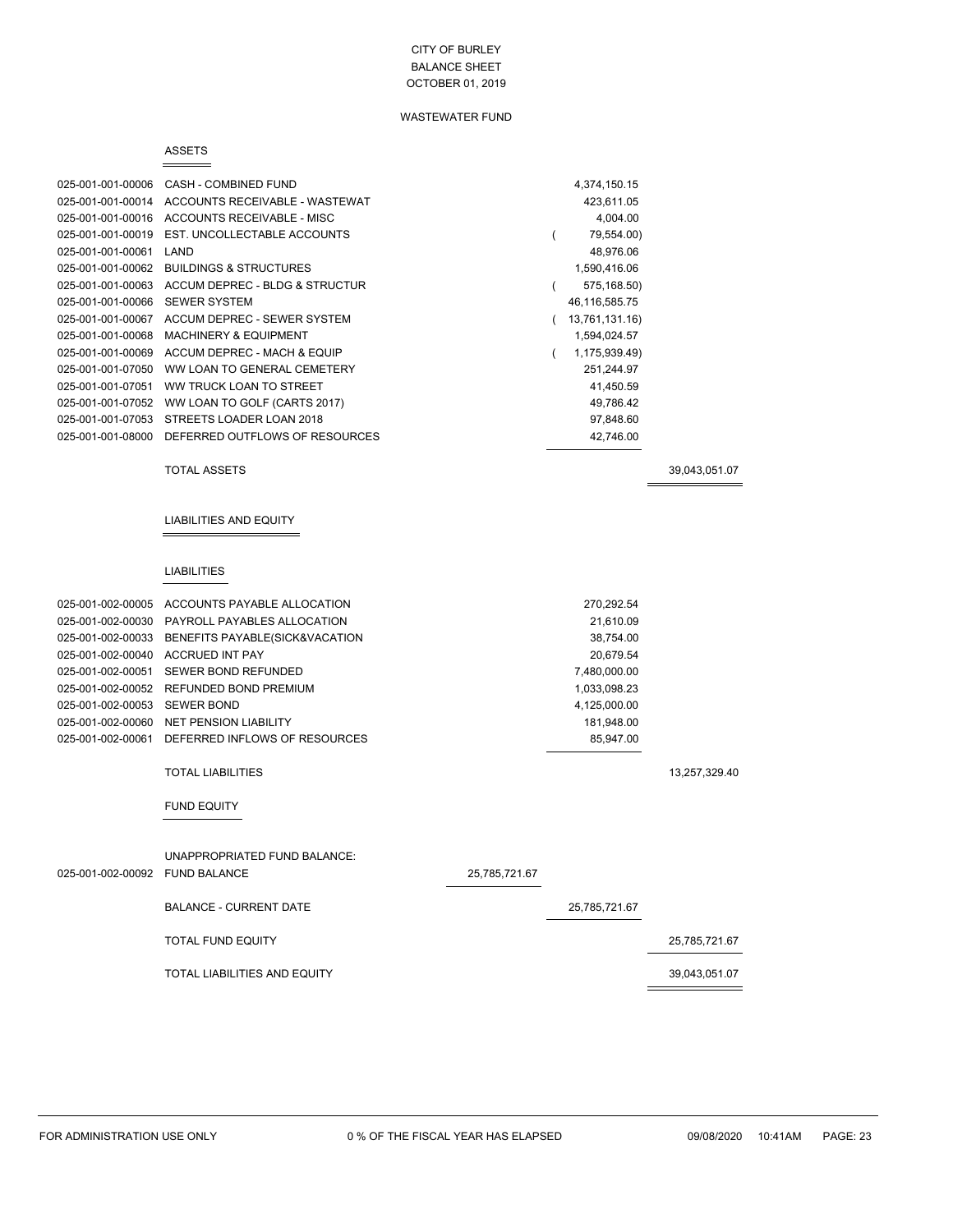|                   |                            | PERIOD ACTUAL | <b>YTD ACTUAL</b> | <b>BUDGET</b> | <b>UNEARNED</b> | <b>PCNT</b> |
|-------------------|----------------------------|---------------|-------------------|---------------|-----------------|-------------|
|                   | <b>WASTEWATER REVENUES</b> |               |                   |               |                 |             |
| 025-020-010-00001 | <b>SEWER SALES REVENUE</b> | .00           | .00               | 2,960,000.00  | 2,960,000.00    | .0          |
| 025-020-010-00002 | <b>SEWER TAPS</b>          | .00           | .00               | 25,000.00     | 25,000.00       | .0          |
| 025-020-010-00003 | INDUSTRIAL SEWER CHARGES   | .00           | .00               | 2,045,870.00  | 2,045,870.00    | .0          |
| 025-020-010-00005 | MISC. REVENUE              | .00.          | .00               | 25,000.00     | 25,000.00       | .0          |
| 025-020-010-00071 | <b>INTEREST EARNED</b>     | .00.          | .00               | 60,000.00     | 60,000.00       | .0          |
|                   | TOTAL WASTEWATER REVENUES  | .00           | .00               | 5,115,870.00  | 5,115,870.00    | .0          |
|                   | TOTAL FUND REVENUE         | .00           | .00               | 5,115,870.00  | 5,115,870.00    | .0          |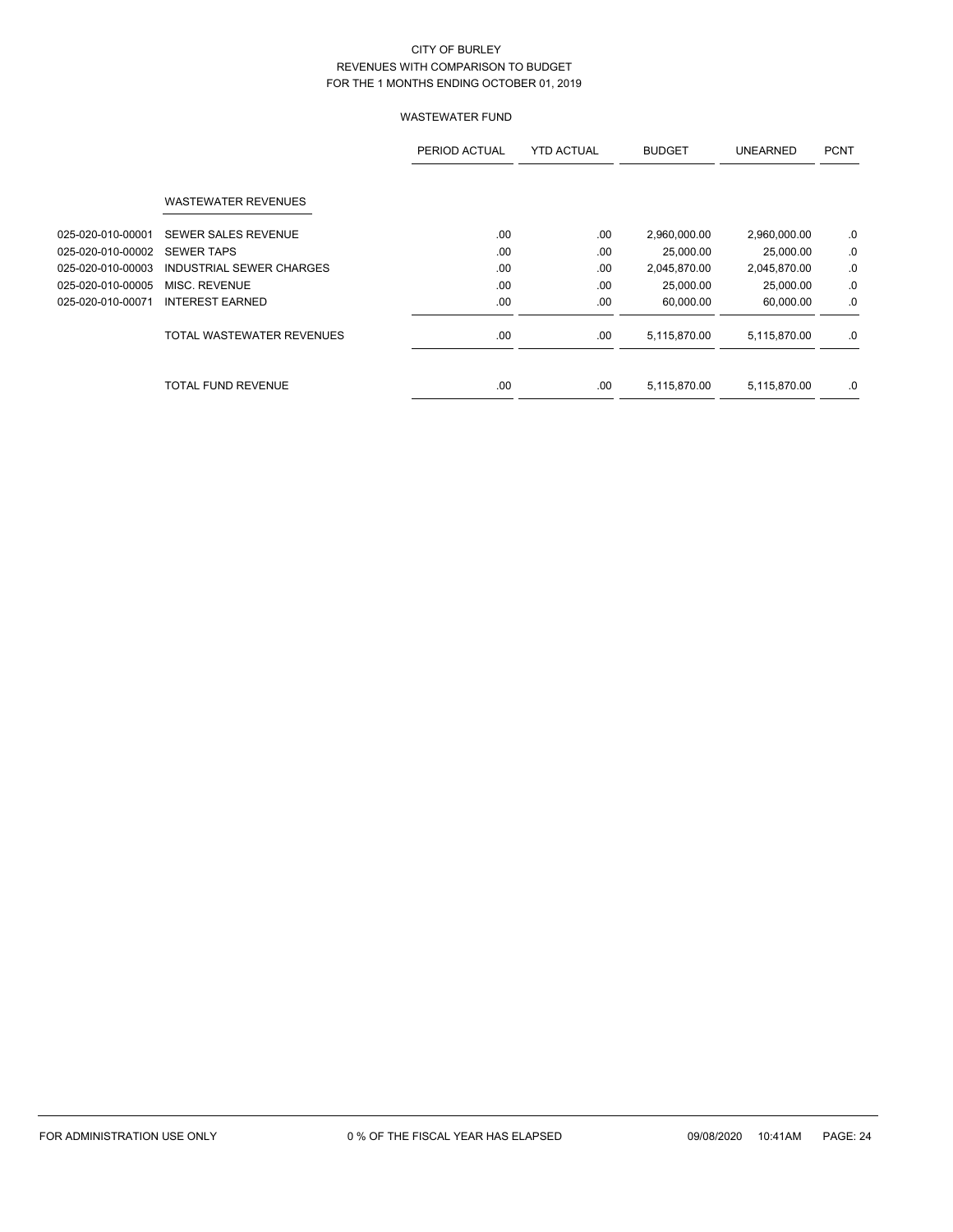|                   |                                     | PERIOD ACTUAL | <b>YTD ACTUAL</b> | <b>BUDGET</b> | UNEXPENDED   | <b>PCNT</b> |
|-------------------|-------------------------------------|---------------|-------------------|---------------|--------------|-------------|
|                   | <b>WASTEWATER COLLECTIONS</b>       |               |                   |               |              |             |
|                   |                                     |               |                   |               |              |             |
| 025-020-501-00001 | <b>REGULAR SALARIES</b>             | .00           | .00               | 210,520.00    | 210,520.00   | .0          |
| 025-020-501-00005 | <b>OVERTIME SALARIES</b>            | .00           | .00               | 12,390.00     | 12,390.00    | .0          |
| 025-020-501-00010 | ONCALL/CALLBACK SALARIES            | .00           | .00               | 1,870.00      | 1,870.00     | .0          |
| 025-020-502-00021 | <b>FICA</b>                         | .00           | .00               | 17,195.00     | 17,195.00    | 0.0         |
| 025-020-502-00022 | <b>RETIREMENT</b>                   | .00           | .00               | 26,838.00     | 26,838.00    | 0.0         |
| 025-020-502-00024 | <b>WORKMAN'S COMP</b>               | .00           | .00               | 6,807.00      | 6,807.00     | .0          |
| 025-020-505-00025 | <b>HEALTH INSURANCE</b>             | .00           | .00               | 121,470.00    | 121,470.00   | .0          |
| 025-020-505-00026 | LIFE INSURANCE AMOUNT               | .00           | .00               | 500.00        | 500.00       | .0          |
| 025-020-505-00027 | UNIFORM ALLOWANCE                   | .00           | .00               | 1,200.00      | 1,200.00     | 0.0         |
| 025-020-520-00030 | <b>POSTAGE</b>                      | .00           | .00               | 200.00        | 200.00       | .0          |
| 025-020-520-00032 | <b>OPERATING SUPPLIES</b>           | .00           | .00               | 20,000.00     | 20,000.00    | .0          |
| 025-020-521-00034 | <b>MINOR EQUIPMENT</b>              | .00           | .00               | 20,000.00     | 20,000.00    | .0          |
| 025-020-522-00041 | PUBLIC RELATIONS                    | .00           | .00               | 2,000.00      | 2,000.00     | .0          |
| 025-020-522-00045 | <b>PRINTING</b>                     | .00           | .00               | 3,000.00      | 3,000.00     | .0          |
| 025-020-523-00046 | <b>LIABILITY &amp; PROPERTY INS</b> | .00           | .00               | 9,781.00      | 9,781.00     | .0          |
| 025-020-524-00047 | <b>TRAVEL &amp; MEETINGS</b>        | .00           | .00               | 7,500.00      | 7,500.00     | .0          |
| 025-020-524-00048 | <b>MEMBERSHIP</b>                   | .00           | .00               | 250.00        | 250.00       | .0          |
| 025-020-524-00049 | PERSONNEL TRAINING                  | .00           | .00               | 3,000.00      | 3,000.00     | .0          |
| 025-020-525-00036 | TEMPS CONTRACTED SERVICE            | .00           | .00               | 2,000.00      | 2,000.00     | .0          |
| 025-020-525-00042 | PROFESSIONAL SERVICE                | .00           | .00               | 25,000.00     | 25,000.00    | .0          |
| 025-020-525-00045 | NETWORK AND COMPUTER SUPPORT        | .00           | .00               | 6,000.00      | 6,000.00     | .0          |
| 025-020-525-00050 | <b>CLEANING SERVICE</b>             | .00           | .00               | 5,000.00      | 5,000.00     | .0          |
| 025-020-525-00094 | <b>LEGAL SERVICE</b>                | .00           | .00               | 25,000.00     | 25,000.00    | .0          |
| 025-020-526-00051 | <b>TELEPHONE</b>                    | .00           | .00               | 1,500.00      | 1,500.00     | .0          |
| 025-020-526-00052 | <b>UTILITIES</b>                    | .00           | .00               | 65,000.00     | 65,000.00    | .0          |
| 025-020-527-00055 | <b>RENTAL BLDG</b>                  | .00           | .00               | 12,000.00     | 12,000.00    | .0          |
| 025-020-527-00057 | <b>RENTAL OTHER</b>                 | .00           | .00               | 1,000.00      | 1,000.00     | .0          |
| 025-020-528-00059 | <b>MAINT GROUNDS</b>                | .00           | .00               | 1,000.00      | 1,000.00     | .0          |
| 025-020-528-00060 | <b>MAINT BLDG</b>                   | .00           | .00               | 1,000.00      | 1,000.00     | 0.0         |
| 025-020-529-00035 | <b>FUEL &amp; OIL</b>               | .00           | .00               | 6,000.00      | 6,000.00     | .0          |
| 025-020-529-00061 | <b>MAINT AUTOMOTIVE</b>             | .00           | .00               | 1,500.00      | 1,500.00     | .0          |
| 025-020-529-00062 | MAINT OTHER EQUIPMENT               | .00           | .00               | 20,000.00     | 20,000.00    | .0          |
| 025-020-530-00065 | <b>BANK SERVICE CHARGE</b>          | .00           | .00               | 1,000.00      | 1,000.00     | 0.0         |
| 025-020-530-00066 | <b>BAD DEBTS</b>                    | .00           | .00               | 2,000.00      | 2,000.00     | .0          |
| 025-020-530-00091 | <b>ADMINISTRATION SERVICE</b>       | .00           | .00               | 45,000.00     | 45,000.00    | .0          |
| 025-020-532-00020 | <b>GIS IMPLEMENTATION</b>           | .00           | .00               | 2,000.00      | 2,000.00     | .0          |
| 025-020-584-00073 | OTHER IMPROVEMENTS                  | .00           | .00               | 20,000.00     | 20,000.00    | .0          |
| 025-020-584-00079 | <b>CONSTRUCTION</b>                 | .00           | .00               | 300,000.00    | 300,000.00   | .0          |
| 025-020-590-00097 | SEWER-CONTINGENCY                   | .00           | .00               | 24,500.00     | 24,500.00    | .0          |
|                   | TOTAL WASTEWATER COLLECTIONS        | .00           | .00               | 1,031,021.00  | 1,031,021.00 | .0          |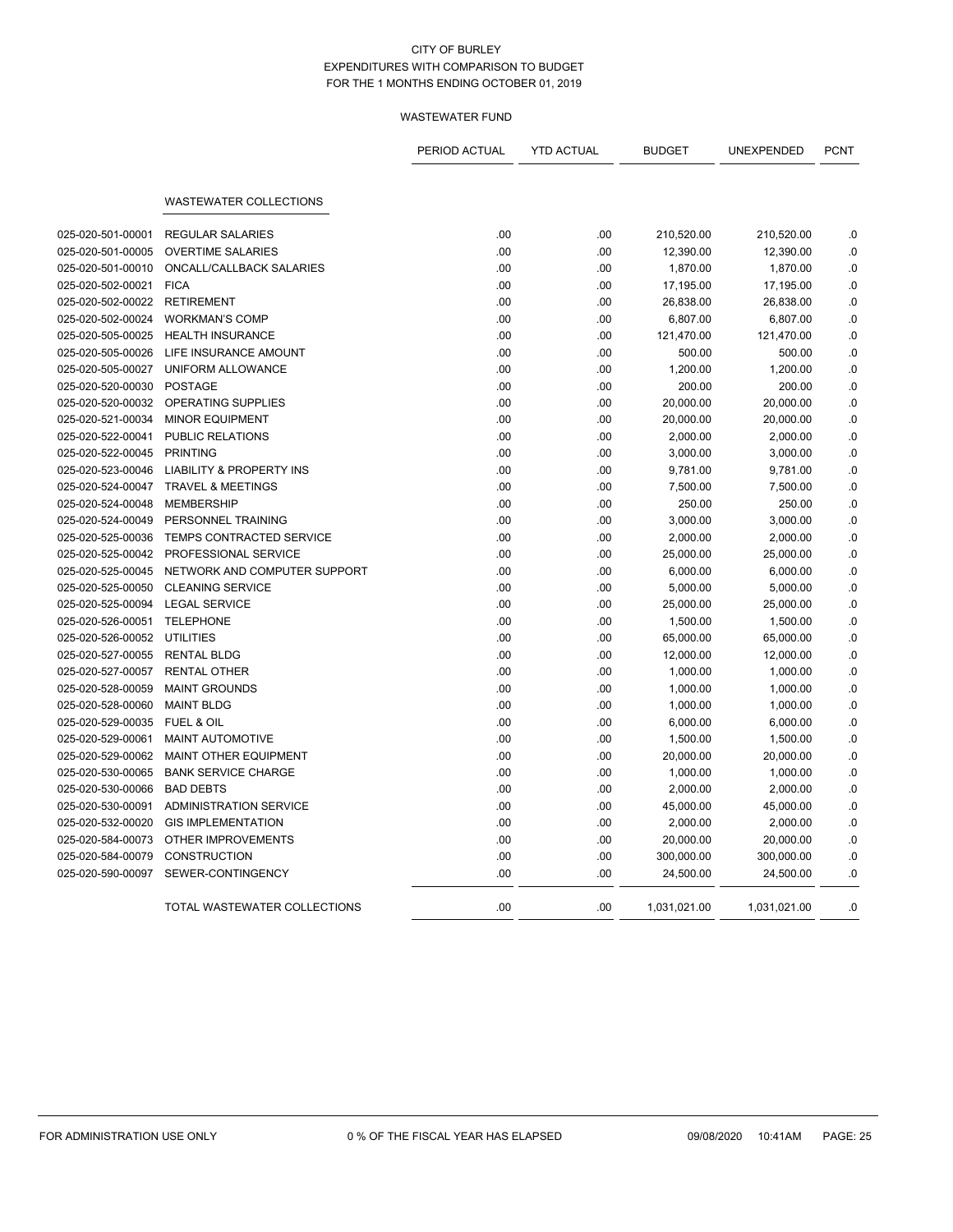|                                        |                                                   | PERIOD ACTUAL | <b>YTD ACTUAL</b> | <b>BUDGET</b>           | UNEXPENDED              | <b>PCNT</b>     |
|----------------------------------------|---------------------------------------------------|---------------|-------------------|-------------------------|-------------------------|-----------------|
|                                        | MUNICIPAL PLANT OPERATIONS                        |               |                   |                         |                         |                 |
| 025-030-501-00001                      | <b>REGULAR SALARIES</b>                           | .00           |                   |                         |                         |                 |
| 025-030-502-00021                      | <b>FICA</b>                                       | .00           | .00<br>.00        | 418,688.00<br>36,000.00 | 418,688.00<br>36,000.00 | .0<br>$\cdot$ 0 |
| 025-030-502-00022                      | <b>RETIREMENT</b>                                 | .00           | .00               | 50,000.00               | 50,000.00               | $\cdot$ 0       |
| 025-030-502-00024                      | <b>WORKMAN'S COMP</b>                             | .00           | .00               | 12,000.00               | 12,000.00               | .0              |
| 025-030-505-00025                      | <b>HEALTH INSURANCE</b>                           | .00           | .00               | 175,172.00              | 175,172.00              | .0              |
| 025-030-505-00026                      | LIFE INSURANCE                                    | .00           | .00               | 280.00                  | 280.00                  | $\cdot$ 0       |
| 025-030-505-00027                      | UNIFORM ALLOWANCE                                 | .00           | .00               | 1,000.00                | 1,000.00                | 0.0             |
| 025-030-520-00030                      | <b>POSTAGE</b>                                    | .00           | .00               | 250.00                  | 250.00                  | .0              |
| 025-030-520-00031                      | OFFICE SUPPLIES                                   | .00           | .00               | 2,500.00                | 2,500.00                | .0              |
|                                        | OPERATING SUPPLIES                                | .00           |                   |                         |                         |                 |
| 025-030-520-00032                      |                                                   |               | .00               | 20,000.00               | 20,000.00               | 0.0             |
| 025-030-520-00033<br>025-030-520-00035 | <b>LAB SUPPLIES</b><br><b>BIO-SOLIDS DISPOSAL</b> | .00<br>.00    | .00<br>.00        | 10,000.00               | 10,000.00               | .0<br>.0        |
|                                        |                                                   | .00           |                   | 25,000.00               | 25,000.00               | .0              |
| 025-030-520-00058                      | <b>MAINT OFFICE EQUIP</b>                         |               | .00               | 750.00                  | 750.00                  |                 |
| 025-030-521-00033                      | <b>LAB EQUIPMENT</b>                              | .00           | .00               | 2,000.00                | 2,000.00                | $\cdot$ 0       |
| 025-030-521-00034                      | <b>MINOR EQUIPMENT</b>                            | .00           | .00               | 50,000.00               | 50,000.00               | .0              |
| 025-030-522-00041                      | PUBLIC RELATIONS                                  | .00           | .00               | 500.00                  | 500.00                  | .0              |
| 025-030-522-00045                      | <b>PRINTING</b>                                   | .00           | .00               | 500.00                  | 500.00                  | .0              |
| 025-030-523-00046                      | <b>LIABILITY &amp; PROPERTY INS</b>               | .00           | .00               | 22,571.00               | 22,571.00               | .0              |
| 025-030-524-00047                      | <b>TRAVEL &amp; MEETINGS</b>                      | .00           | .00               | 2,000.00                | 2,000.00                | .0              |
| 025-030-524-00048                      | <b>MEMBERSHIP</b>                                 | .00           | .00               | 500.00                  | 500.00                  | .0              |
| 025-030-524-00049                      | PERSONNEL TRAINING                                | .00           | .00               | 3,000.00                | 3,000.00                | .0              |
| 025-030-525-00042                      | PROFESSIONAL SERVICE                              | .00           | .00               | 50,000.00               | 50,000.00               | $\cdot$ 0       |
| 025-030-525-00045                      | NETWORK AND COMPUTER SUPPORT                      | .00           | .00               | 15,800.00               | 15,800.00               | .0              |
| 025-030-525-00063                      | CONTRACTED LABROTORY SERVICE                      | .00           | .00               | 25,000.00               | 25,000.00               | .0              |
| 025-030-525-00094                      | <b>LEGAL SERVICE</b>                              | .00           | .00               | 25,000.00               | 25,000.00               | .0              |
| 025-030-526-00051                      | <b>TELEPHONE</b>                                  | .00           | .00               | 3,000.00                | 3,000.00                | .0              |
| 025-030-526-00052                      | <b>UTILITIES</b>                                  | .00           | .00               | 200,000.00              | 200,000.00              | $\cdot$ 0       |
| 025-030-527-00057                      | <b>RENTAL OTHER</b>                               | .00           | .00               | 8,000.00                | 8,000.00                | .0              |
| 025-030-528-00059                      | <b>MAINT GROUNDS</b>                              | .00           | .00               | 8,000.00                | 8,000.00                | .0              |
| 025-030-528-00060                      | <b>MAINT BLDG</b>                                 | .00           | .00               | 10,000.00               | 10,000.00               | .0              |
| 025-030-529-00035                      | FUEL & OIL                                        | .00           | .00               | 8,000.00                | 8,000.00                | .0              |
| 025-030-529-00061                      | <b>MAINT AUTOMOTIVE</b>                           | .00           | .00               | 1,500.00                | 1,500.00                | .0              |
| 025-030-529-00062                      | <b>MAINT OTHER EQUIPMENT</b>                      | .00           | .00               | 50,000.00               | 50,000.00               | .0              |
| 025-030-529-00064                      | MAINT OF BELT PRESSES                             | .00           | .00               | 10,000.00               | 10,000.00               | .0              |
| 025-030-529-01000                      | <b>CHEMICALS</b>                                  | .00           | .00               | 15,000.00               | 15,000.00               | .0              |
| 025-030-530-00091                      | <b>ADMINISTRATION SERVICE</b>                     | .00           | .00               | 45,000.00               | 45,000.00               | .0              |
| 025-030-580-00075                      | <b>AUTOMOTIVE</b>                                 | .00           | .00               | 50,000.00               | 50,000.00               | .0              |
| 025-030-584-00079                      | <b>CONSTRUCTION</b>                               | .00           | .00               | 280,000.00              | 280,000.00              | .0              |
| 025-030-590-00001                      | <b>DEBT LEASE PAYMENTS</b>                        | .00           | .00               | 1,100,000.00            | 1,100,000.00            | .0              |
|                                        | TOTAL MUNICIPAL PLANT OPERATIONS                  | .00           | .00               | 2,737,011.00            | 2,737,011.00            | .0              |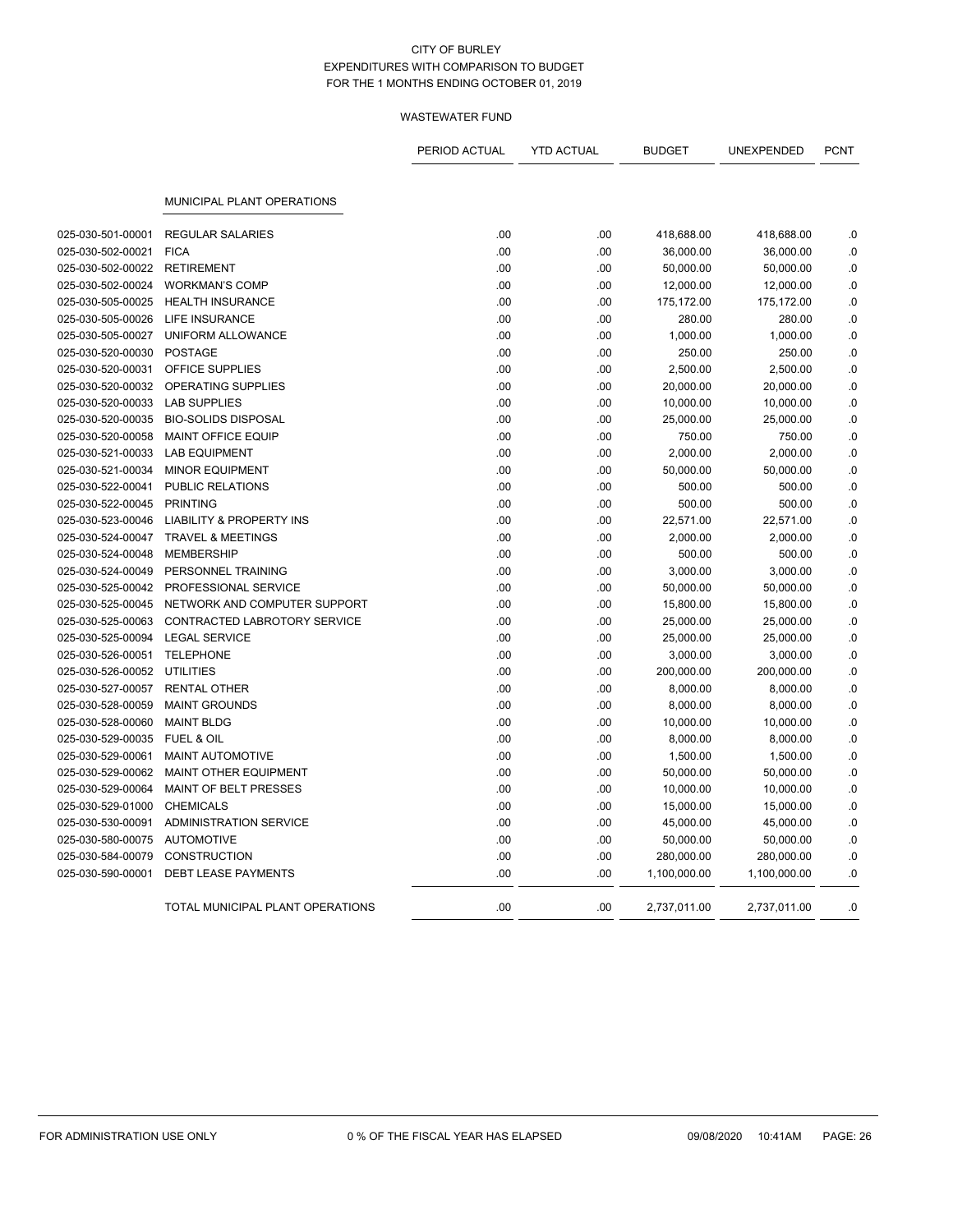|                   |                                     | PERIOD ACTUAL | <b>YTD ACTUAL</b> | <b>BUDGET</b> | UNEXPENDED   | <b>PCNT</b> |
|-------------------|-------------------------------------|---------------|-------------------|---------------|--------------|-------------|
|                   | INDUSTRIAL PLANT OPERATIONS         |               |                   |               |              |             |
| 025-070-501-00001 | <b>REGULAR SALARIES</b>             | .00           | .00               | 58,699.00     | 58,699.00    | .0          |
| 025-070-502-00021 | <b>FICA</b>                         | .00           | .00               | 4,200.00      | 4,200.00     | .0          |
| 025-070-502-00022 | <b>RETIREMENT</b>                   | .00           | .00               | 6,500.00      | 6,500.00     | $0.$        |
| 025-070-502-00024 | <b>WORKMAN'S COMP</b>               | .00           | .00               | 1,700.00      | 1,700.00     | .0          |
| 025-070-505-00025 | <b>HEALTH INSURANCE</b>             | .00           | .00               | 22,500.00     | 22,500.00    | .0          |
| 025-070-505-00026 | LIFE INSURANCE                      | .00           | .00               | 60.00         | 60.00        | 0.0         |
| 025-070-505-00027 | UNIFORM ALLOWANCE                   | .00           | .00               | 200.00        | 200.00       | .0          |
| 025-070-520-00031 | <b>OFFICE SUPPLIES</b>              | .00           | .00               | 250.00        | 250.00       | .0          |
| 025-070-520-00032 | OPERATING SUPPLIES                  | .00           | .00               | 25,000.00     | 25,000.00    | .0          |
| 025-070-520-00033 | <b>LAB SUPPLIES</b>                 | .00           | .00               | 2,000.00      | 2,000.00     | 0.0         |
| 025-070-520-00035 | <b>BIO-SOLIDS DISPOSAL</b>          | .00           | .00               | 200,000.00    | 200,000.00   | 0.          |
| 025-070-521-00033 | <b>LAB EQUIPMENT</b>                | .00           | .00               | 1,000.00      | 1,000.00     | .0          |
| 025-070-521-00034 | <b>MINOR EQUIPMENT</b>              | .00           | .00               | 50,000.00     | 50,000.00    | .0          |
| 025-070-523-00046 | <b>LIABILITY &amp; PROPERTY INS</b> | .00           | .00               | 10,000.00     | 10,000.00    | .0          |
| 025-070-525-00042 | PROFESSIONAL SERVICE                | .00           | .00               | 50,000.00     | 50,000.00    | .0          |
| 025-070-525-00045 | NETWORK AND COMPUTER SUPPORT        | .00           | .00               | 3,950.00      | 3,950.00     | .0          |
| 025-070-525-00063 | CONTRACTED LABROTORY                | .00           | .00               | 10,000.00     | 10,000.00    | .0          |
| 025-070-525-00094 | <b>LEGAL SERVICE</b>                | .00           | .00               | 25,000.00     | 25,000.00    | .0          |
| 025-070-526-00051 | <b>TELEPHONE</b>                    | .00           | .00.              | 2,000.00      | 2,000.00     | .0          |
| 025-070-526-00052 | <b>UTILITIES</b>                    | .00           | .00               | 200,000.00    | 200,000.00   | .0          |
| 025-070-527-00057 | <b>RENTAL OTHER</b>                 | .00           | .00               | 2,000.00      | 2,000.00     | .0          |
| 025-070-528-00059 | <b>MAINT GROUNDS</b>                | .00           | .00               | 50,000.00     | 50,000.00    | .0          |
| 025-070-528-00060 | <b>MAINT BLDG</b>                   | .00           | .00               | 15,000.00     | 15,000.00    | $0.$        |
| 025-070-529-00035 | FUEL & OIL                          | .00           | .00               | 4,000.00      | 4,000.00     | .0          |
| 025-070-529-00061 | <b>MAINT AUTOMOTIVE</b>             | .00           | .00               | 3,000.00      | 3,000.00     | 0.0         |
| 025-070-529-00062 | MAINT OTHER EQUIPMENT               | .00           | .00               | 25,000.00     | 25,000.00    | .0          |
| 025-070-529-01000 | <b>CHEMICALS</b>                    | .00           | .00               | 150,000.00    | 150,000.00   | .0          |
| 025-070-530-00091 | <b>ADMINISTRATION SERVICE</b>       | .00           | .00               | 45,000.00     | 45,000.00    | .0          |
| 025-070-580-00075 | <b>AUTOMOTIVE</b>                   | .00           | .00               | 30,000.00     | 30,000.00    | .0          |
| 025-070-584-00079 | <b>CONSTRUCTION</b>                 | .00           | .00               | 50,000.00     | 50,000.00    | .0          |
| 025-070-590-00007 | <b>DEBT LEASE PYMNTS</b>            | .00           | .00               | 157,561.00    | 157,561.00   | 0.0         |
| 025-070-590-00097 | <b>CONTINGENCY</b>                  | .00           | .00               | 100,000.00    | 100,000.00   | .0          |
| 025-070-590-00099 | RESERVED FOR BOND PAYMENTS          | .00           | .00               |               |              | .0          |
|                   |                                     |               |                   | 43,218.00     | 43,218.00    |             |
|                   | TOTAL INDUSTRIAL PLANT OPERATIONS   | .00           | .00               | 1,347,838.00  | 1,347,838.00 | .0          |
|                   | <b>TOTAL FUND EXPENDITURES</b>      | .00           | .00               | 5,115,870.00  | 5,115,870.00 | .0          |
|                   | NET REVENUE OVER EXPENDITURES       | .00           | .00               | .00           | .00          | .0          |
|                   |                                     |               |                   |               |              |             |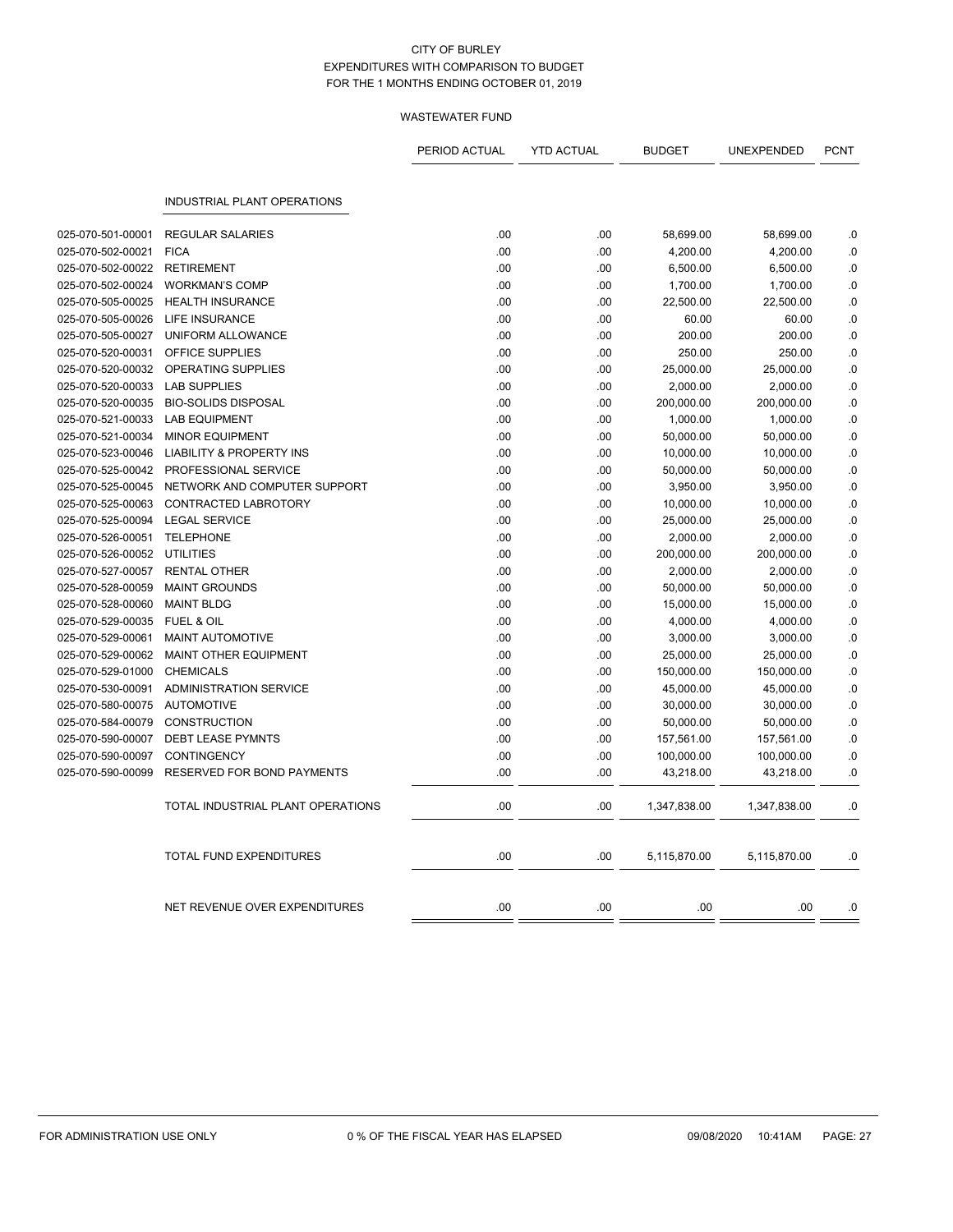ELECTRIC FUND

#### ASSETS

 $=$ 

| 030-001-001-00006 | CASH - COMBINED FUND             | 1,253,327.79  |
|-------------------|----------------------------------|---------------|
| 030-001-001-00015 | ACCOUNTS RECEIVABLE - UTILITIE   | 808,395.56    |
| 030-001-001-00017 | ACCOUNTS RECEIVABLE - RET CHEC   | 166.88        |
| 030-001-001-00019 | EST UNCOLLECTABLE ACCOUNTS       | 151,816.00)   |
| 030-001-001-00041 | <b>INVENTORY</b>                 | 745.886.79    |
| 030-001-001-00061 | LAND                             | 170.235.15    |
| 030-001-001-00062 | BUILDINGS & STRUCTURES           | 352,131.15    |
| 030-001-001-00063 | ACCUM DEPREC - BLDG & STRUCTUR   | 252,389.60)   |
| 030-001-001-00064 | FLECTRICAL SYSTEM                | 9,519,706.50  |
| 030-001-001-00065 | ACCUM DEPREC-ELECTRICAL SYSTEM   | 5,960,029.35) |
| 030-001-001-00068 | <b>MACHINERY &amp; EQUIPMENT</b> | 1,684,016.85  |
| 030-001-001-00069 | ACCUM DEPREC - MACH & EQUIP      | 1,364,821.46) |
| 030-001-001-07050 | NOTE REC - LID #2                | 75.446.55     |
| 030-001-001-08000 | DEFERRED OUTFLOWS OF RESOURCES   | 44,272.00     |
|                   |                                  |               |

TOTAL ASSETS 6,924,528.81

 $\equiv$ 

LIABILITIES AND EQUITY

### LIABILITIES

| 030-001-002-00005 | ACCOUNTS PAYABLE ALLOCATION    |              | 1,062,862.92 |              |
|-------------------|--------------------------------|--------------|--------------|--------------|
| 030-001-002-00030 | PAYROLL PAYABLES ALLOCATION    |              | 24,082.23    |              |
| 030-001-002-00033 | BENEFITS PAYABLE(SICK&VACATION |              | 58,209.00    |              |
| 030-001-002-00060 | <b>NET PENSION LIABILITY</b>   |              | 188,444.00   |              |
| 030-001-002-00061 | DEFERRED INFLOWS OF RESOURCES  |              | 89,017.00    |              |
|                   | <b>TOTAL LIABILITIES</b>       |              |              | 1,422,615.15 |
|                   | <b>FUND EQUITY</b>             |              |              |              |
|                   | UNAPPROPRIATED FUND BALANCE:   |              |              |              |
| 030-001-002-00092 | <b>FUND BALANCE</b>            | 5,501,913.66 |              |              |
|                   | <b>BALANCE - CURRENT DATE</b>  |              | 5,501,913.66 |              |
|                   | <b>TOTAL FUND EQUITY</b>       |              |              | 5,501,913.66 |
|                   | TOTAL LIABILITIES AND EQUITY   |              |              | 6,924,528.81 |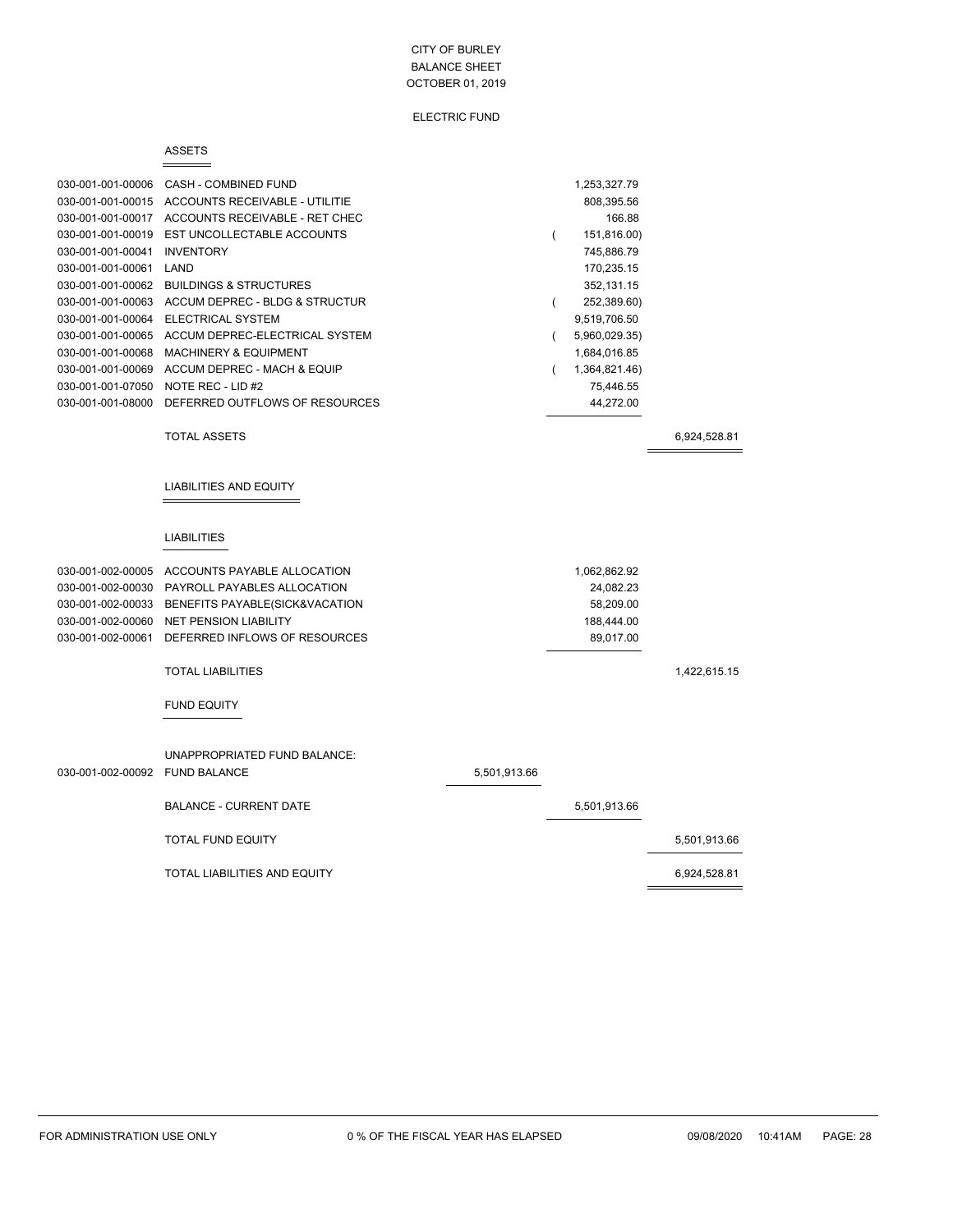## ELECTRIC FUND

|                   |                                   | PERIOD ACTUAL | <b>YTD ACTUAL</b> | <b>BUDGET</b> | <b>UNEARNED</b> | <b>PCNT</b> |
|-------------------|-----------------------------------|---------------|-------------------|---------------|-----------------|-------------|
|                   | ELECTRIC DEPARTMENT REVENUE       |               |                   |               |                 |             |
| 030-010-010-00001 | <b>ENERGY BILLED</b>              | .00           | .00               | 8,700,600.00  | 8,700,600.00    | .0          |
| 030-010-010-00002 | <b>CONNECT FEE</b>                | .00           | .00               | 38,000.00     | 38,000.00       | .0          |
| 030-010-010-00003 | ELECTRIC OTHER REVENUE            | .00           | .00               | 12,000.00     | 12,000.00       | .0          |
| 030-010-010-00005 | <b>ELECTRIC MISC</b>              | .00           | .00               | 2,400.00      | 2,400.00        | .0          |
| 030-010-010-00006 | CONSERVATION GRANTS-BPA           | .00           | .00               | 150,000.00    | 150,000.00      | .0          |
| 030-010-010-00071 | <b>INTEREST EARNED</b>            | .00           | .00               | 20,000.00     | 20,000.00       | .0          |
| 030-010-010-00073 | CUST CONTRIBUTIONS - AID OF CO    | .00           | .00               | 240,000.00    | 240,000.00      | .0          |
|                   | TOTAL ELECTRIC DEPARTMENT REVENUE | .00           | .00               | 9,163,000.00  | 9,163,000.00    | .0          |
|                   | <b>TOTAL FUND REVENUE</b>         | .00           | .00               | 9,163,000.00  | 9,163,000.00    | .0          |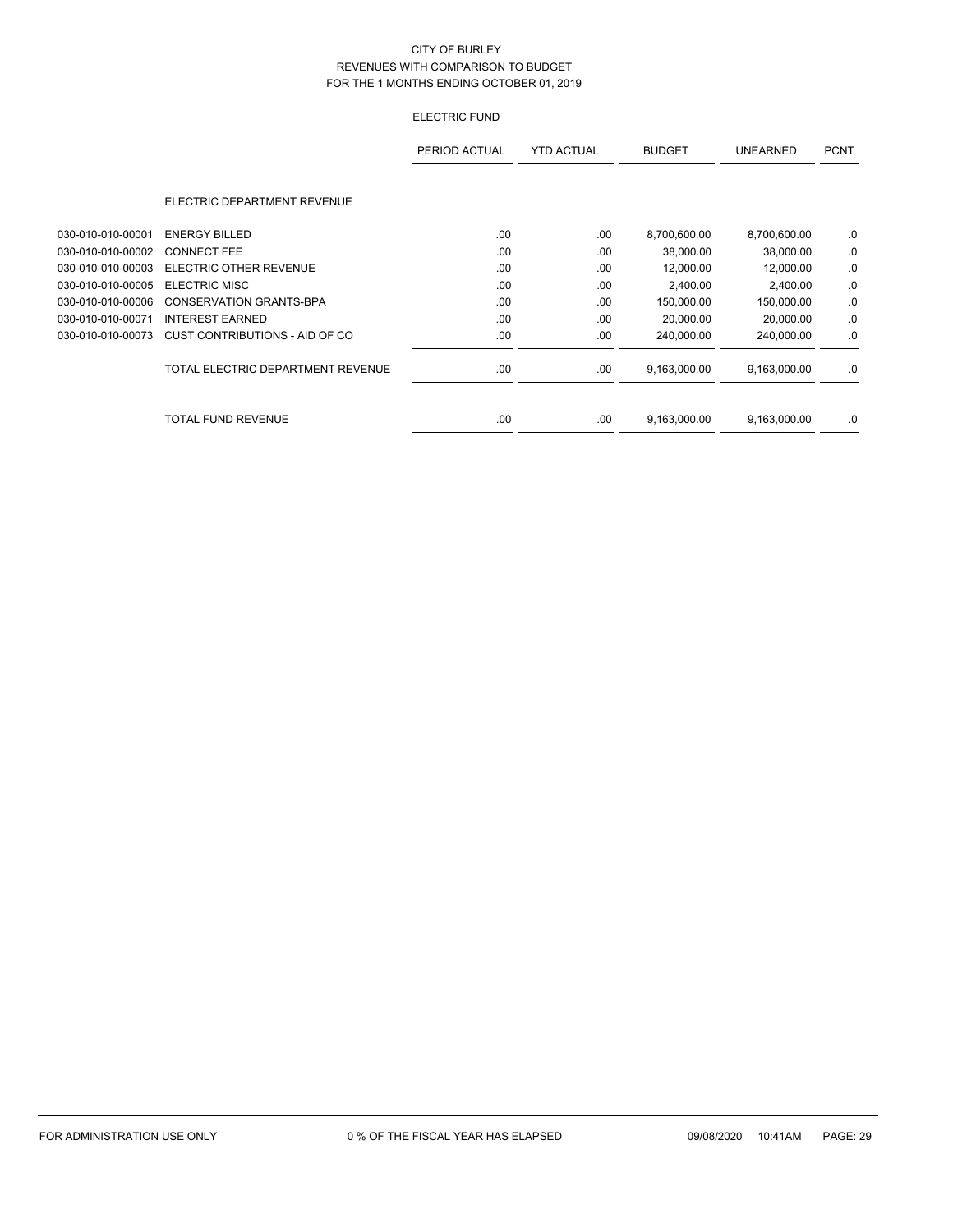#### ELECTRIC FUND

|                   |                                     | PERIOD ACTUAL | <b>YTD ACTUAL</b> | <b>BUDGET</b> | UNEXPENDED   | <b>PCNT</b> |
|-------------------|-------------------------------------|---------------|-------------------|---------------|--------------|-------------|
|                   | ELECTRIC DEPARTMENT                 |               |                   |               |              |             |
|                   |                                     |               |                   |               |              |             |
| 030-010-501-00001 | <b>REGULAR SALARIES</b>             | .00           | .00               | 533,000.00    | 533,000.00   | .0          |
| 030-010-501-00010 | ONCALL/CALLBACK SALARIES            | .00           | .00               | 2,000.00      | 2,000.00     | .0          |
| 030-010-502-00021 | <b>FICA</b>                         | .00           | .00               | 40,927.00     | 40,927.00    | $\cdot$ 0   |
| 030-010-502-00022 | <b>RETIREMENT</b>                   | .00           | .00               | 60,669.00     | 60,669.00    | 0.0         |
| 030-010-502-00024 | <b>WORKMAN'S COMP</b>               | .00           | .00               | 9,990.00      | 9,990.00     | $\cdot$ 0   |
| 030-010-505-00025 | <b>HEALTH INSURANCE</b>             | .00           | .00               | 151,680.00    | 151,680.00   | $\cdot$ 0   |
| 030-010-505-00026 | LIFE INSURANCE AMOUNT               | .00           | .00               | 325.00        | 325.00       | .0          |
| 030-010-505-00027 | UNIFORM ALLOWANCE                   | .00           | .00               | 7,900.00      | 7,900.00     | $\cdot$ 0   |
| 030-010-520-00030 | <b>POSTAGE</b>                      | .00           | .00               | 800.00        | 800.00       | .0          |
| 030-010-520-00031 | OFFICE SUPPLIES                     | .00           | .00               | 5,500.00      | 5,500.00     | .0          |
| 030-010-520-00032 | OPERATING SUPPLIES                  | .00           | .00               | 16,200.00     | 16,200.00    | $\cdot$ 0   |
| 030-010-520-00058 | <b>MAINT OFFICE EQUIP</b>           | .00           | .00               | 2,000.00      | 2,000.00     | .0          |
| 030-010-521-00033 | <b>ITEMS FOR RESALE</b>             | .00           | .00               | 5,852,000.00  | 5,852,000.00 | .0          |
| 030-010-521-00034 | <b>MINOR EQUIPMENT</b>              | .00           | .00               | 15,000.00     | 15,000.00    | 0.0         |
| 030-010-522-00044 | <b>ADVERTISING</b>                  | .00           | .00               | 500.00        | 500.00       | 0.0         |
| 030-010-522-00045 | <b>PRINTING</b>                     | .00           | .00               | 4,500.00      | 4,500.00     | $\cdot$ 0   |
| 030-010-523-00046 | LIABILITY & PROPERTY INS            | .00           | .00               | 13,956.00     | 13,956.00    | 0.0         |
| 030-010-524-00047 | <b>TRAVEL &amp; MEETINGS</b>        | .00           | .00               | 14,000.00     | 14,000.00    | $\cdot$ 0   |
| 030-010-524-00048 | <b>MEMBERSHIP</b>                   | .00           | .00               | 45,000.00     | 45,000.00    | .0          |
| 030-010-524-00049 | PERSONNEL TRAINING                  | .00           | .00               | 14,000.00     | 14,000.00    | $\cdot$ 0   |
| 030-010-525-00036 | <b>TEMPS CONTRACTED SERVICE</b>     | .00           | .00               | 26,000.00     | 26,000.00    | .0          |
| 030-010-525-00042 | PROFESSIONAL SERVICE                | .00           | .00               | 7,000.00      | 7,000.00     | 0.0         |
| 030-010-525-00045 | NETWORK AND COMPUTER SUPPORT        | .00           | .00               | 25,641.00     | 25,641.00    | .0          |
| 030-010-525-00050 | <b>CLEANING SERVICE</b>             | .00           | .00               | 2,000.00      | 2,000.00     | 0.0         |
| 030-010-525-00067 | CONTRACTED SERVICE                  | .00           | .00               | 5,000.00      | 5,000.00     | $\cdot$ 0   |
| 030-010-525-00094 | <b>LEGAL SERVICE</b>                | .00           | .00               | 27,500.00     | 27,500.00    | $\cdot$ 0   |
| 030-010-526-00051 | <b>TELEPHONE</b>                    | .00           | .00               | 2,500.00      | 2,500.00     | .0          |
| 030-010-526-00052 | <b>UTILITIES</b>                    | .00           | .00               | 72,000.00     | 72,000.00    | 0.0         |
| 030-010-527-00055 | <b>RENTAL BLDG</b>                  | .00           | .00               | 45,000.00     | 45,000.00    | 0.0         |
| 030-010-527-00057 | RENTAL OTHER                        | .00           | .00               | 400.00        | 400.00       | .0          |
| 030-010-528-00059 | <b>MAINT GROUNDS</b>                | .00           | .00               | 2,200.00      | 2,200.00     | $\cdot$ 0   |
| 030-010-528-00060 | <b>MAINT BLDG</b>                   | .00           | .00               | 12,000.00     | 12,000.00    | 0.0         |
| 030-010-528-00070 | SUBSTATION MAINTENANCE              | .00           | .00               | 72,000.00     | 72,000.00    | .0          |
| 030-010-529-00035 | FUEL & OIL                          | .00           | .00               | 12,500.00     | 12,500.00    | .0          |
| 030-010-529-00061 | MAINT AUTOMOTIVE                    | .00           | .00               | 15,000.00     | 15,000.00    | .0          |
| 030-010-529-00062 | MAINT OTHER EQUIPMENT               | .00           | .00               | 6,200.00      | 6,200.00     | 0.0         |
| 030-010-530-00065 | <b>BANK SERVICE CHARGE</b>          | .00           | .00               | 7,200.00      | 7,200.00     | .0          |
| 030-010-530-00066 | <b>BAD DEBTS</b>                    | .00           | .00               | 3,000.00      | 3,000.00     | .0          |
| 030-010-530-00067 | DEPOSIT INTEREST EXPENSE            | .00           | .00               | 3,200.00      | 3,200.00     | ${\bf .0}$  |
| 030-010-530-00080 | <b>FRANCHISE FEE</b>                | .00           | .00               | 449,045.00    | 449,045.00   | $\cdot$ 0   |
| 030-010-530-00091 | <b>ADMINISTRATION SERVICE</b>       | .00           | .00               | 910,667.00    | 910,667.00   | 0.0         |
| 030-010-532-00010 | <b>ELECTRONIC METERS</b>            | .00           | .00               | 80,000.00     | 80,000.00    | $\cdot$ 0   |
| 030-010-532-00020 | <b>GIS IMPLEMENTATION</b>           | .00           | .00               | 12,000.00     | 12,000.00    | $\cdot$ 0   |
| 030-010-580-00074 | OFFICE EQUIPMENT                    | .00           | .00               | 1,000.00      | 1,000.00     | $\cdot$ 0   |
| 030-010-580-00075 | AUTOMOTIVE                          | .00           | .00               | 58,000.00     | 58,000.00    | .0          |
| 030-010-580-00076 | OTHER MACHINERY                     | .00           | .00               | 8,000.00      | 8,000.00     | $\cdot$ 0   |
| 030-010-584-00073 | OTHER IMPROVEMENTS                  | .00           | .00               | 3,000.00      | 3,000.00     | .0          |
| 030-010-584-00079 | <b>CONSTRUCTION</b>                 | .00           | .00               | 320,000.00    | 320,000.00   | $\cdot$ 0   |
| 030-010-584-00090 | <b>CONSERVATION</b>                 | .00           | .00               | 150,000.00    | 150,000.00   | .0          |
| 030-010-584-00094 | <b>ENERGY CONSERVATION PROJECTS</b> | .00           | .00               | 35,000.00     | 35,000.00    | .0          |
|                   | TOTAL ELECTRIC DEPARTMENT           | .00           | .00               | 9,163,000.00  | 9,163,000.00 | .0          |

FOR ADMINISTRATION USE ONLY 0 % OF THE FISCAL YEAR HAS ELAPSED 09/08/2020 10:41AM PAGE: 30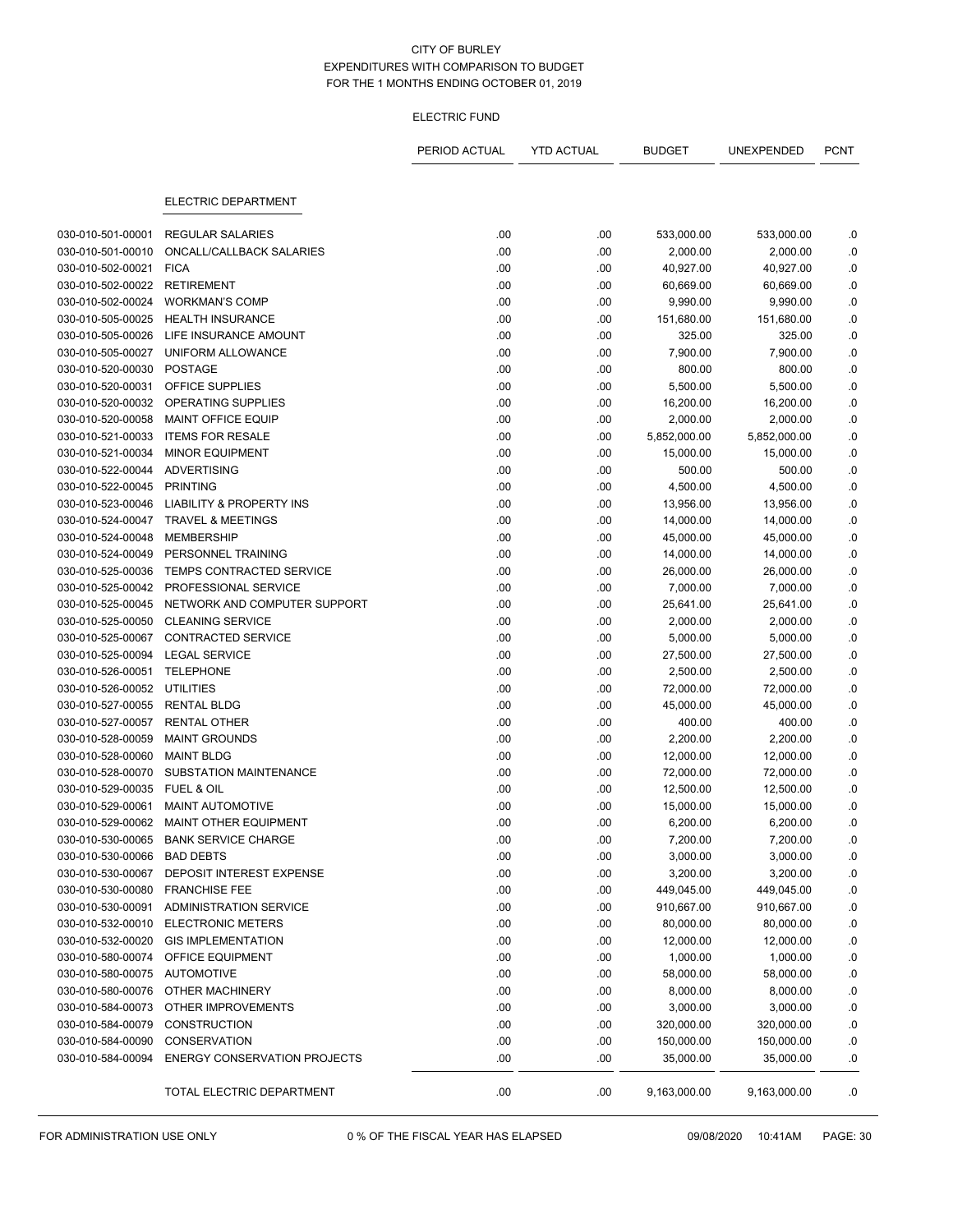#### ELECTRIC FUND

|                               | PERIOD ACTUAL | <b>YTD ACTUAL</b> | <b>BUDGET</b> | <b>UNEXPENDED</b> | <b>PCNT</b> |
|-------------------------------|---------------|-------------------|---------------|-------------------|-------------|
|                               |               |                   |               |                   |             |
| TOTAL FUND EXPENDITURES       | .00           | .00               | 9,163,000.00  | 9,163,000.00      | .0          |
| NET REVENUE OVER EXPENDITURES | .00           | .00               | .00           | .00               | .0          |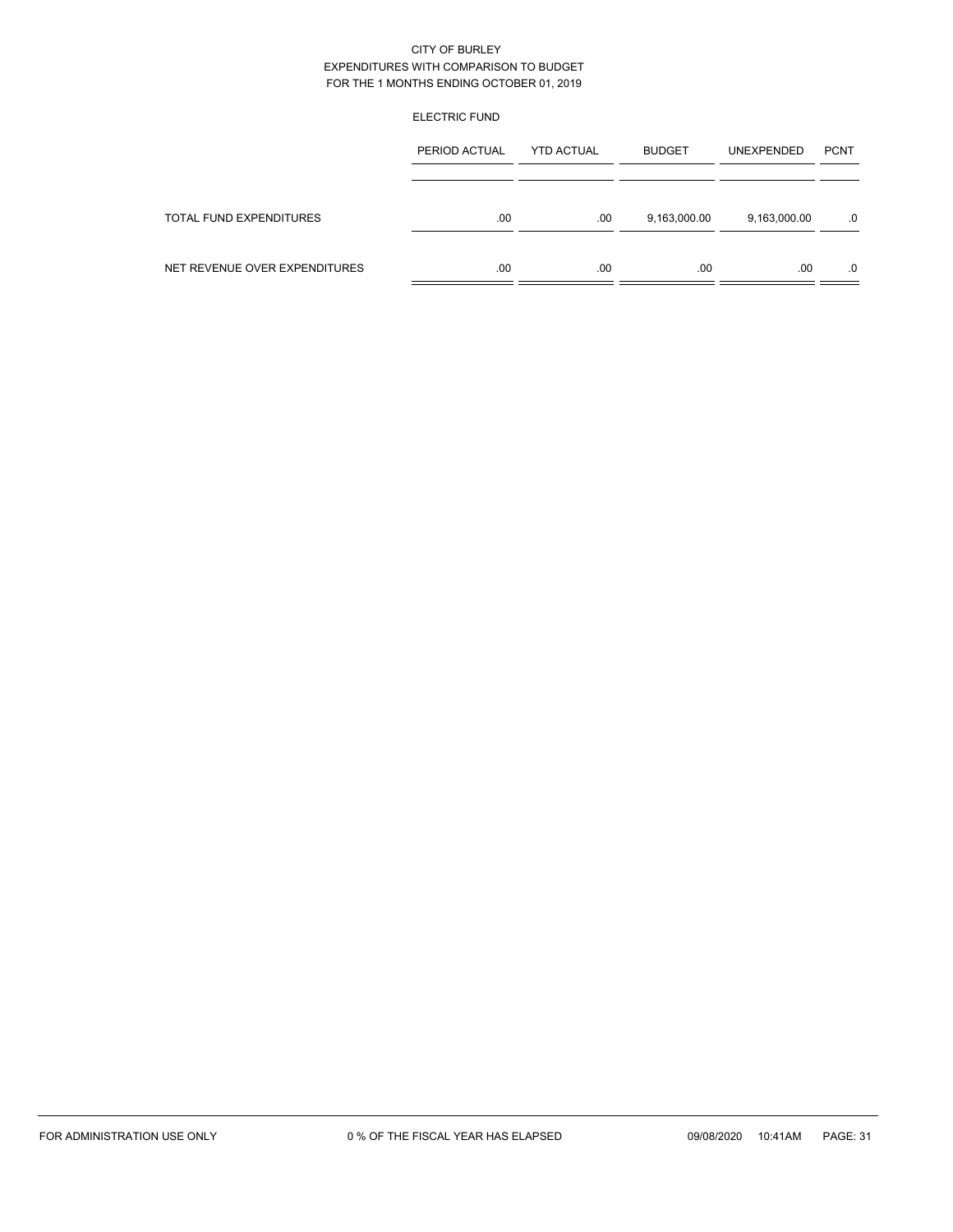LIBRARY FUND

|                   | <b>ASSETS</b>                                       |            |            |            |
|-------------------|-----------------------------------------------------|------------|------------|------------|
| 040-001-001-00006 | <b>CASH - COMBINED FUND</b>                         |            | 434,738.26 |            |
| 040-001-001-00008 | LIBRARY - DL EVANS SAVINGS                          |            | 19,097.13  |            |
|                   | <b>TOTAL ASSETS</b>                                 |            |            | 453,835.39 |
|                   | <b>LIABILITIES AND EQUITY</b>                       |            |            |            |
|                   | <b>LIABILITIES</b>                                  |            |            |            |
| 040-001-002-00005 | ACCOUNTS PAYABLE ALLOCATION                         |            | 24,014.67  |            |
| 040-001-002-00030 | PAYROLL PAYABLES ALLOCATION                         |            | 9,453.86   |            |
|                   | <b>TOTAL LIABILITIES</b>                            |            |            | 33,468.53  |
|                   | <b>FUND EQUITY</b>                                  |            |            |            |
| 040-001-002-00092 | UNAPPROPRIATED FUND BALANCE:<br><b>FUND BALANCE</b> | 420,366.86 |            |            |
|                   | <b>BALANCE - CURRENT DATE</b>                       |            | 420,366.86 |            |
|                   | <b>TOTAL FUND EQUITY</b>                            |            |            | 420,366.86 |
|                   | TOTAL LIABILITIES AND EQUITY                        |            |            | 453,835.39 |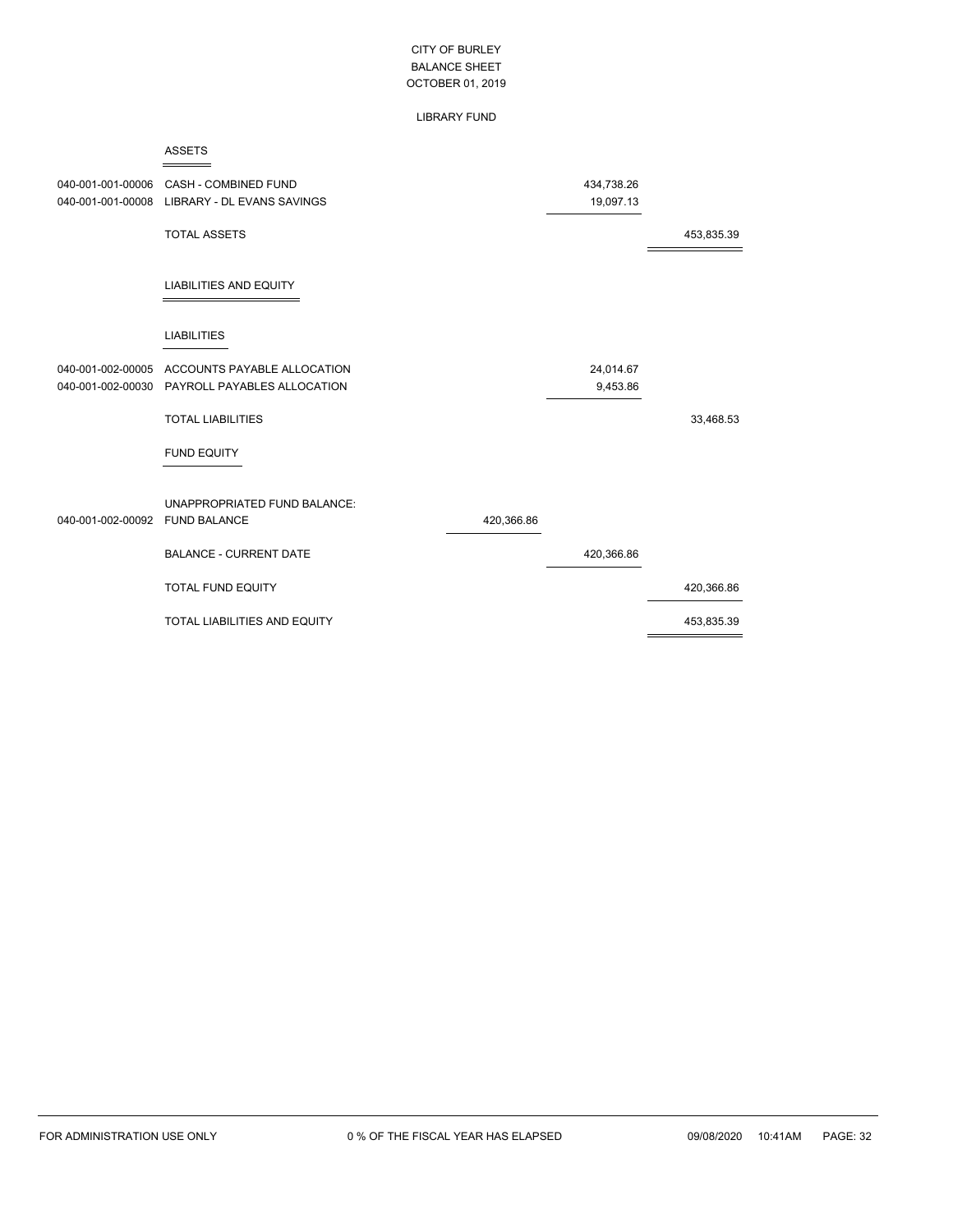## LIBRARY FUND

|                   |                               | PERIOD ACTUAL | <b>YTD ACTUAL</b> | <b>BUDGET</b> | <b>UNEARNED</b> | <b>PCNT</b> |
|-------------------|-------------------------------|---------------|-------------------|---------------|-----------------|-------------|
|                   | <b>LIBRARY REVENUE</b>        |               |                   |               |                 |             |
| 040-010-010-00001 | PROPERTY TAXES-PERMANENT LEVY | .00           | .00               | 189,751.00    | 189,751.00      | .0          |
| 040-010-010-00002 | PROPERTY TAX-OVERIDE LEVY     | .00           | .00               | 277,280.00    | 277,280.00      | .0          |
| 040-010-010-00005 | MISCELLANEOUS REVENUE         | .00           | .00               | 5,400.00      | 5,400.00        | .0          |
| 040-010-010-00010 | <b>DONATIONS</b>              | .00           | .00               | 1,300.00      | 1,300.00        | .0          |
| 040-010-010-00040 | <b>LIBRARY FINES</b>          | .00.          | .00               | 6,200.00      | 6,200.00        | .0          |
| 040-010-010-00050 | NON-RESIDENT LIBRARY CARD     | .00           | .00               | 7,200.00      | 7,200.00        | .0          |
| 040-010-010-00067 | <b>LIBRARY GRANT</b>          | .00.          | .00               | 30,000.00     | 30,000.00       | .0          |
| 040-010-010-00071 | <b>INTEREST EARNED</b>        | .00.          | .00               | 6,000.00      | 6,000.00        | .0          |
| 040-010-010-00091 | OPERATING TRANSFER GENERAL    | .00           | .00               | 18,000.00     | 18,000.00       | .0          |
|                   | <b>TOTAL LIBRARY REVENUE</b>  | .00.          | .00               | 541,131.00    | 541,131.00      | .0          |
|                   | <b>TOTAL FUND REVENUE</b>     | .00           | .00.              | 541,131.00    | 541,131.00      | .0          |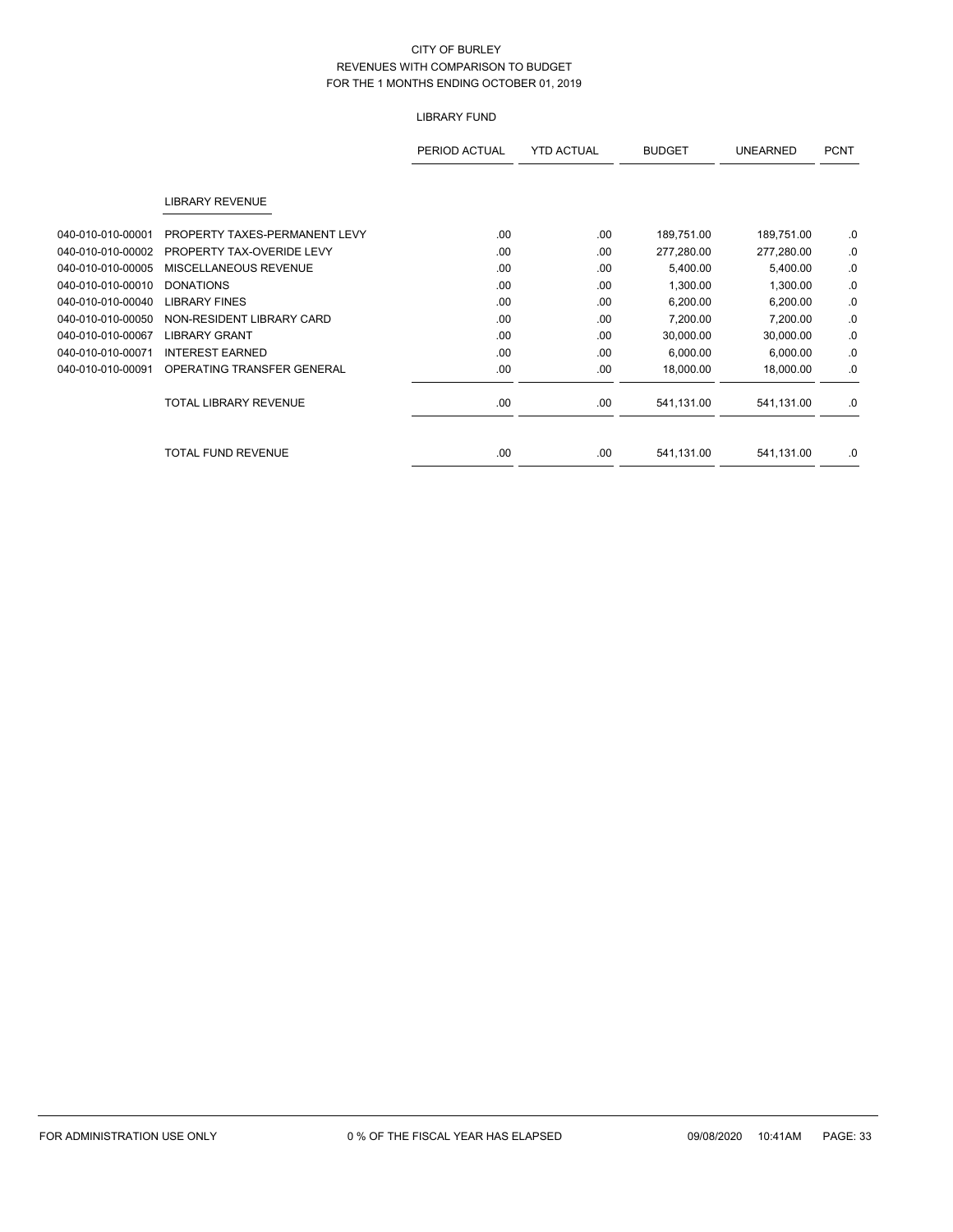#### LIBRARY FUND

|                               |                                          | PERIOD ACTUAL | <b>YTD ACTUAL</b> | <b>BUDGET</b> | UNEXPENDED | <b>PCNT</b> |
|-------------------------------|------------------------------------------|---------------|-------------------|---------------|------------|-------------|
|                               | <b>LIBRARY</b>                           |               |                   |               |            |             |
|                               |                                          |               |                   |               |            |             |
| 040-010-501-00001             | <b>REGULAR SALARIES</b>                  | .00           | .00               | 120,076.00    | 120,076.00 | .0          |
| 040-010-501-00002             | PART TIME SALARIES                       | .00           | .00               | 145,144.00    | 145,144.00 | .0          |
| 040-010-502-00021             | <b>FICA</b>                              | .00           | .00               | 20,290.00     | 20,290.00  | .0          |
| 040-010-502-00022             | <b>RETIREMENT</b>                        | .00           | .00               | 21,903.00     | 21,903.00  | .0          |
| 040-010-502-00024             | <b>WORKMAN'S COMP</b>                    | .00           | .00               | 1,088.00      | 1,088.00   | $\cdot$     |
| 040-010-505-00025             | <b>HEALTH INSURANCE</b>                  | .00           | .00               | 39,058.00     | 39,058.00  | .0          |
| 040-010-505-00026             | LIFE INSURANCE AMOUNT                    | .00           | .00               | 102.00        | 102.00     | $\cdot$ 0   |
| 040-010-520-00030             | <b>POSTAGE</b>                           | .00           | .00               | 2,500.00      | 2,500.00   | $\cdot$ 0   |
| 040-010-520-00031             | OFFICE SUPPLIES                          | .00           | .00               | 3,200.00      | 3,200.00   | $\cdot$     |
| 040-010-520-00032             | OPERATING SUPPLIES                       | .00           | .00               | 3,500.00      | 3,500.00   | $\cdot$     |
| 040-010-520-00058             | <b>MAINT OFFICE EQUIP</b>                | .00           | .00               | 750.00        | 750.00     | .0          |
| 040-010-520-00100             | NEWSPAPER SUBSCRIPTIONS                  | .00           | .00               | 1,825.00      | 1,825.00   | 0.          |
| 040-010-520-00101             | <b>ADULT PERIODICALS</b>                 | .00           | .00               | 1,057.00      | 1,057.00   | $0.$        |
| 040-010-520-00103             | <b>ADULT BOOKS</b>                       | .00           | .00               | 44,000.00     | 44,000.00  | .0          |
| 040-010-520-00112             | <b>COMPUTER SOFTWARE</b>                 | .00           | .00               | 1,000.00      | 1,000.00   | 0.          |
| 040-010-520-00113             | <b>COMPUTER SUPPLIES</b>                 | .00           | .00               | 500.00        | 500.00     | .0          |
| 040-010-520-00114             | <b>COMPUTER SUPPORT</b>                  | .00           | .00               | 27,015.00     | 27,015.00  | .0          |
| 040-010-520-00115             | <b>COMPUTER REPLACEMENT</b>              | .00           | .00               | 5,000.00      | 5,000.00   | $\cdot$     |
| 040-010-521-00034             | <b>MINOR EQUIPMENT</b>                   | .00           | .00               | 1,500.00      | 1,500.00   | $\cdot$     |
| 040-010-522-00041             | PUBLIC RELATIONS                         | .00           | .00               | 700.00        | 700.00     | $\cdot$     |
| 040-010-522-00044             | <b>ADVERTISING</b>                       | .00           | .00               | 300.00        | 300.00     | .0          |
| 040-010-522-00045             | <b>PRINTING</b>                          | .00           | .00               | 800.00        | 800.00     | .0          |
| 040-010-523-00046             | <b>LIABILITY &amp; PROPERTY INS</b>      | .00           | .00               | 7,537.00      | 7,537.00   | $\cdot$ 0   |
| 040-010-524-00047             | <b>TRAVEL &amp; MEETINGS</b>             | .00           | .00               | 3,400.00      | 3,400.00   | .0          |
| 040-010-524-00048             | <b>MEMBERSHIP</b>                        | .00           | .00               | 69.00         | 69.00      | $\cdot$ 0   |
| 040-010-524-00049             | PERSONNEL TRAINING                       | .00           | .00               | 2,000.00      | 2,000.00   | .0          |
| 040-010-525-00042             | PROFESSIONAL SERVICE                     | .00           | .00               | 17,460.00     | 17,460.00  | .0          |
| 040-010-525-00047             | GRANT#1                                  | .00           | .00               | 30,000.00     | 30,000.00  | $\cdot$     |
| 040-010-525-00048             | <b>PROGRAMS</b>                          | .00           | .00               | 4,750.00      | 4,750.00   | .0          |
| 040-010-525-00049             | <b>CLEANING SUPPLIES</b>                 | .00           | .00               | 400.00        | 400.00     | $\cdot$ 0   |
| 040-010-525-00050             | <b>CLEANING SERVICE</b>                  | .00           | .00               | 3,960.00      | 3,960.00   | .0          |
| 040-010-525-00094             | <b>LEGAL SERVICE</b>                     | .00           | .00               | 6,000.00      | 6,000.00   | .0          |
| 040-010-526-00051             | <b>TELEPHONE</b>                         | .00           | .00               | 3,000.00      | 3,000.00   | $\cdot$ 0   |
| 040-010-526-00052             | <b>UTILITIES</b>                         | .00           | .00               | 3,500.00      | 3,500.00   | .0          |
| 040-010-527-00057             | <b>RENTAL OTHER</b>                      | .00           | .00               | 4,000.00      | 4,000.00   | .0          |
| 040-010-528-00059             | <b>MAINT GROUNDS</b>                     | .00           | .00               | 700.00        | 700.00     | .0          |
| 040-010-528-00060 MAINT BLDG  |                                          | .00           | .00               | 3,000.00      | 3,000.00   | 0.          |
|                               | 040-010-530-00091 ADMINISTRATION SERVICE | .00           | .00               | 4,120.00      | 4,120.00   | 0.          |
| 040-010-584-00097 CONTINGENCY |                                          | .00.          | .00               | 5,927.00      | 5,927.00   | .0          |
|                               | <b>TOTAL LIBRARY</b>                     | .00.          | .00.              | 541,131.00    | 541,131.00 | .0          |
|                               | TOTAL FUND EXPENDITURES                  | .00           | .00.              | 541,131.00    | 541,131.00 | .0          |
|                               | NET REVENUE OVER EXPENDITURES            | .00           | .00               | .00           | .00        | .0          |
|                               |                                          |               |                   |               |            |             |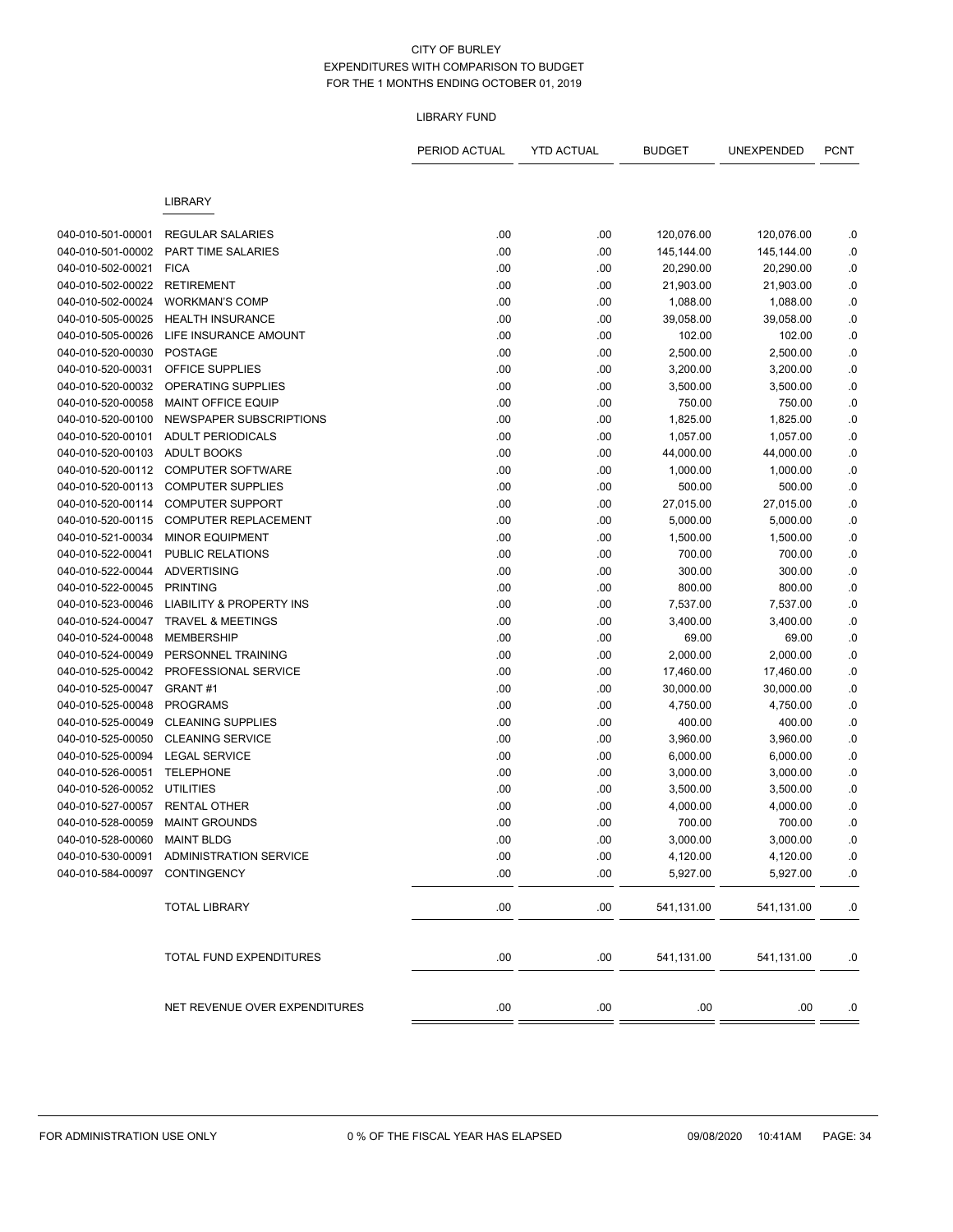## LIBRARY CAP. & BUILDING FUND

|                                        | <b>ASSETS</b>                                       |            |                         |            |
|----------------------------------------|-----------------------------------------------------|------------|-------------------------|------------|
| 045-001-001-00006<br>045-001-001-00051 | CASH - COMBINED FUND<br>STATE INVESTMENT POOL       |            | 94,915.20<br>136,064.88 |            |
|                                        | <b>TOTAL ASSETS</b>                                 |            |                         | 230,980.08 |
|                                        | <b>LIABILITIES AND EQUITY</b>                       |            |                         |            |
|                                        | <b>FUND EQUITY</b>                                  |            |                         |            |
| 045-001-002-00092                      | UNAPPROPRIATED FUND BALANCE:<br><b>FUND BALANCE</b> | 230,980.08 |                         |            |
|                                        | <b>BALANCE - CURRENT DATE</b>                       |            | 230,980.08              |            |
|                                        | TOTAL FUND EQUITY                                   |            |                         | 230,980.08 |
|                                        | TOTAL LIABILITIES AND EQUITY                        |            |                         | 230,980.08 |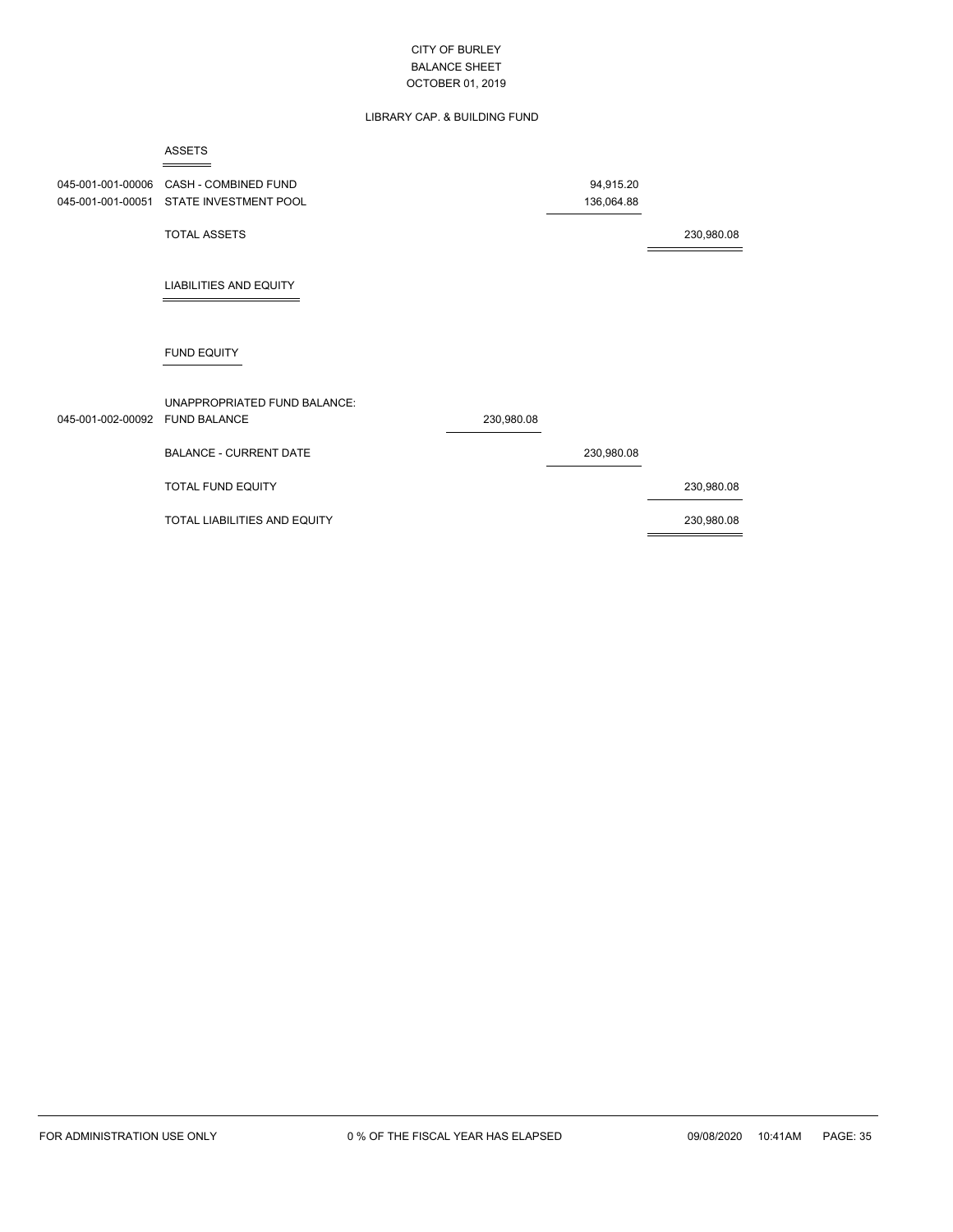|                                | <b>ASSETS</b>                       |            |          |               |              |
|--------------------------------|-------------------------------------|------------|----------|---------------|--------------|
| 050-001-001-00006              | <b>CASH - COMBINED FUND</b>         |            |          | 434,705.99    |              |
| 050-001-001-00015              | ACCOUNTS RECEIVABLE - UTILITIE      |            |          | 136,982.67    |              |
| 050-001-001-00016              | ACCOUNTS RECEIVABLE - MISC          |            |          | 2,267.65      |              |
| 050-001-001-00019              | EST UNCOLLECTABLE ACCOUNTS          |            | $\left($ | 25,725.00)    |              |
| 050-001-001-00061              | LAND-GARBAGE                        |            |          | 12,500.00     |              |
| 050-001-001-00068              | <b>MACHINERY &amp; EQUIPMENT</b>    |            |          | 2,938,955.49  |              |
| 050-001-001-00069              | ACCUM DEPREC - MACH & EQUIP         |            |          | 2,393,423.61) |              |
| 050-001-001-08000              | DEFERRED OUTFLOWS OF RESOURCES      |            |          | 25,502.00     |              |
|                                | <b>TOTAL ASSETS</b>                 |            |          |               | 1,131,765.19 |
|                                | <b>LIABILITIES AND EQUITY</b>       |            |          |               |              |
|                                | <b>LIABILITIES</b>                  |            |          |               |              |
| 050-001-002-00005              | ACCOUNTS PAYABLE ALLOCATION         |            |          | 47,246.96     |              |
| 050-001-002-00030              | PAYROLL PAYABLES ALLOCATION         |            |          | 13,404.00     |              |
| 050-001-002-00033              | BENEFITS PAYABLE(SICK&VACATION      |            |          | 23,103.00     |              |
| 050-001-002-00060              | <b>NET PENSION LIABILITY</b>        |            |          | 108,550.00    |              |
| 050-001-002-00061              | DEFERRED INFLOWS OF RESOURCES       |            |          | 51,277.00     |              |
|                                | <b>TOTAL LIABILITIES</b>            |            |          |               | 243,580.96   |
|                                | <b>FUND EQUITY</b>                  |            |          |               |              |
| 050-001-002-00092 FUND BALANCE | UNAPPROPRIATED FUND BALANCE:        | 888,184.23 |          |               |              |
|                                | <b>BALANCE - CURRENT DATE</b>       |            |          | 888,184.23    |              |
|                                | <b>TOTAL FUND EQUITY</b>            |            |          |               | 888,184.23   |
|                                | <b>TOTAL LIABILITIES AND EQUITY</b> |            |          |               | 1,131,765.19 |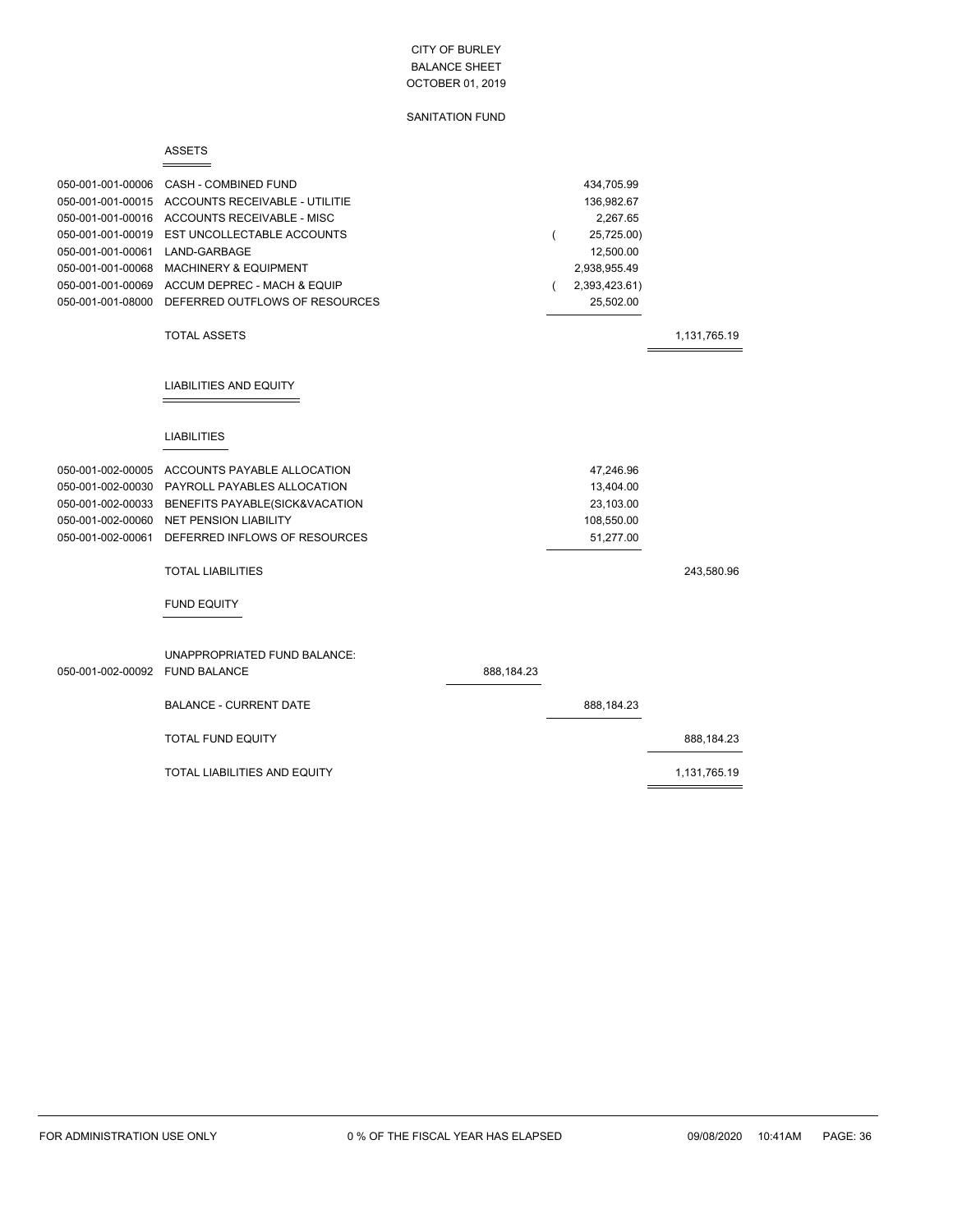|                   |                           | PERIOD ACTUAL | <b>YTD ACTUAL</b> | <b>BUDGET</b> | <b>UNEARNED</b> | <b>PCNT</b> |
|-------------------|---------------------------|---------------|-------------------|---------------|-----------------|-------------|
|                   |                           |               |                   |               |                 |             |
| 050-010-010-00001 | SANITATION SERVICES       | .00           | .00               | 1,441,000.00  | 1,441,000.00    | .0          |
| 050-010-010-00005 | SANITATION BILLED REVENUE | .00           | .00               | 115,000.00    | 115,000.00      | .0          |
| 050-010-010-00012 | MISC REVENUE              | .00           | .00               | 232,635.00    | 232,635.00      | .0          |
| 050-010-010-00015 | <b>TRANSFER FOR WEEDS</b> | .00           | .00               | 31,000.00     | 31,000.00       | .0          |
| 050-010-010-00071 | SANITATION INTEREST       | .00           | .00               | 5,000.00      | 5.000.00        | .0          |
| 050-010-010-00090 | <b>FROM FUND BALANCE</b>  | .00           | .00               | 350,000.00    | 350,000.00      | .0          |
|                   | TOTAL SOURCE 010          | .00           | .00               | 2,174,635.00  | 2,174,635.00    | .0          |
|                   | TOTAL FUND REVENUE        | .00           | .00               | 2,174,635.00  | 2,174,635.00    | .0          |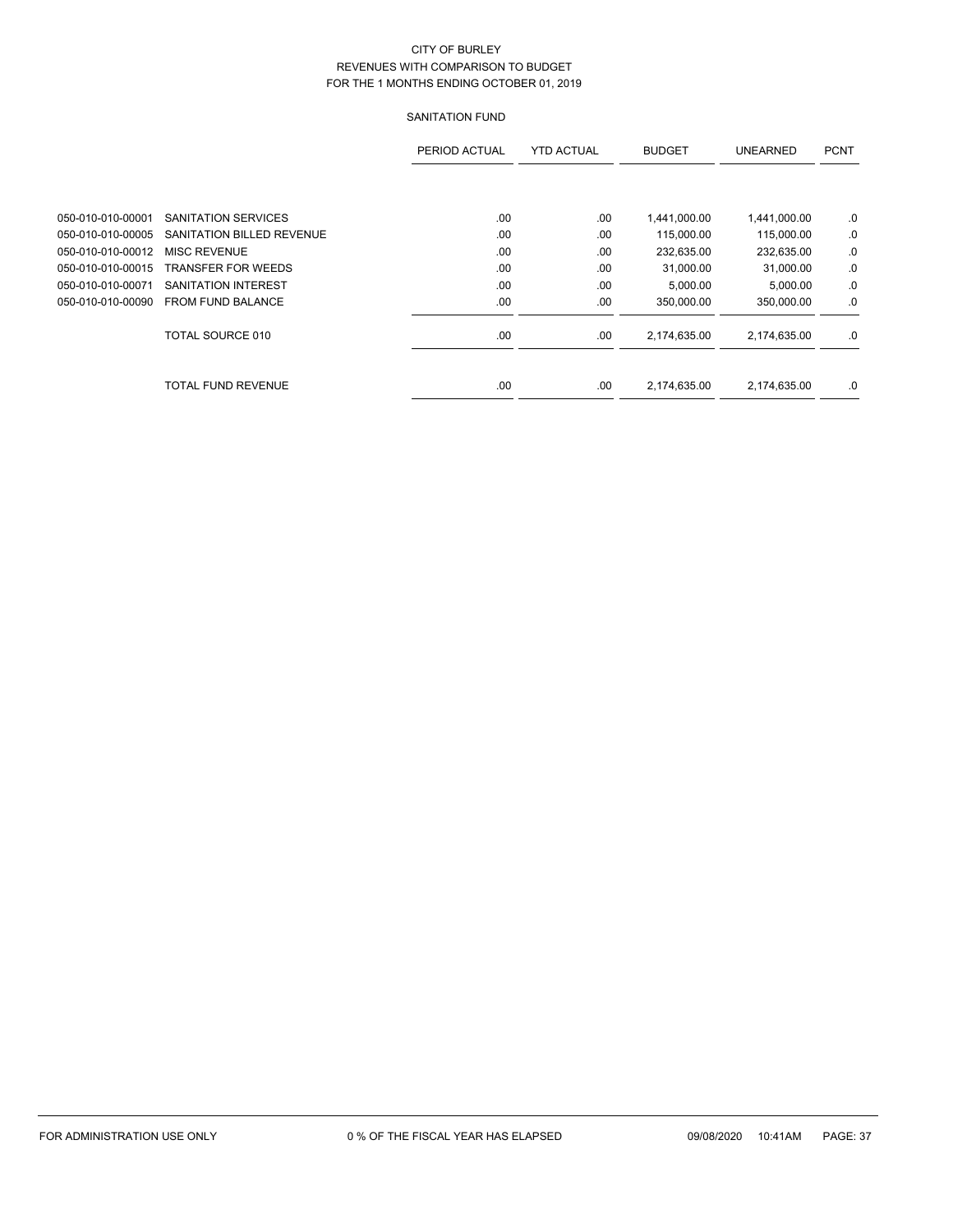|                   |                               | PERIOD ACTUAL | <b>YTD ACTUAL</b> | BUDGET       | UNEXPENDED   | <b>PCNT</b> |
|-------------------|-------------------------------|---------------|-------------------|--------------|--------------|-------------|
|                   | <b>SANITATION</b>             |               |                   |              |              |             |
| 050-010-501-00001 | <b>REGULAR SALARIES</b>       | .00           | .00               | 327,500.00   | 327,500.00   |             |
| 050-010-502-00021 | <b>FICA</b>                   | .00           | .00               | 25,054.00    | 25,054.00    | .0<br>.0    |
| 050-010-502-00022 | <b>RETIREMENT</b>             | .00           | .00               | 39,105.00    | 39,105.00    | .0          |
| 050-010-502-00024 | <b>WORKMAN'S COMP</b>         | .00           | .00               | 21,565.00    | 21,565.00    | $\cdot$ 0   |
| 050-010-505-00025 | <b>HEALTH INSURANCE</b>       | .00           | .00               | 132,720.00   | 132,720.00   | .0          |
| 050-010-505-00026 | LIFE INSURANCE AMOUNT         | .00           | .00               | 364.00       | 364.00       | .0          |
| 050-010-505-00027 | UNIFORM ALLOWANCE             | .00           | .00               | 7,000.00     | 7,000.00     | 0.0         |
| 050-010-520-00030 | <b>POSTAGE</b>                | .00           | .00               | 200.00       | 200.00       | .0          |
| 050-010-520-00031 | <b>OFFICE SUPPLIES</b>        | .00           | .00               | 500.00       | 500.00       | .0          |
| 050-010-520-00032 | OPERATING SUPPLIES            | .00           | .00               | 7,500.00     | 7,500.00     | .0          |
| 050-010-520-00033 | LANDFILL/GREEN WASTE FEES     | .00           | .00               | 27,000.00    | 27,000.00    | .0          |
| 050-010-520-00058 | <b>MAINT OFFICE EQUIP</b>     | .00           | .00               | 200.00       | 200.00       | .0          |
| 050-010-521-00034 | <b>MINOR EQUIPMENT</b>        | .00           | .00               | 55,000.00    | 55,000.00    | 0.0         |
| 050-010-521-00035 | <b>CONTAINER MAINTENANCE</b>  | .00           | .00               | 30,000.00    | 30,000.00    | .0          |
| 050-010-522-00041 | PUBLIC RELATIONS              | .00           | .00               | 50.00        | 50.00        | .0          |
| 050-010-522-00044 | <b>ADVERTISING</b>            | .00           | .00               | 500.00       | 500.00       | $\cdot$ 0   |
| 050-010-522-00045 | <b>PRINTING</b>               | .00           | .00               | 500.00       | 500.00       | $\cdot$ 0   |
| 050-010-523-00046 | LIABILITY & PROPERTY INS      | .00           | .00               | 20,625.00    | 20,625.00    | .0          |
| 050-010-524-00047 | <b>TRAVEL &amp; MEETINGS</b>  | .00           | .00               | 500.00       | 500.00       | .0          |
| 050-010-524-00049 | PERSONNEL TRAINING            | .00           | .00               | 300.00       | 300.00       | .0          |
| 050-010-525-00036 | TEMPS CONTRACTED SERVICE      | .00           | .00               | 25,000.00    | 25,000.00    | .0          |
| 050-010-525-00042 | PROFESSIONAL SERVICE          | .00           | .00               | 6,000.00     | 6,000.00     | $\cdot$ 0   |
| 050-010-525-00045 | NETWORK AND COMPUTER SUPPORT  | .00           | .00               | 2,500.00     | 2,500.00     | .0          |
| 050-010-525-00050 | <b>CLEANING SERVICE</b>       | .00           | .00               | 1,500.00     | 1,500.00     | $\cdot$ 0   |
| 050-010-525-00066 | <b>WEED ERADICATION</b>       | .00           | .00               | 50,000.00    | 50,000.00    | .0          |
| 050-010-525-00067 | <b>CONTRACTED SERVICE</b>     | .00           | .00               | 2,500.00     | 2,500.00     | $\cdot$ 0   |
| 050-010-525-00094 | <b>LEGAL SERVICE</b>          | .00           | .00               | 9,000.00     | 9,000.00     | 0.0         |
| 050-010-526-00051 | <b>TELEPHONE</b>              | .00           | .00               | 3,000.00     | 3,000.00     | .0          |
| 050-010-526-00052 | UTILITIES                     | .00           | .00               | 1,500.00     | 1,500.00     | 0.0         |
| 050-010-527-00057 | <b>RENTAL OTHER</b>           | .00           | .00               | 1,500.00     | 1,500.00     | .0          |
| 050-010-528-00059 | <b>MAINT GROUNDS</b>          | .00           | .00               | 500.00       | 500.00       | .0          |
| 050-010-528-00060 | <b>MAINT BLDG</b>             | .00           | .00               | 1,500.00     | 1,500.00     | $\cdot$ 0   |
| 050-010-529-00035 | <b>FUEL &amp; OIL</b>         | .00           | .00               | 65,000.00    | 65,000.00    | .0          |
| 050-010-529-00061 | <b>MAINT AUTOMOTIVE</b>       | .00           | .00               | 75,000.00    | 75,000.00    | $\cdot$ 0   |
| 050-010-529-00062 | <b>MAINT OTHER EQUIPMENT</b>  | .00           | .00               | 9,000.00     | 9,000.00     | .0          |
| 050-010-530-00065 | <b>BANK SERVICE CHARGE</b>    | .00           | .00               | 500.00       | 500.00       | .0          |
| 050-010-530-00066 | <b>BAD DEBTS</b>              | .00           | .00               | 1,000.00     | 1,000.00     | 0.          |
| 050-010-530-00082 | ROAD USE AND SHOP             | .00           | .00               | 60,000.00    | 60,000.00    | $\cdot$ 0   |
| 050-010-530-00091 | <b>ADMINISTRATION SERVICE</b> | .00           | .00               | 25,000.00    | 25,000.00    | 0.0         |
| 050-010-530-00098 | <b>DEPRECIATION</b>           | .00           | .00               | 225,000.00   | 225,000.00   | .0          |
| 050-010-580-00074 | OFFICE EQUIPMENT              | .00           | .00               | 500.00       | 500.00       | .0          |
| 050-010-580-00075 | <b>AUTOMOTIVE</b>             | .00           | .00               | 581,700.00   | 581,700.00   | .0          |
| 050-010-580-00076 | OTHER MACHINERY               | .00           | .00               | 25,000.00    | 25,000.00    | .0          |
| 050-010-584-00097 | CONTINGENCY                   | .00           | .00               | 306,252.00   | 306,252.00   | .0          |
|                   | <b>TOTAL SANITATION</b>       | .00           | .00               | 2,174,635.00 | 2,174,635.00 | .0          |
|                   | TOTAL FUND EXPENDITURES       | .00.          | .00               | 2,174,635.00 | 2,174,635.00 | .0          |
|                   |                               |               |                   |              |              |             |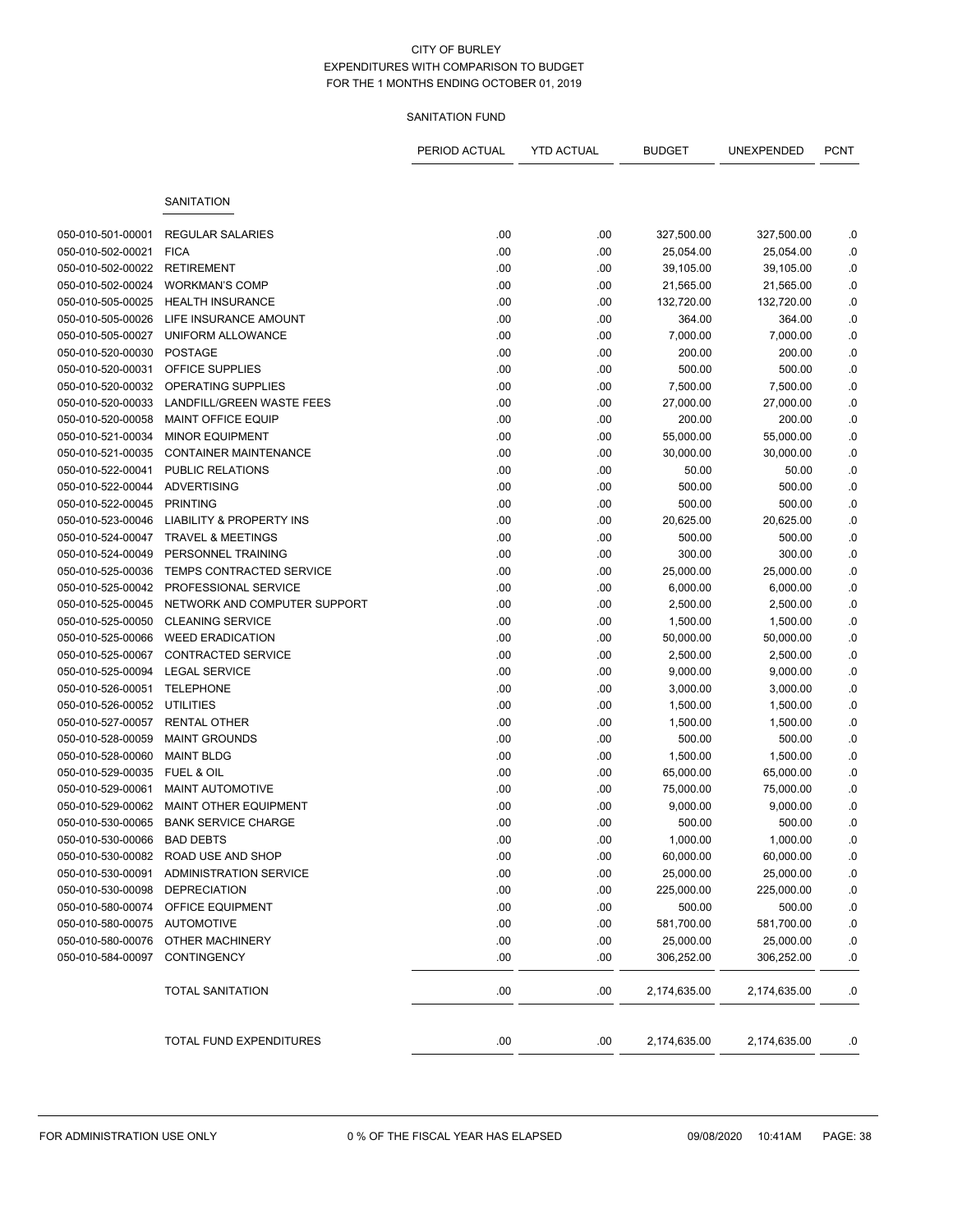|                               | PERIOD ACTUAL | <b>YTD ACTUAL</b> | <b>BUDGET</b> | <b>UNEXPENDED</b> | <b>PCNT</b> |
|-------------------------------|---------------|-------------------|---------------|-------------------|-------------|
| NET REVENUE OVER EXPENDITURES | .00           | .00               | .00           | .00               |             |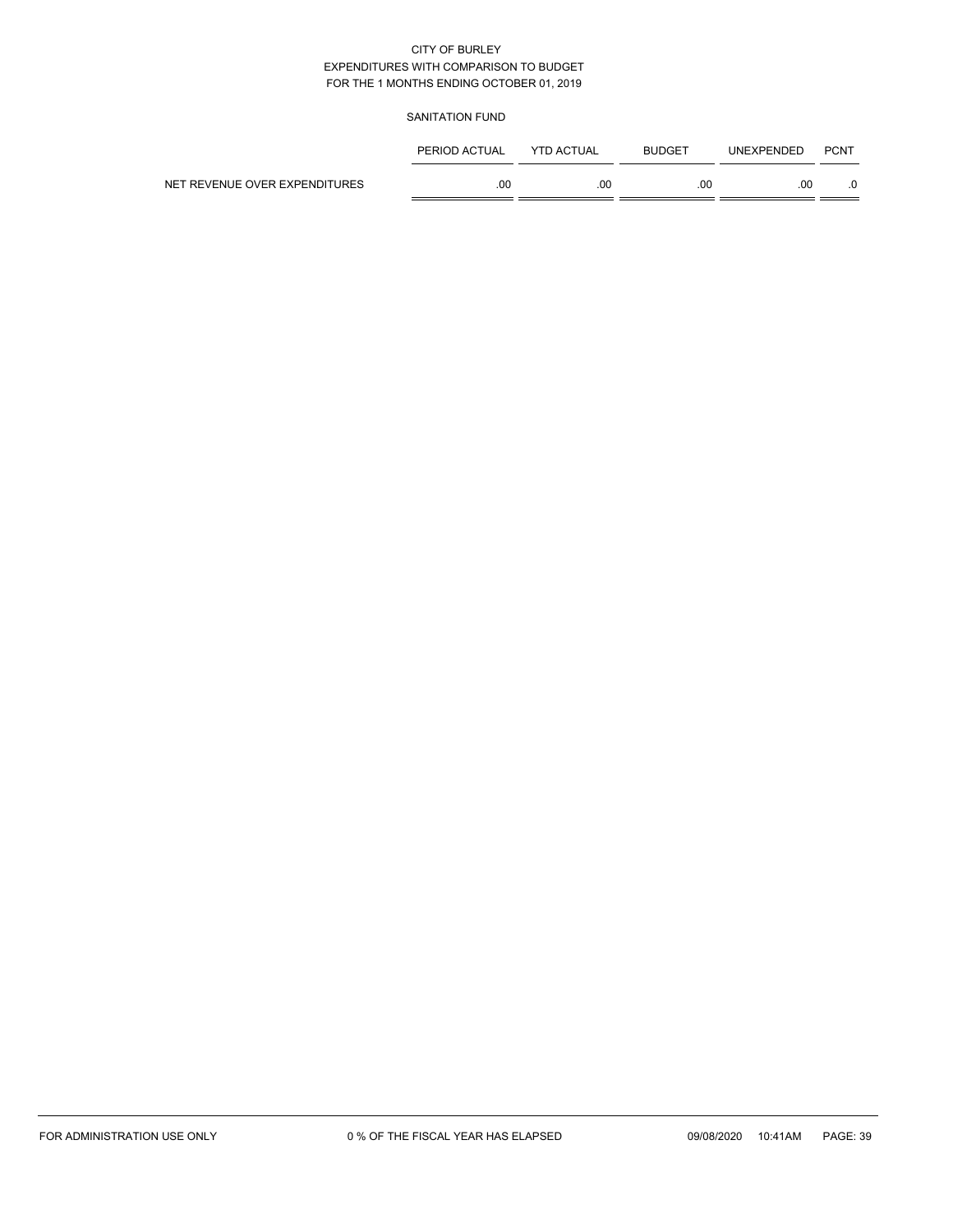| × |
|---|
|---|

|                                | 070-001-001-00006 CASH - COMBINED FUND        |            |          | 40,308.44     |            |
|--------------------------------|-----------------------------------------------|------------|----------|---------------|------------|
|                                | 070-001-001-00016 ACCOUNTS RECEIVABLE - MISC  |            |          | 1,983.00      |            |
|                                | 070-001-001-00062 BUILDINGS & STRUCTURES      |            |          | 483,556.39    |            |
| 070-001-001-00063              | ACCUM DEPREC - BLDG & STRUCTUR                |            | $\left($ | 257, 354. 58) |            |
| 070-001-001-00064              | <b>IMPROVEMENTS OTHER THAN BUILD</b>          |            |          | 609,042.35    |            |
| 070-001-001-00065              | <b>ACCUM DEPREC - IMPROVEMENTS</b>            |            | (        | 605,810.52)   |            |
| 070-001-001-00066              | <b>MACHINERY &amp; EQUIPMENT</b>              |            |          | 1,014,676.64  |            |
| 070-001-001-00067              | ACCUM DEPREC - MACH & EQUIP                   |            |          | 837,321.80)   |            |
| 070-001-001-08000              | DEFERRED OUTFLOWS OF RESOURCES                |            |          | 10,081.00     |            |
|                                | <b>TOTAL ASSETS</b>                           |            |          |               | 459,160.92 |
|                                | LIABILITIES AND EQUITY                        |            |          |               |            |
|                                | <b>LIABILITIES</b>                            |            |          |               |            |
|                                |                                               |            |          |               |            |
|                                | 070-001-002-00005 ACCOUNTS PAYABLE ALLOCATION |            |          | 29,238.30     |            |
|                                | 070-001-002-00030 PAYROLL PAYABLES ALLOCATION |            |          | 8,168.40      |            |
| 070-001-002-00033              | BENEFITS PAYABLE(SICK&VACATION                |            |          | 18,861.00     |            |
| 070-001-002-00053              | <b>GOLF EVERBANK LOAN</b>                     |            |          | 49,786.42     |            |
| 070-001-002-00060              | <b>NET PENSION LIABILITY</b>                  |            |          | 42,909.00     |            |
| 070-001-002-00061              | DEFERRED INFLOWS OF RESOURCES                 |            |          | 20,270.00     |            |
|                                | <b>TOTAL LIABILITIES</b>                      |            |          |               | 169,233.12 |
|                                | <b>FUND EQUITY</b>                            |            |          |               |            |
|                                | UNAPPROPRIATED FUND BALANCE:                  |            |          |               |            |
| 070-001-002-00090              | <b>CONTRIBUTED CAPITAL</b>                    | 218,451.85 |          |               |            |
| 070-001-002-00092 FUND BALANCE |                                               | 71,475.95  |          |               |            |
|                                | <b>BALANCE - CURRENT DATE</b>                 |            |          | 289,927.80    |            |
|                                | <b>TOTAL FUND EQUITY</b>                      |            |          |               | 289,927.80 |
|                                | TOTAL LIABILITIES AND EQUITY                  |            |          |               | 459,160.92 |
|                                |                                               |            |          |               |            |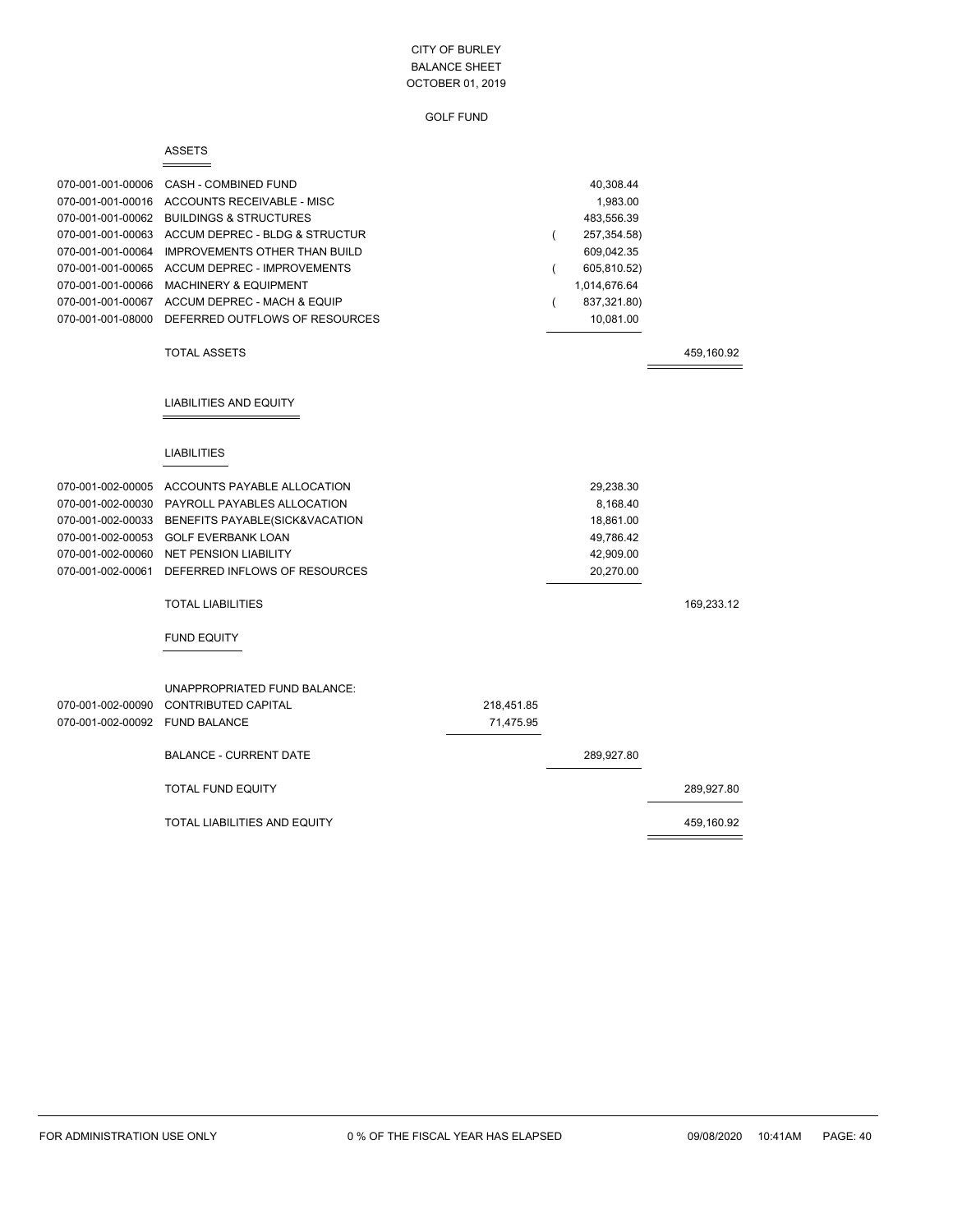|                   |                                 | PERIOD ACTUAL | <b>YTD ACTUAL</b> | <b>BUDGET</b> | <b>UNEARNED</b> | <b>PCNT</b> |
|-------------------|---------------------------------|---------------|-------------------|---------------|-----------------|-------------|
|                   | <b>GOLF MAINTENANCE REVENUE</b> |               |                   |               |                 |             |
| 070-010-010-00001 | <b>GOLF FEE</b>                 | .00           | .00.              | 205,000.00    | 205,000.00      | .0          |
| 070-010-010-00002 | ANNUAL CART USE FEE             | .00           | .00               | 1,500.00      | 1,500.00        | .0          |
| 070-010-010-00004 | DRIVING RANGE/CLUB RENTAL       | .00           | .00.              | 14,260.00     | 14,260.00       | .0          |
| 070-010-010-00005 | <b>MISC REVENUE</b>             | .00           | .00               | 3,000.00      | 3,000.00        | .0          |
| 070-010-010-00006 | <b>SNACK BAR PROCEEDS</b>       | .00           | .00.              | 35,000.00     | 35,000.00       | .0          |
| 070-010-010-00007 | <b>GOLF CART RENTAL FEE</b>     | .00           | .00.              | 107,000.00    | 107,000.00      | .0          |
| 070-010-010-00008 | <b>CLUBHOUSE RENTAL</b>         | .00           | .00               | 200.00        | 200.00          | .0          |
| 070-010-010-00009 | <b>PRO SHOP PROCEEDS</b>        | .00           | .00               | 43,000.00     | 43,000.00       | .0          |
| 070-010-010-00010 | FROM GENERAL FUND               | .00           | .00.              | 155,755.00    | 155,755.00      | .0          |
| 070-010-010-00017 | ADVERTISING PROCEEDS            | .00           | .00               | 8,000.00      | 8,000.00        | .0          |
| 070-010-010-00082 | <b>GOLF SALES TAX</b>           | .00           | .00.              | 8,520.00      | 8,520.00        | .0          |
|                   | TOTAL GOLF MAINTENANCE REVENUE  | .00           | .00.              | 581,235.00    | 581,235.00      | .0          |
|                   | TOTAL FUND REVENUE              | .00           | .00.              | 581,235.00    | 581,235.00      | .0          |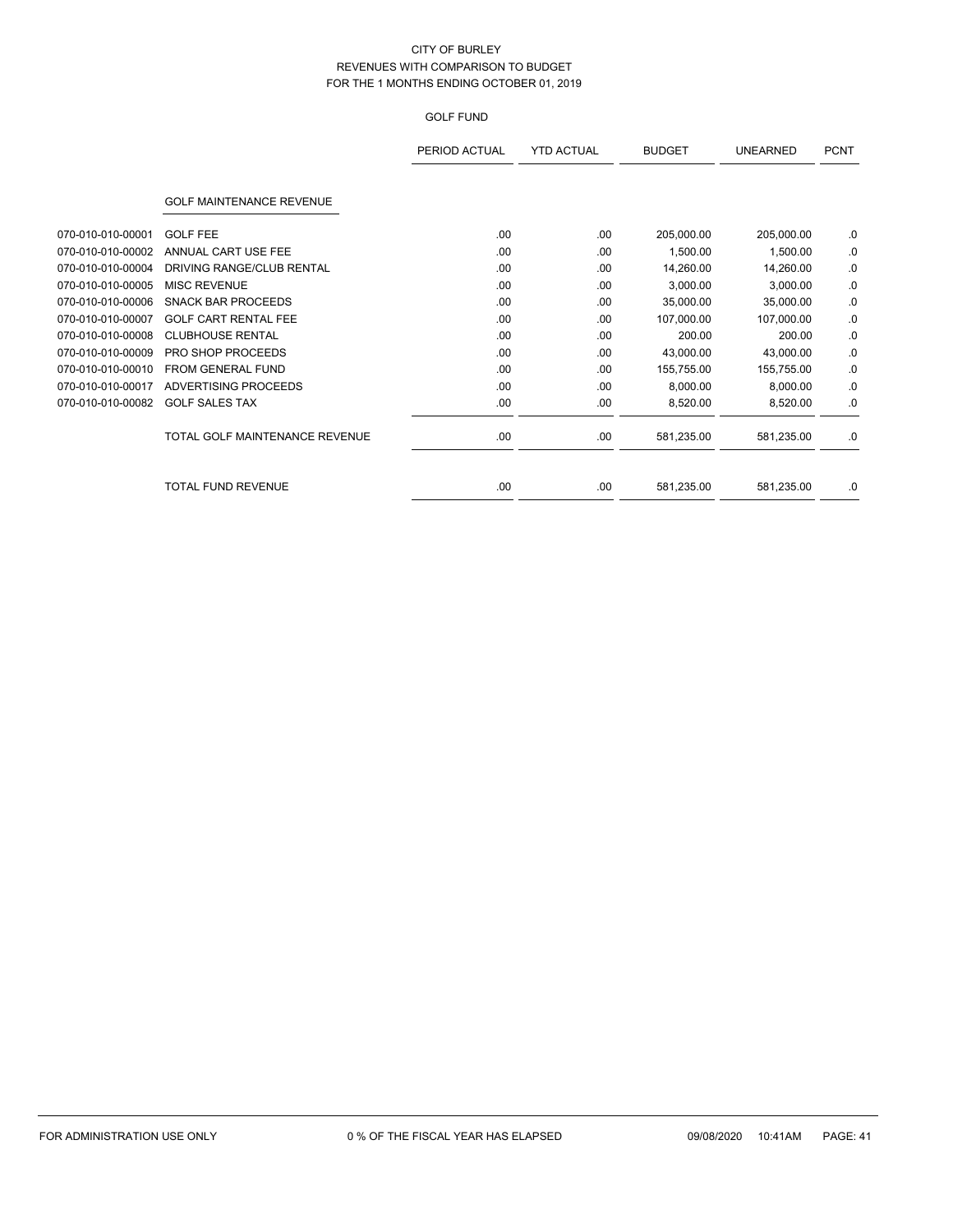|                   |                                     | PERIOD ACTUAL | <b>YTD ACTUAL</b> | <b>BUDGET</b> | UNEXPENDED | <b>PCNT</b> |
|-------------------|-------------------------------------|---------------|-------------------|---------------|------------|-------------|
|                   |                                     |               |                   |               |            |             |
|                   | <b>GOLF MAINTENANCE</b>             |               |                   |               |            |             |
| 070-010-501-00001 | <b>REGULAR SALARIES</b>             | .00           | .00               | 88,152.00     | 88,152.00  | .0          |
| 070-010-502-00021 | <b>FICA</b>                         | .00           | .00               | 6,772.00      | 6,772.00   | .0          |
| 070-010-502-00022 | <b>RETIREMENT</b>                   | .00           | .00               | 10,568.00     | 10,568.00  | .0          |
| 070-010-502-00024 | <b>WORKMAN'S COMP</b>               | .00           | .00               | 2,788.00      | 2,788.00   | $\cdot$     |
| 070-010-505-00025 | <b>HEALTH INSURANCE</b>             | .00           | .00               | 37,920.00     | 37,920.00  | $\cdot$     |
| 070-010-505-00026 | LIFE INSURANCE AMOUNT               | .00           | .00               | 103.00        | 103.00     | .0          |
| 070-010-505-00027 | UNIFORM ALLOWANCE                   | .00           | .00               | 1,000.00      | 1,000.00   | .0          |
| 070-010-520-00030 | <b>POSTAGE</b>                      | .00           | .00               | 300.00        | 300.00     | .0          |
| 070-010-520-00031 | OFFICE SUPPLIES                     | .00           | .00               | 100.00        | 100.00     | .0          |
| 070-010-520-00032 | <b>OPERATING SUPPLIES</b>           | .00           | .00               | 1,000.00      | 1,000.00   | .0          |
| 070-010-520-00033 | LANDFILL/GREEN WASTE FEES           | .00           | .00               | 200.00        | 200.00     | .0          |
| 070-010-520-00058 | <b>MAINT OFFICE EQUIP</b>           | .00           | .00               | 100.00        | 100.00     | .0          |
| 070-010-521-00034 | <b>MINOR EQUIPMENT</b>              | .00           | .00               | 2,000.00      | 2,000.00   | .0          |
| 070-010-523-00046 | <b>LIABILITY &amp; PROPERTY INS</b> | .00           | .00               | 3,950.00      | 3,950.00   | .0          |
| 070-010-524-00047 | <b>TRAVEL &amp; MEETINGS</b>        | .00           | .00               | 1,000.00      | 1,000.00   | .0          |
| 070-010-524-00048 | <b>MEMBERSHIP</b>                   | .00           | .00               | 250.00        | 250.00     | .0          |
| 070-010-525-00036 | <b>TEMPS CONTRACTED SERVICE</b>     | .00           | .00               | 50,000.00     | 50,000.00  | .0          |
| 070-010-525-00042 | PROFESSIONAL SERVICE                | .00           | .00               | 400.00        | 400.00     | .0          |
| 070-010-525-00045 | NETWORK AND COMPUTER SUPPORT        | .00           | .00               | 1,500.00      | 1,500.00   | .0          |
| 070-010-526-00051 | <b>TELEPHONE</b>                    | .00           | .00               | 500.00        | 500.00     | .0          |
| 070-010-526-00052 | <b>UTILITIES</b>                    | .00           | .00               | 10,000.00     | 10,000.00  | .0          |
| 070-010-528-00059 | <b>MAINT GROUNDS</b>                | .00           | .00               | 25,000.00     | 25,000.00  | .0          |
| 070-010-528-00060 | <b>MAINT BLDG</b>                   | .00           | .00               | 500.00        | 500.00     | .0          |
| 070-010-529-00035 | <b>FUEL &amp; OIL</b>               | .00           | .00               | 12,000.00     | 12,000.00  | .0          |
| 070-010-529-00061 | <b>MAINT AUTOMOTIVE</b>             | .00           | .00               | 1,500.00      | 1,500.00   | .0          |
| 070-010-529-00062 | <b>MAINT OTHER EQUIPMENT</b>        | .00           | .00               | 14,000.00     | 14,000.00  | 0.          |
| 070-010-530-00091 | ADMINISTRATION SERVICE              | .00           | .00               | 1,000.00      | 1,000.00   | $\cdot$ 0   |
|                   | <b>TOTAL GOLF MAINTENANCE</b>       | .00           | .00               | 272,603.00    | 272,603.00 | .0          |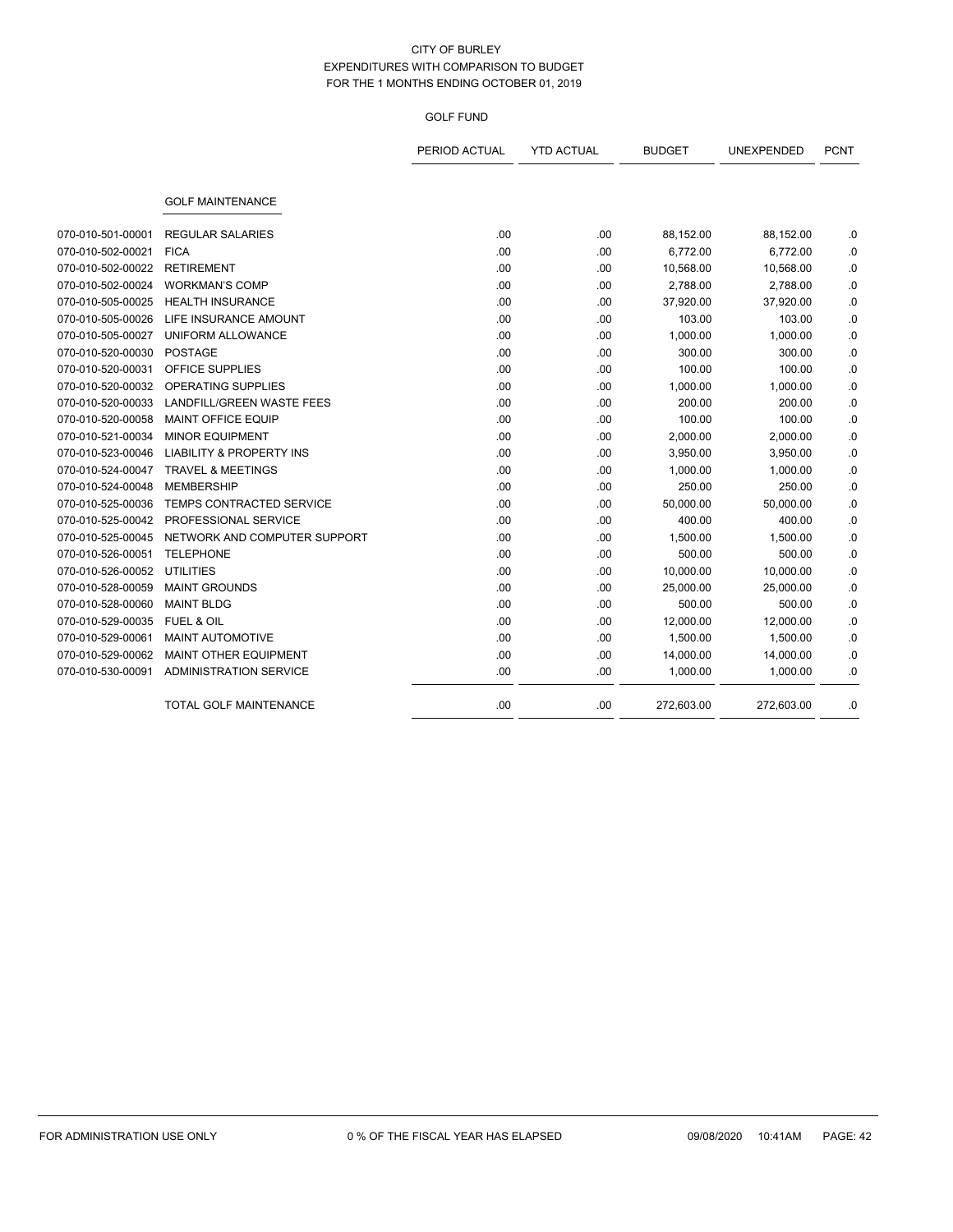|                   |                                     | PERIOD ACTUAL | <b>YTD ACTUAL</b> | <b>BUDGET</b> | UNEXPENDED | <b>PCNT</b> |
|-------------------|-------------------------------------|---------------|-------------------|---------------|------------|-------------|
|                   | <b>GOLF PRO SHOP</b>                |               |                   |               |            |             |
| 070-020-501-00001 | <b>REGULAR SALARIES</b>             | .00           | .00               | 64,272.00     | 64,272.00  | .0          |
| 070-020-502-00021 | <b>FICA</b>                         | .00           | .00               | 4,917.00      | 4,917.00   | .0          |
| 070-020-502-00022 | <b>RETIREMENT</b>                   | .00           | .00               | 7,674.00      | 7,674.00   | .0          |
| 070-020-502-00024 | <b>WORKMAN'S COMP</b>               | .00           | .00               | 1,399.00      | 1,399.00   | .0          |
| 070-020-505-00025 | <b>HEALTH INSURANCE</b>             | .00           | .00               | 18,960.00     | 18,960.00  | .0          |
| 070-020-505-00026 | LIFE INSURANCE AMOUNT               | .00           | .00               | 52.00         | 52.00      | .0          |
| 070-020-520-00030 | <b>POSTAGE</b>                      | .00           | .00               | 200.00        | 200.00     | .0          |
| 070-020-520-00031 | OFFICE SUPPLIES                     | .00           | .00               | 150.00        | 150.00     | .0          |
| 070-020-520-00032 | OPERATING SUPPLIES                  | .00           | .00               | 1,000.00      | 1,000.00   | .0          |
| 070-020-520-00036 | <b>LICENSES &amp; PERMITS</b>       | .00           | .00               | 250.00        | 250.00     | .0          |
| 070-020-520-00037 | PRO-AM & PAYOUTS                    | .00           | .00               | 2,400.00      | 2,400.00   | 0.          |
| 070-020-521-00033 | <b>ITEMS FOR RESALE SNACK BAR</b>   | .00           | .00               | 25,000.00     | 25,000.00  | .0          |
| 070-020-521-00034 | <b>MINOR EQUIPMENT</b>              | .00           | .00               | 2,000.00      | 2,000.00   | $\cdot$ 0   |
| 070-020-521-00035 | COST OF GOODS SOLD PRO SHOP         | .00           | .00               | 43,448.00     | 43,448.00  | .0          |
| 070-020-522-00044 | <b>ADVERTISING</b>                  | .00           | .00               | 3,100.00      | 3,100.00   | $\cdot$ 0   |
| 070-020-522-00045 | <b>PRINTING</b>                     | .00           | .00               | 150.00        | 150.00     | .0          |
| 070-020-523-00046 | <b>LIABILITY &amp; PROPERTY INS</b> | .00           | .00               | 500.00        | 500.00     | .0          |
| 070-020-524-00047 | <b>TRAVEL &amp; MEETINGS</b>        | .00           | .00               | 700.00        | 700.00     | .0          |
| 070-020-524-00048 | <b>MEMBERSHIP</b>                   | .00           | .00               | 440.00        | 440.00     | .0          |
| 070-020-525-00036 | TEMPS CONTRACTED SERVICE            | .00           | .00               | 50,000.00     | 50,000.00  | .0          |
| 070-020-525-00045 | NETWORK AND COMPUTER SUPPORT        | .00           | .00               | 1,500.00      | 1,500.00   | $\cdot$ 0   |
| 070-020-525-00050 | <b>CLEANING SERVICE</b>             | .00           | .00               | 1,300.00      | 1,300.00   | .0          |
| 070-020-525-00063 | SOFTWARE MAINTENANCE & SUPPORT      | .00           | .00               | 3,600.00      | 3,600.00   | .0          |
| 070-020-526-00051 | <b>TELEPHONE</b>                    | .00           | .00               | 500.00        | 500.00     | .0          |
| 070-020-526-00052 | <b>UTILITIES</b>                    | .00           | .00               | 4,800.00      | 4,800.00   | .0          |
| 070-020-528-00060 | <b>MAINT BLDG</b>                   | .00           | .00               | 1,000.00      | 1,000.00   | .0          |
| 070-020-529-00062 | <b>MAINT OTHER EQUIPMENT</b>        | .00           | .00               | 200.00        | 200.00     | .0          |
| 070-020-530-00065 | <b>BANK SERVICE CHARGE</b>          | .00           | .00               | 8,000.00      | 8,000.00   | 0.          |
| 070-020-530-00089 | <b>SALES TAX</b>                    | .00           | .00               | 8,520.00      | 8,520.00   | .0          |
| 070-020-530-00091 | <b>ADMINISTRATION SERVICE</b>       | .00           | .00               | 600.00        | 600.00     | .0          |
| 070-020-580-00076 | <b>GOLF CARTS</b>                   | .00           | .00               | 21,600.00     | 21,600.00  | .0          |
| 070-020-590-00001 | <b>DEBT/LEASE PAYMENTS</b>          | .00           | .00               | 30,400.00     | 30,400.00  | .0          |
|                   | <b>TOTAL GOLF PRO SHOP</b>          | .00           | .00               | 308,632.00    | 308,632.00 | .0          |
|                   | <b>TOTAL FUND EXPENDITURES</b>      | .00           | .00               | 581,235.00    | 581,235.00 | .0          |
|                   | NET REVENUE OVER EXPENDITURES       | .00           | .00               | .00           | .00        | .0          |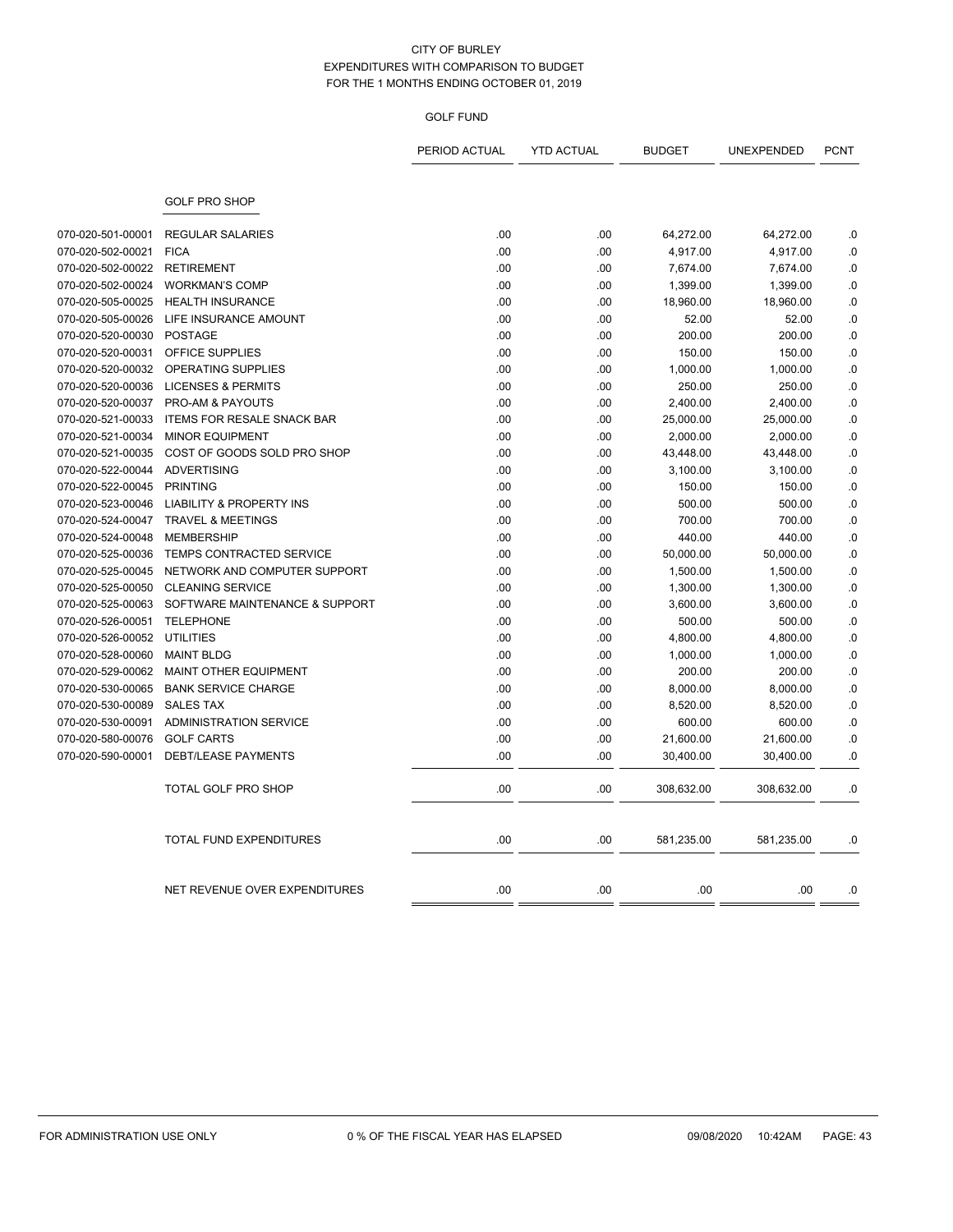#### GRANT FUND

|                   | <b>ASSETS</b>                                       |           |            |            |
|-------------------|-----------------------------------------------------|-----------|------------|------------|
| 080-001-001-00006 | CASH - GRANT FUND                                   |           | 290,809.63 |            |
|                   | <b>TOTAL ASSETS</b>                                 |           |            | 290,809.63 |
|                   | <b>LIABILITIES AND EQUITY</b>                       |           |            |            |
|                   | <b>LIABILITIES</b>                                  |           |            |            |
| 080-001-002-00005 | ACCOUNTS PAYABLE ALLOCATION                         |           | 250,060.71 |            |
|                   | <b>TOTAL LIABILITIES</b>                            |           |            | 250,060.71 |
|                   | <b>FUND EQUITY</b>                                  |           |            |            |
| 080-001-002-00092 | UNAPPROPRIATED FUND BALANCE:<br><b>FUND BALANCE</b> | 40,748.92 |            |            |
|                   | <b>BALANCE - CURRENT DATE</b>                       |           | 40,748.92  |            |
|                   | <b>TOTAL FUND EQUITY</b>                            |           |            | 40,748.92  |
|                   | TOTAL LIABILITIES AND EQUITY                        |           |            | 290,809.63 |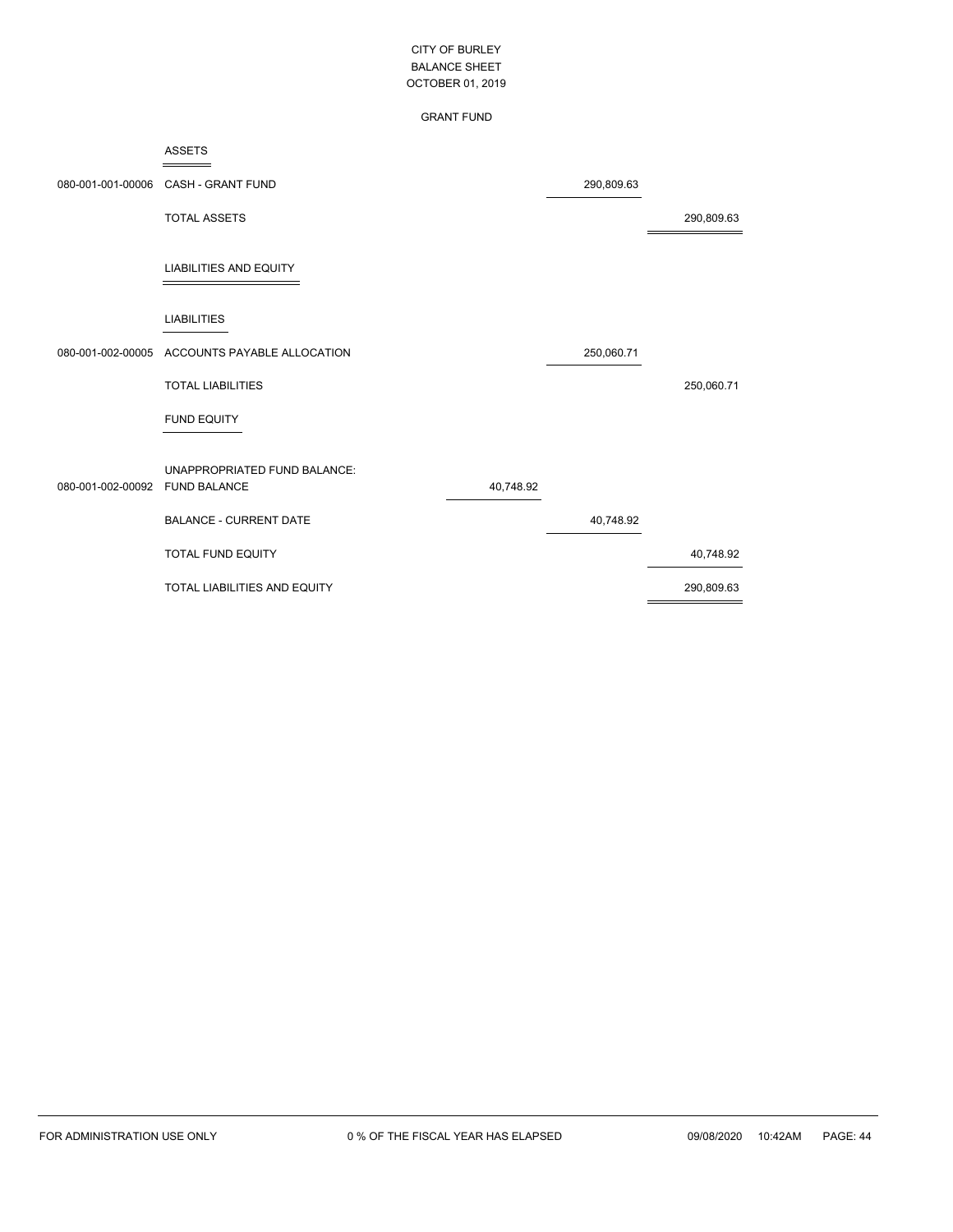# GRANT FUND

|                   |                                  | PERIOD ACTUAL | <b>YTD ACTUAL</b> | <b>BUDGET</b> | <b>UNEARNED</b> | <b>PCNT</b> |
|-------------------|----------------------------------|---------------|-------------------|---------------|-----------------|-------------|
|                   |                                  |               |                   |               |                 |             |
|                   | <b>GRANTS REVENUE</b>            |               |                   |               |                 |             |
| 080-010-010-00001 | <b>COMMUNITY DEV BLOCK GRANT</b> | .00.          | .00               | 1,000,000.00  | 1,000,000.00    | .0          |
| 080-010-010-00005 | <b>GRANT-MISC REVENUE</b>        | .00           | .00               | 51,000.00     | 51,000.00       | $\cdot$ 0   |
| 080-010-010-00006 | <b>LHTAC SIDEWALK GRANT</b>      | .00           | .00               | 200,000.00    | 200,000.00      | .0          |
| 080-010-010-00010 | <b>STATE GRANT REVENUE</b>       | .00           | .00               | 500,000.00    | 500,000.00      | .0          |
| 080-010-010-00016 | STATE WATERWAY GRANT             | .00           | .00               | 25.000.00     | 25,000.00       | $\cdot$ 0   |
| 080-010-010-00017 | <b>TREE GRANT</b>                | .00           | .00               | 1,500.00      | 1,500.00        | .0          |
| 080-010-010-00020 | CITY/COUNTY MATCHING FUNDS       | .00           | .00               | 5,000.00      | 5,000.00        | .0          |
| 080-010-010-00023 | <b>SENION CENTER CDBG</b>        | .00           | .00               | 55,000.00     | 55,000.00       | $\cdot$ 0   |
| 080-010-010-00110 | WALKING PATH CONSTRUCTION        | .00           | .00               | 100,000.00    | 100,000.00      | .0          |
| 080-010-010-00200 | FEDERAL GRANT-HOMELAND SECURIT   | .00           | .00               | 360,000.00    | 360,000.00      | .0          |
| 080-010-010-00300 | <b>RV PARK</b>                   | .00.          | .00               | 250,000.00    | 250,000.00      | .0          |
|                   | <b>TOTAL GRANTS REVENUE</b>      | .00.          | .00               | 2,547,500.00  | 2,547,500.00    | .0          |
|                   |                                  |               |                   |               |                 |             |
| 080-033-010-00010 | <b>FAA GRANT</b>                 | .00           | .00               | 400,000.00    | 400,000.00      | .0          |
| 080-033-010-00014 | <b>STATE AIRPORT GRANT</b>       | .00.          | .00               | 12,000.00     | 12,000.00       | .0          |
|                   | TOTAL SOURCE 010                 | .00.          | .00               | 412,000.00    | 412,000.00      | .0          |
|                   | <b>TOTAL FUND REVENUE</b>        | .00           | .00               | 2,959,500.00  | 2,959,500.00    | .0          |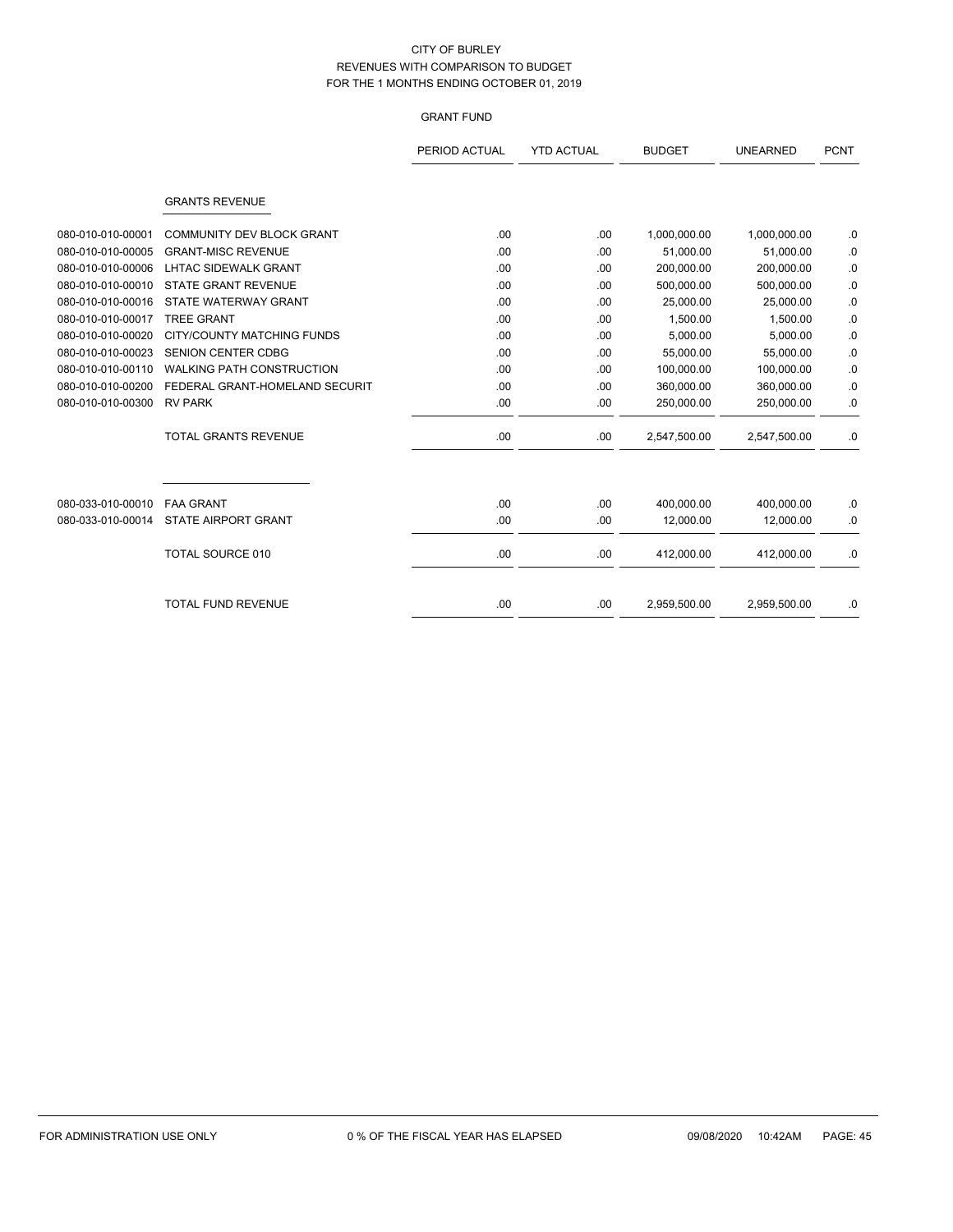## GRANT FUND

|                   |                               | PERIOD ACTUAL | <b>YTD ACTUAL</b> | <b>BUDGET</b> | <b>UNEXPENDED</b> | <b>PCNT</b> |
|-------------------|-------------------------------|---------------|-------------------|---------------|-------------------|-------------|
|                   |                               |               |                   |               |                   |             |
|                   | <b>GRANTS</b>                 |               |                   |               |                   |             |
| 080-010-525-00042 | PROFESSIONAL SERVICE          | .00           | .00               | 75,000.00     | 75,000.00         | .0          |
| 080-010-525-00043 | <b>SENIOR CENTER CDBG</b>     | .00           | .00               | 55,000.00     | 55,000.00         | .0          |
| 080-010-580-00076 | <b>RV PARK GRANT EXPENSES</b> | .00           | .00               | 250,000.00    | 250,000.00        | .0          |
| 080-010-580-00101 | <b>LHTAC SIDEWALK GRANT</b>   | .00           | .00               | 200,000.00    | 200,000.00        | .0          |
| 080-010-584-00070 | <b>WALKING PATH</b>           | .00           | .00               | 100,000.00    | 100,000.00        | 0.          |
| 080-010-584-00073 | <b>OTHER IMPROVEMENTS</b>     | .00           | .00               | 50,000.00     | 50,000.00         | 0.          |
| 080-010-584-00075 | OTHER IMPROVEMENTS-BOAT DOCKS | .00           | .00               | 30,000.00     | 30,000.00         | .0          |
| 080-010-584-00076 | OTHER IMPROVEMENTS-TREE GRANT | .00           | .00               | 1,500.00      | 1,500.00          | .0          |
| 080-010-584-00079 | <b>CONSTRUCTION</b>           | .00           | .00               | 1,786,000.00  | 1,786,000.00      | .0          |
|                   | <b>TOTAL GRANTS</b>           | .00           | .00.              | 2,547,500.00  | 2,547,500.00      | .0          |
|                   |                               |               |                   |               |                   |             |
| 080-330-525-00042 | PROFESSIONAL SERVICE          | .00           | .00               | 412,000.00    | 412,000.00        | .0          |
|                   | <b>TOTAL DEPARTMENT 330</b>   | .00           | .00               | 412,000.00    | 412,000.00        | .0          |
|                   | TOTAL FUND EXPENDITURES       | .00           | .00               | 2,959,500.00  | 2,959,500.00      | .0          |
|                   | NET REVENUE OVER EXPENDITURES | .00           | .00               | .00           | .00               | .0          |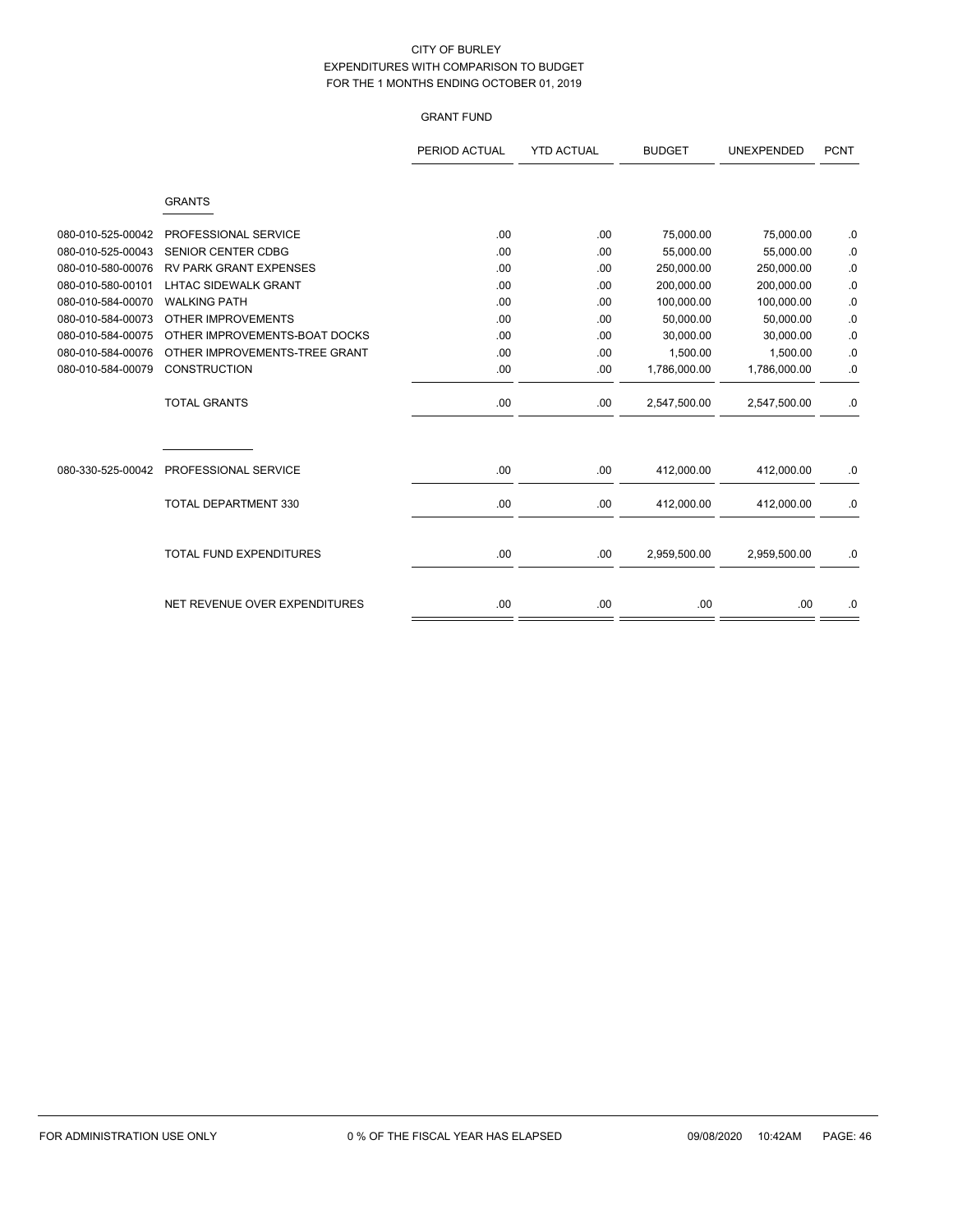## HEALTH INSURANCE INT SERV FUND

|                                        | <b>ASSETS</b>                                                                       |            |                          |            |
|----------------------------------------|-------------------------------------------------------------------------------------|------------|--------------------------|------------|
| 110-001-001-00001<br>110-001-001-00006 | CASH IN BANK - HEALTH INS<br>CASH - COMBINED FUND                                   |            | 101,109.95<br>651,343.01 |            |
|                                        | <b>TOTAL ASSETS</b>                                                                 |            |                          | 752,452.96 |
|                                        | <b>LIABILITIES AND EQUITY</b>                                                       |            |                          |            |
|                                        | <b>FUND EQUITY</b>                                                                  |            |                          |            |
|                                        | <b>UNAPPROPRIATED FUND BALANCE:</b><br>110-001-002-00092 FUND BALANCE - HEALTH INS. | 752,452.96 |                          |            |
|                                        | <b>BALANCE - CURRENT DATE</b>                                                       |            | 752,452.96               |            |
|                                        | <b>TOTAL FUND EQUITY</b>                                                            |            |                          | 752,452.96 |
|                                        | TOTAL LIABILITIES AND EQUITY                                                        |            |                          | 752,452.96 |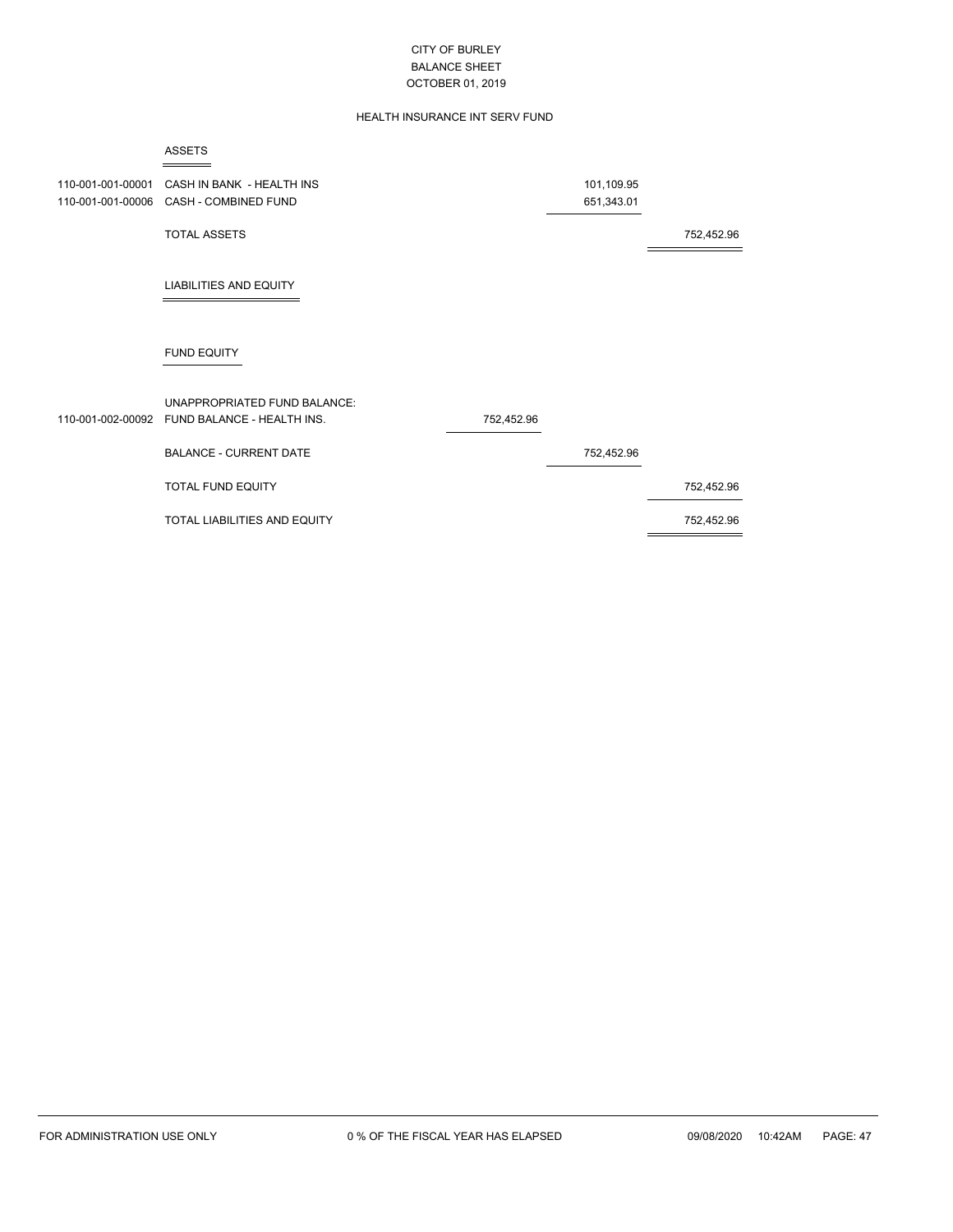### HEALTH INSURANCE INT SERV FUND

|                   |                                     | PERIOD ACTUAL | <b>YTD ACTUAL</b> | <b>BUDGET</b> | <b>UNEARNED</b> | <b>PCNT</b> |
|-------------------|-------------------------------------|---------------|-------------------|---------------|-----------------|-------------|
|                   | INSURANCE FROM OTH FND REVENUE      |               |                   |               |                 |             |
| 110-010-080-00001 | <b>HEALTH INS. FROM OTHER FUNDS</b> | .00           | .00               | 1,649,029.00  | 1,649,029.00    | .0          |
| 110-010-080-00005 | MISC. REVENUE                       | .00           | .00               | 2.500.00      | 2,500.00        | .0          |
|                   | TOTAL INSURANCE FROM OTH FND REVEN  | .00           | .00               | 1,651,529.00  | 1,651,529.00    | .0          |
|                   | TOTAL FUND REVENUE                  | .00           | .00               | 1,651,529.00  | 1,651,529.00    | .0          |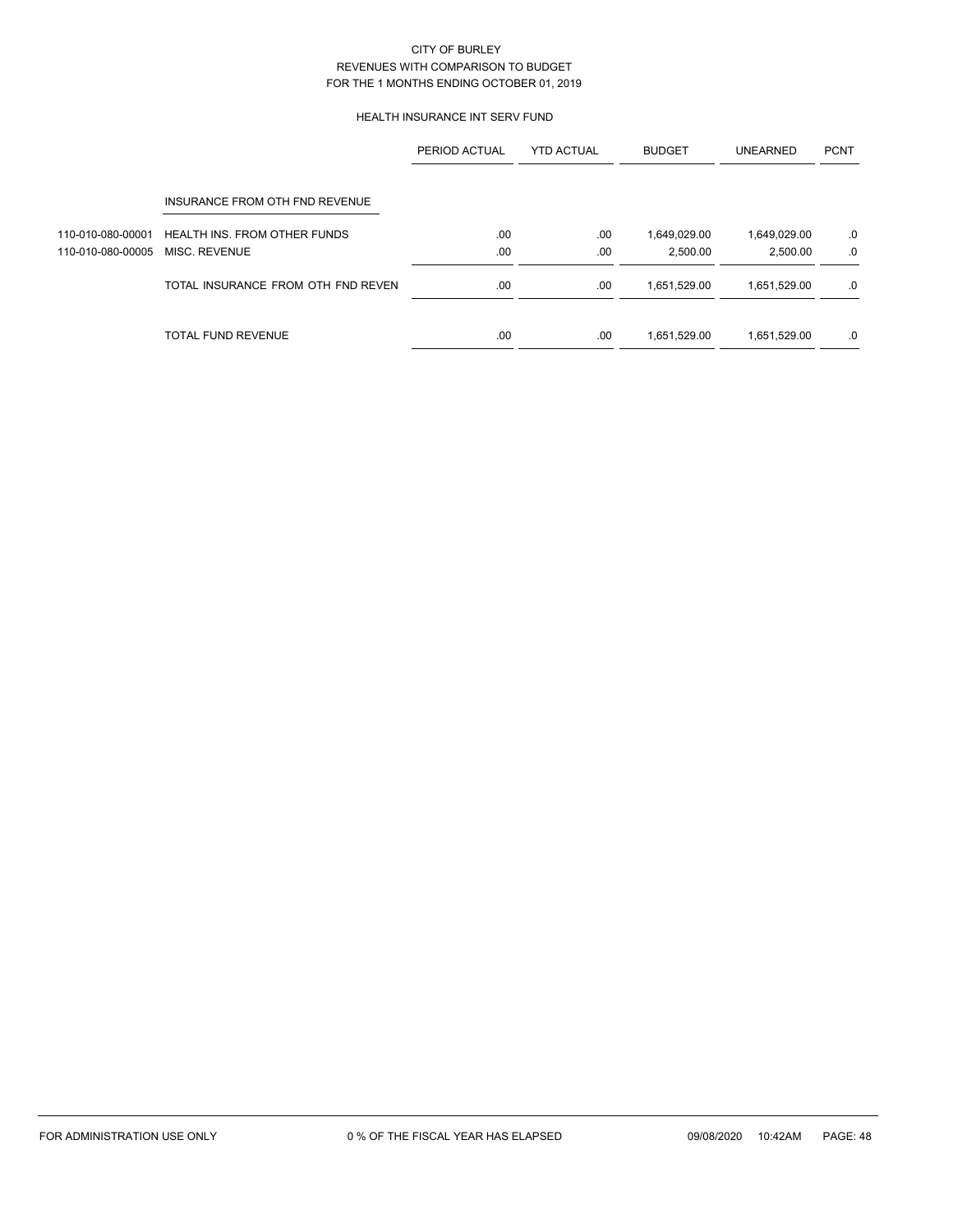## HEALTH INSURANCE INT SERV FUND

|                   |                                 | PERIOD ACTUAL | <b>YTD ACTUAL</b> | <b>BUDGET</b> | <b>UNEXPENDED</b> | <b>PCNT</b> |
|-------------------|---------------------------------|---------------|-------------------|---------------|-------------------|-------------|
|                   | HEALTH INSURANCE - ISF          |               |                   |               |                   |             |
| 110-010-523-10000 | <b>MEDICAL CLAIM COSTS</b>      | .00           | .00               | 1,616,329.00  | 1,616,329.00      | .0          |
| 110-010-523-20000 | LIFE INSURANCE PREMIUM          | .00           | .00               | 4,200.00      | 4,200.00          | .0          |
| 110-010-524-00047 | <b>TRAVEL &amp; MEETINGS</b>    | .00           | .00               | 5,000.00      | 5,000.00          | .0          |
| 110-010-524-10002 | <b>WELLNESS BENEFIT PROGRAM</b> | .00           | .00               | 26,000.00     | 26,000.00         | .0          |
|                   | TOTAL HEALTH INSURANCE - ISF    | .00.          | .00               | 1,651,529.00  | 1,651,529.00      | .0          |
|                   | <b>TOTAL FUND EXPENDITURES</b>  | .00.          | .00               | 1,651,529.00  | 1,651,529.00      | .0          |
|                   | NET REVENUE OVER EXPENDITURES   | .00.          | .00               | .00.          | .00.              | .0          |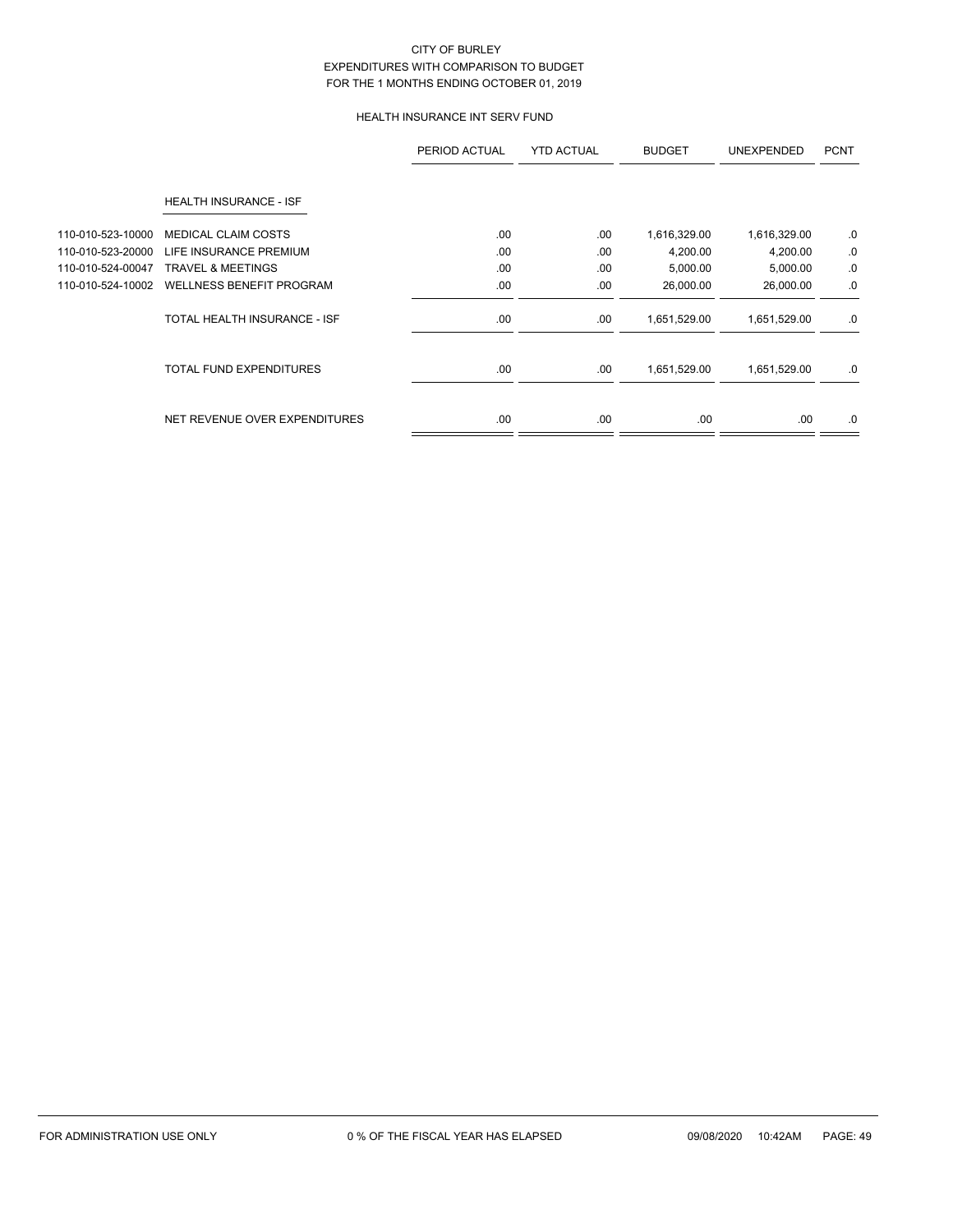## LIABILITY INTERNAL SERVICE FND

|                   | <b>ASSETS</b>                                       |            |            |            |
|-------------------|-----------------------------------------------------|------------|------------|------------|
|                   | 120-001-001-00006 CASH - COMBINED FUND              |            | 249,852.27 |            |
|                   | <b>TOTAL ASSETS</b>                                 |            |            | 249,852.27 |
|                   | <b>LIABILITIES AND EQUITY</b>                       |            |            |            |
|                   | <b>FUND EQUITY</b>                                  |            |            |            |
| 120-001-002-00092 | UNAPPROPRIATED FUND BALANCE:<br><b>FUND BALANCE</b> | 249,852.27 |            |            |
|                   | <b>BALANCE - CURRENT DATE</b>                       |            | 249,852.27 |            |
|                   | TOTAL FUND EQUITY                                   |            |            | 249,852.27 |
|                   | TOTAL LIABILITIES AND EQUITY                        |            |            | 249,852.27 |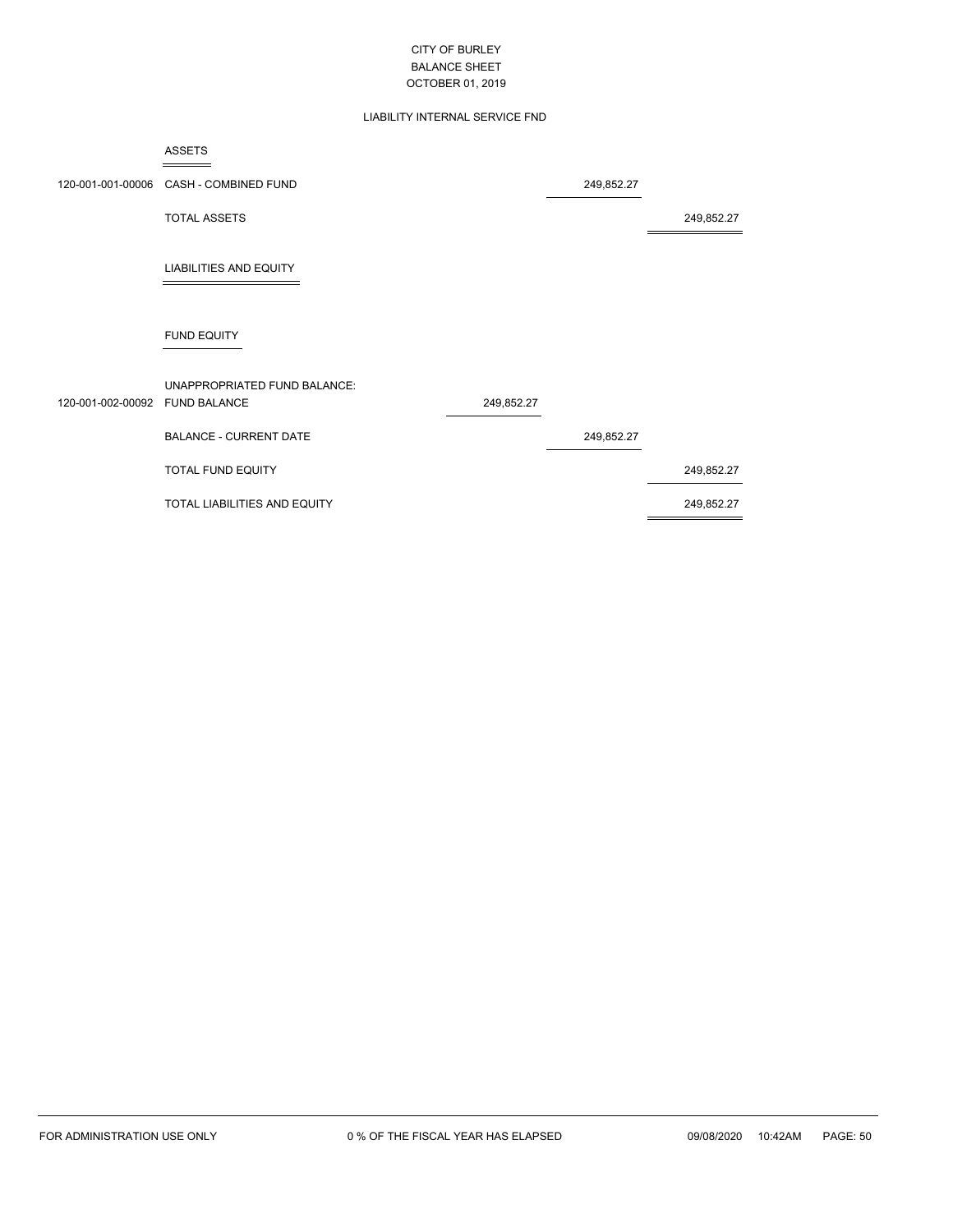### LIABILITY INTERNAL SERVICE FND

|                   |                                      | PERIOD ACTUAL | <b>YTD ACTUAL</b> | <b>BUDGET</b> | <b>UNEARNED</b> | <b>PCNT</b> |
|-------------------|--------------------------------------|---------------|-------------------|---------------|-----------------|-------------|
|                   | LIABILITY INS OTH FUND REVENUE       |               |                   |               |                 |             |
| 120-010-080-00001 | LIABILITY INS. FROM OTHER FUND       | .00.          | .00               | 163,716.00    | 163,716.00      | .0          |
| 120-010-080-00005 | MISC. REVENUE                        | .00           | .00               | 3,000.00      | 3,000.00        | .0          |
|                   | TOTAL LIABILITY INS OTH FUND REVENUE | .00           | .00               | 166.716.00    | 166.716.00      | .0          |
|                   | <b>TOTAL FUND REVENUE</b>            | .00           | .00               | 166.716.00    | 166.716.00      | .0          |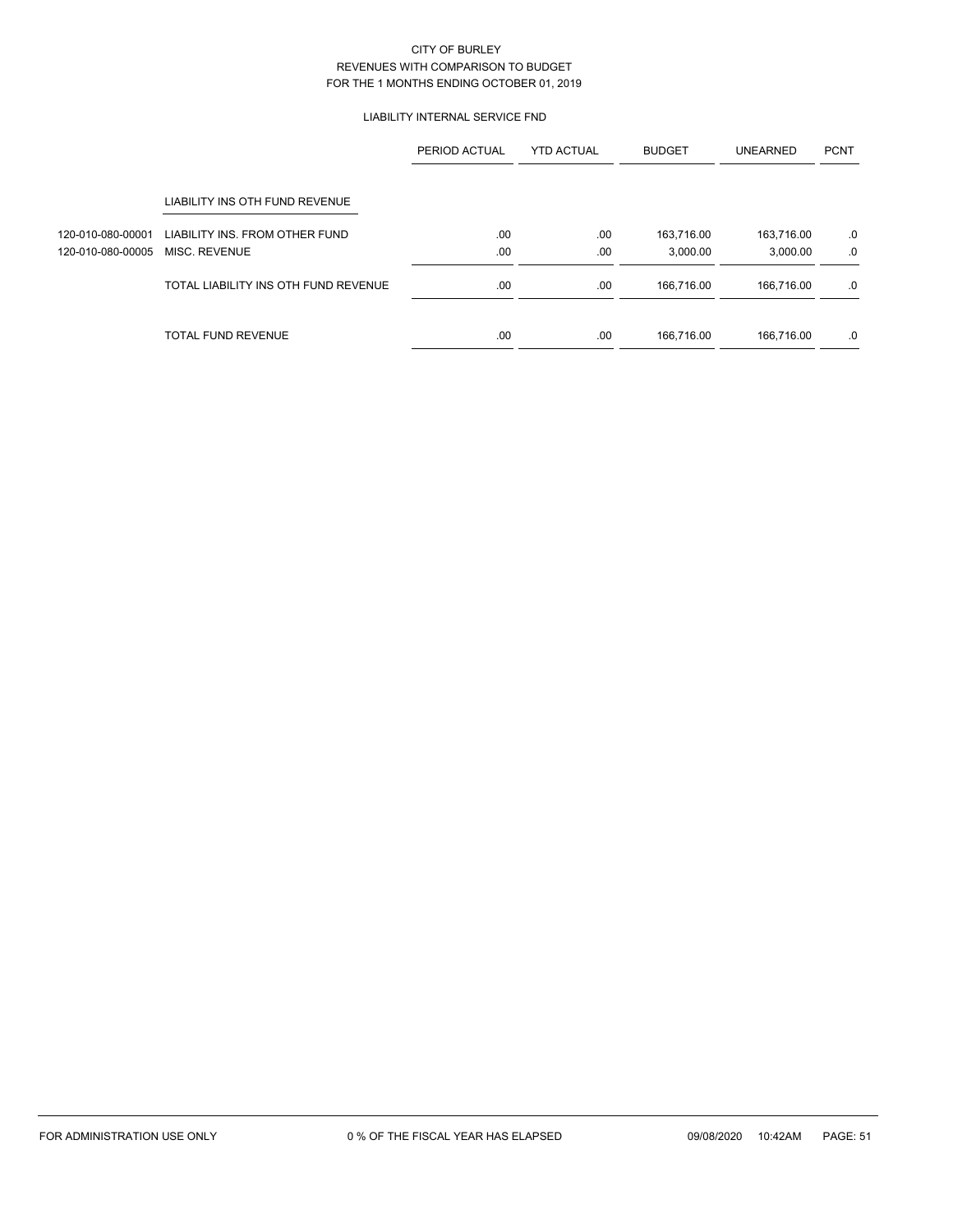## LIABILITY INTERNAL SERVICE FND

|                   |                                | PERIOD ACTUAL | <b>YTD ACTUAL</b> | <b>BUDGET</b> | <b>UNEXPENDED</b> | <b>PCNT</b> |
|-------------------|--------------------------------|---------------|-------------------|---------------|-------------------|-------------|
|                   | LIABILITY - ISF                |               |                   |               |                   |             |
| 120-010-523-00046 | LIABILITY INS, PREMIUM         | .00           | .00               | 148,961.00    | 148,961.00        | .0          |
| 120-010-523-10000 | <b>LIABILITY CLAIM COSTS</b>   | .00           | .00               | 4,000.00      | 4,000.00          | .0          |
| 120-010-524-00049 | PERSONNEL SAFETY TRAINING      | .00           | .00               | 13,755.00     | 13,755.00         | .0          |
|                   | TOTAL LIABILITY - ISF          | .00           | .00               | 166,716.00    | 166,716.00        | .0          |
|                   | <b>TOTAL FUND EXPENDITURES</b> | .00           | .00               | 166,716.00    | 166,716.00        | .0          |
|                   | NET REVENUE OVER EXPENDITURES  | .00           | .00               | .00.          | .00               | .0          |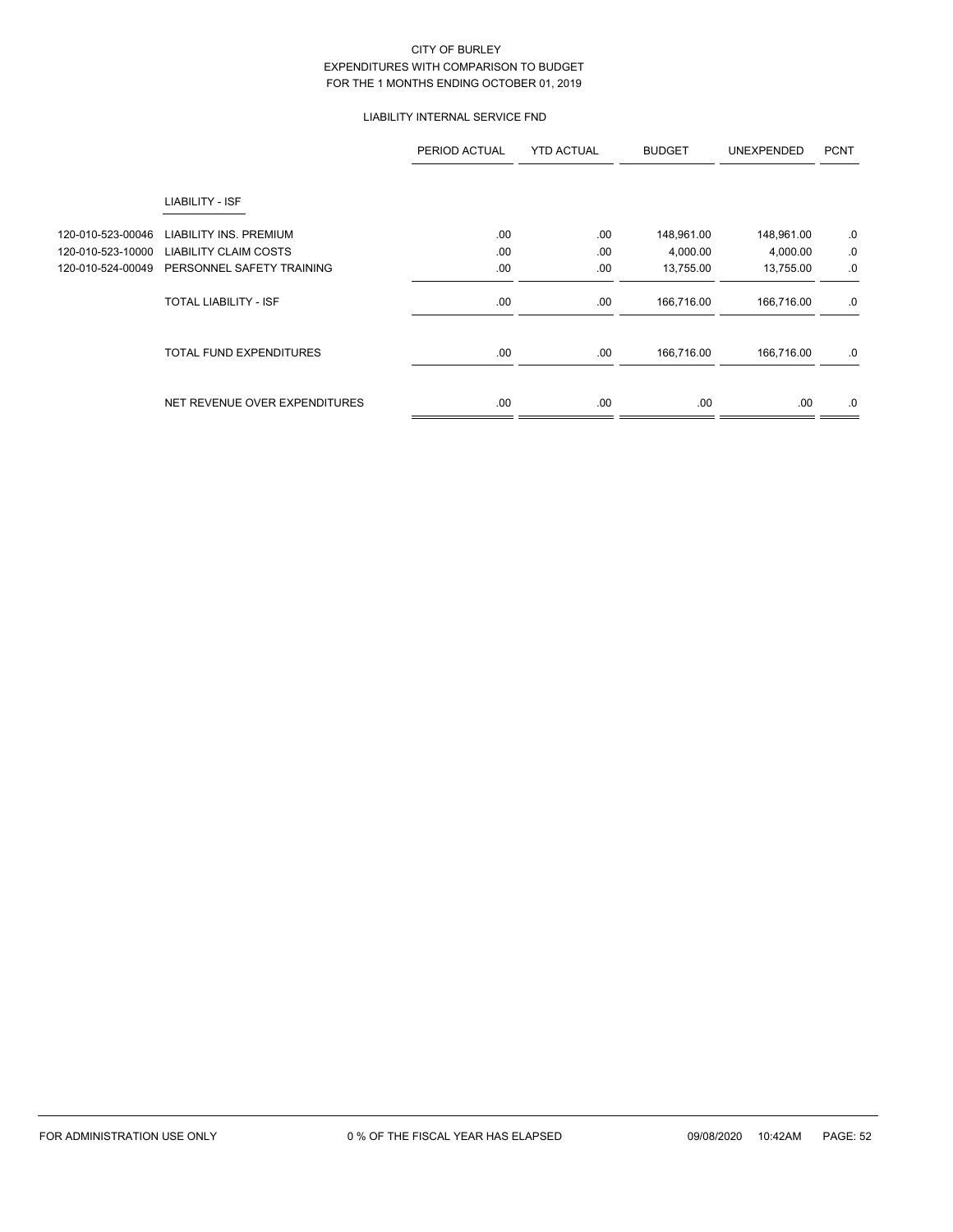## WORKERS COMPENSATION - INT SER

| ASSETS                                    |            |
|-------------------------------------------|------------|
|                                           |            |
| 130-001-001-00006    CASH - COMBINED FUND | 199,263.46 |
| TOTAL ASSETS                              |            |

÷

199,263.46

LIABILITIES AND EQUITY

# FUND EQUITY

| 130-001-002-00092 FUND BALANCE | UNAPPROPRIATED FUND BALANCE: | 199,263.46 |            |            |
|--------------------------------|------------------------------|------------|------------|------------|
|                                | BALANCE - CURRENT DATE       |            | 199,263.46 |            |
|                                | <b>TOTAL FUND EQUITY</b>     |            |            | 199,263.46 |
|                                | TOTAL LIABILITIES AND EQUITY |            |            | 199,263.46 |
|                                |                              |            |            |            |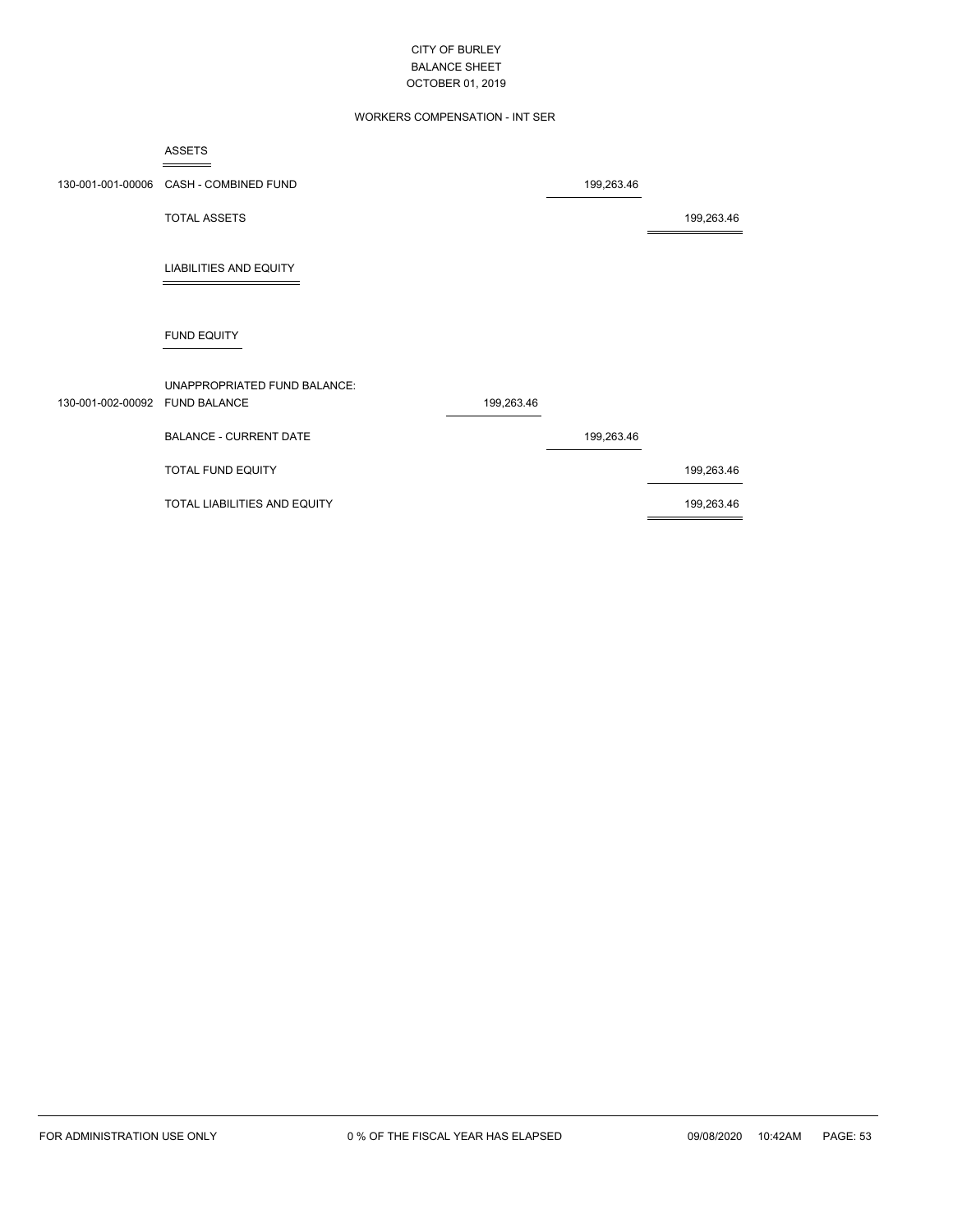### WORKERS COMPENSATION - INT SER

|                   |                                | PERIOD ACTUAL | <b>YTD ACTUAL</b> | <b>BUDGET</b> | <b>UNEARNED</b> | <b>PCNT</b> |
|-------------------|--------------------------------|---------------|-------------------|---------------|-----------------|-------------|
|                   | WORKERS COMP ISF REVENUE       |               |                   |               |                 |             |
| 130-010-010-00001 | WORKERS COMP. FROM OTHER FUNDS | .00           | .00               | 149,905.00    | 149,905.00      | .0          |
| 130-010-010-00082 | DIVIDEND RECEIVED              | .00           | .00               | 8.000.00      | 8.000.00        | .0          |
|                   | TOTAL WORKERS COMP ISF REVENUE | .00           | .00               | 157,905.00    | 157,905.00      | .0          |
|                   | <b>TOTAL FUND REVENUE</b>      | .00           | .00               | 157,905.00    | 157,905.00      | .0          |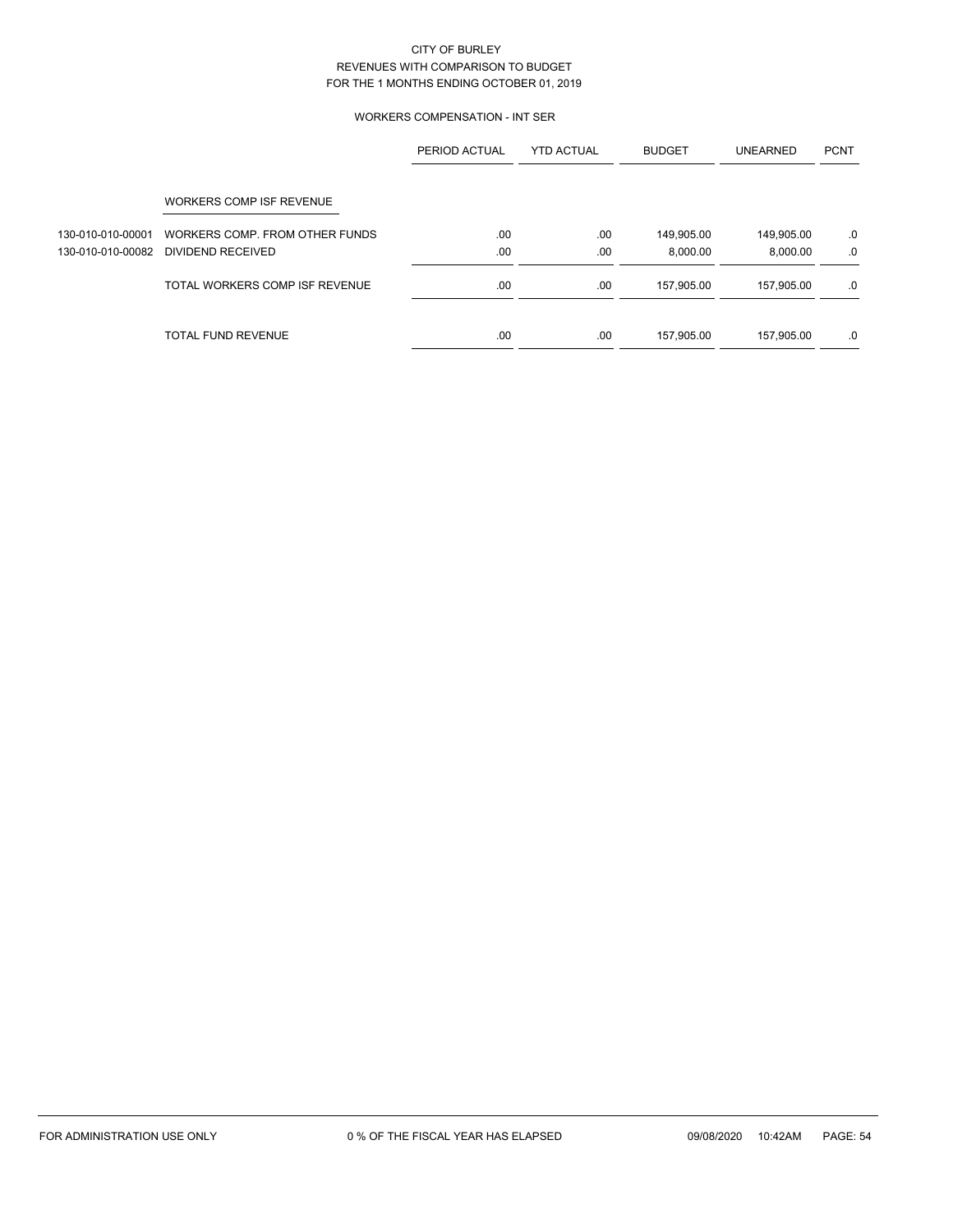# WORKERS COMPENSATION - INT SER

|                   |                                   | PERIOD ACTUAL | <b>YTD ACTUAL</b> | <b>BUDGET</b> | <b>UNEXPENDED</b> | <b>PCNT</b> |
|-------------------|-----------------------------------|---------------|-------------------|---------------|-------------------|-------------|
|                   | <b>WORKERS COMPENSATION - ISF</b> |               |                   |               |                   |             |
| 130-010-524-00047 | <b>TRAVEL &amp; MEETINGS</b>      | .00           | .00               | 1,000.00      | 1,000.00          | .0          |
| 130-010-524-00049 | PERSONNEL TRAINING                | .00           | .00               | 5,000.00      | 5,000.00          | 0.          |
| 130-010-524-00050 | <b>SAFETY EQUIPMENT</b>           | .00           | .00               | 2,000.00      | 2,000.00          | 0.          |
| 130-010-532-10000 | <b>WORKERS COMP PREMIUM</b>       | .00           | .00               | 149,905.00    | 149,905.00        | $.0\,$      |
|                   | TOTAL WORKERS COMPENSATION - ISF  | .00.          | .00               | 157,905.00    | 157,905.00        | .0          |
|                   | <b>TOTAL FUND EXPENDITURES</b>    | .00           | .00               | 157,905.00    | 157,905.00        | .0          |
|                   | NET REVENUE OVER EXPENDITURES     | .00.          | .00               | .00.          | .00.              | .0          |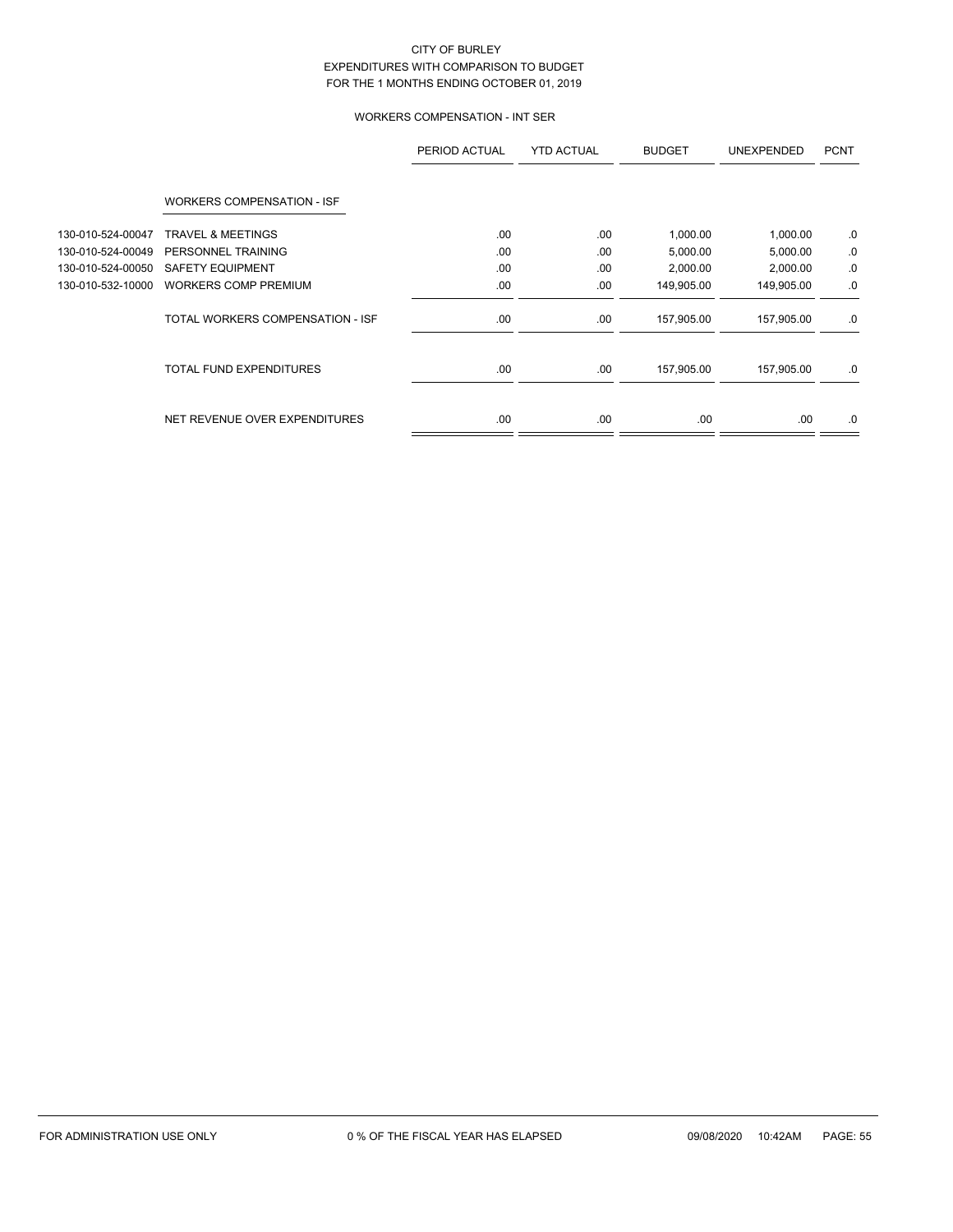## AUTOMATION & COMMUNICATION

|                   | <b>ASSETS</b><br>$ -$         |           |           |           |
|-------------------|-------------------------------|-----------|-----------|-----------|
| 140-001-001-00006 | CASH-COMBINED FUND            |           | 65,041.84 |           |
|                   | <b>TOTAL ASSETS</b>           |           |           | 65,041.84 |
|                   | <b>LIABILITIES AND EQUITY</b> |           |           |           |
|                   | <b>LIABILITIES</b>            |           |           |           |
| 140-001-002-00005 | ACCOUNTS PAYABLE ALLOCATION   |           | 4,884.32  |           |
|                   | <b>TOTAL LIABILITIES</b>      |           |           | 4,884.32  |
|                   | <b>FUND EQUITY</b>            |           |           |           |
|                   | UNAPPROPRIATED FUND BALANCE:  |           |           |           |
| 140-001-002-00092 | <b>FUND BALANCE</b>           | 60,157.52 |           |           |
|                   | <b>BALANCE - CURRENT DATE</b> |           | 60,157.52 |           |
|                   | <b>TOTAL FUND EQUITY</b>      |           |           | 60,157.52 |
|                   | TOTAL LIABILITIES AND EQUITY  |           |           | 65,041.84 |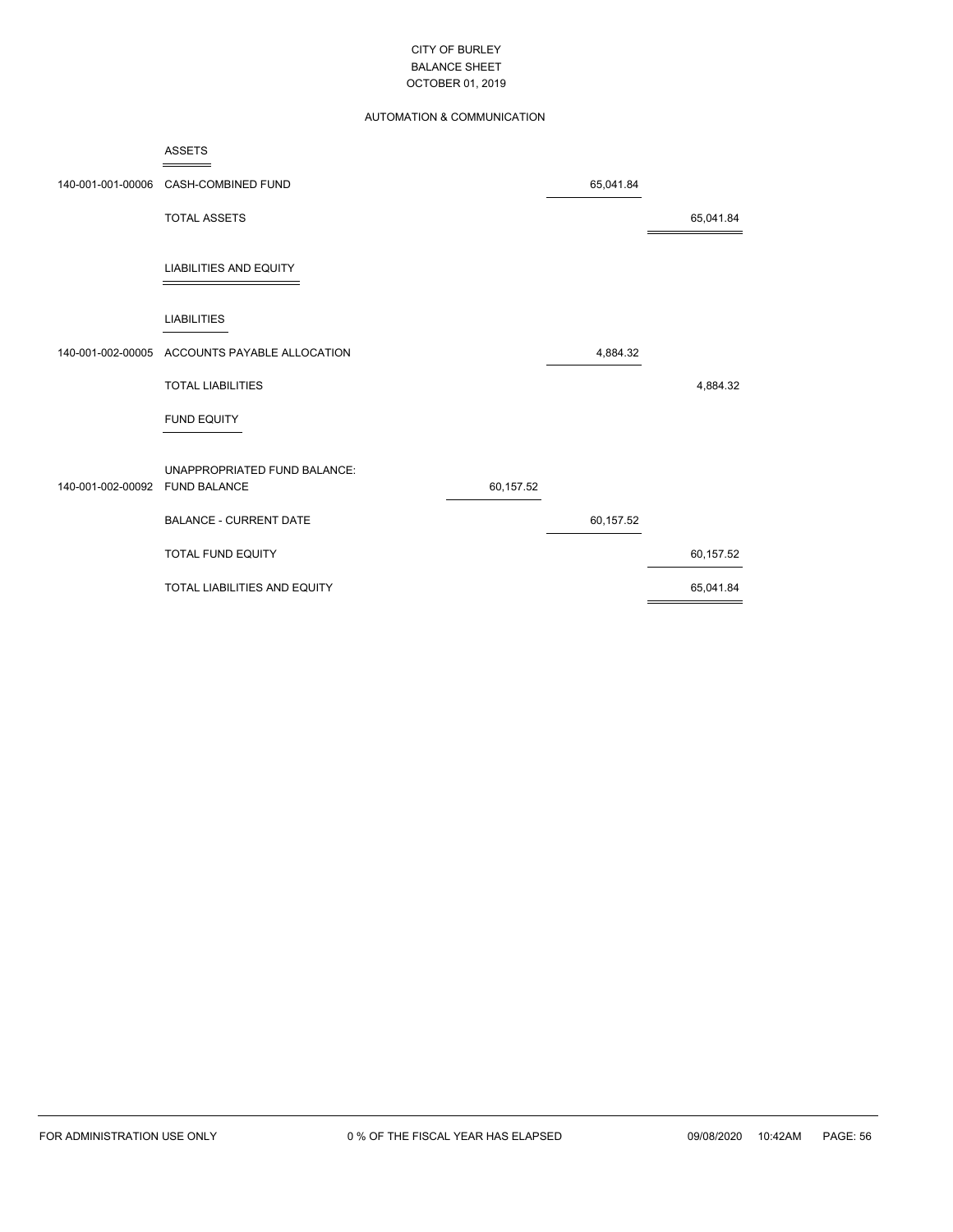### AUTOMATION & COMMUNICATION

|                   |                                      | PERIOD ACTUAL | <b>YTD ACTUAL</b> | <b>BUDGET</b> | <b>UNEARNED</b> | <b>PCNT</b> |
|-------------------|--------------------------------------|---------------|-------------------|---------------|-----------------|-------------|
|                   |                                      |               |                   |               |                 |             |
| 140-010-010-00001 | INTERDEPARTMENTAL CHARGES            | .00           | .00               | 107,350.00    | 107,350.00      | .0          |
|                   | 140-010-010-00006 HEYBURN IT PAYMENT | .00           | .00               | 10,800.00     | 10,800.00       | .0          |
|                   | TOTAL SOURCE 010                     | .00.          | .00               | 118,150.00    | 118,150.00      | .0          |
|                   | <b>TOTAL FUND REVENUE</b>            | .00.          | .00               | 118,150.00    | 118,150.00      | .0          |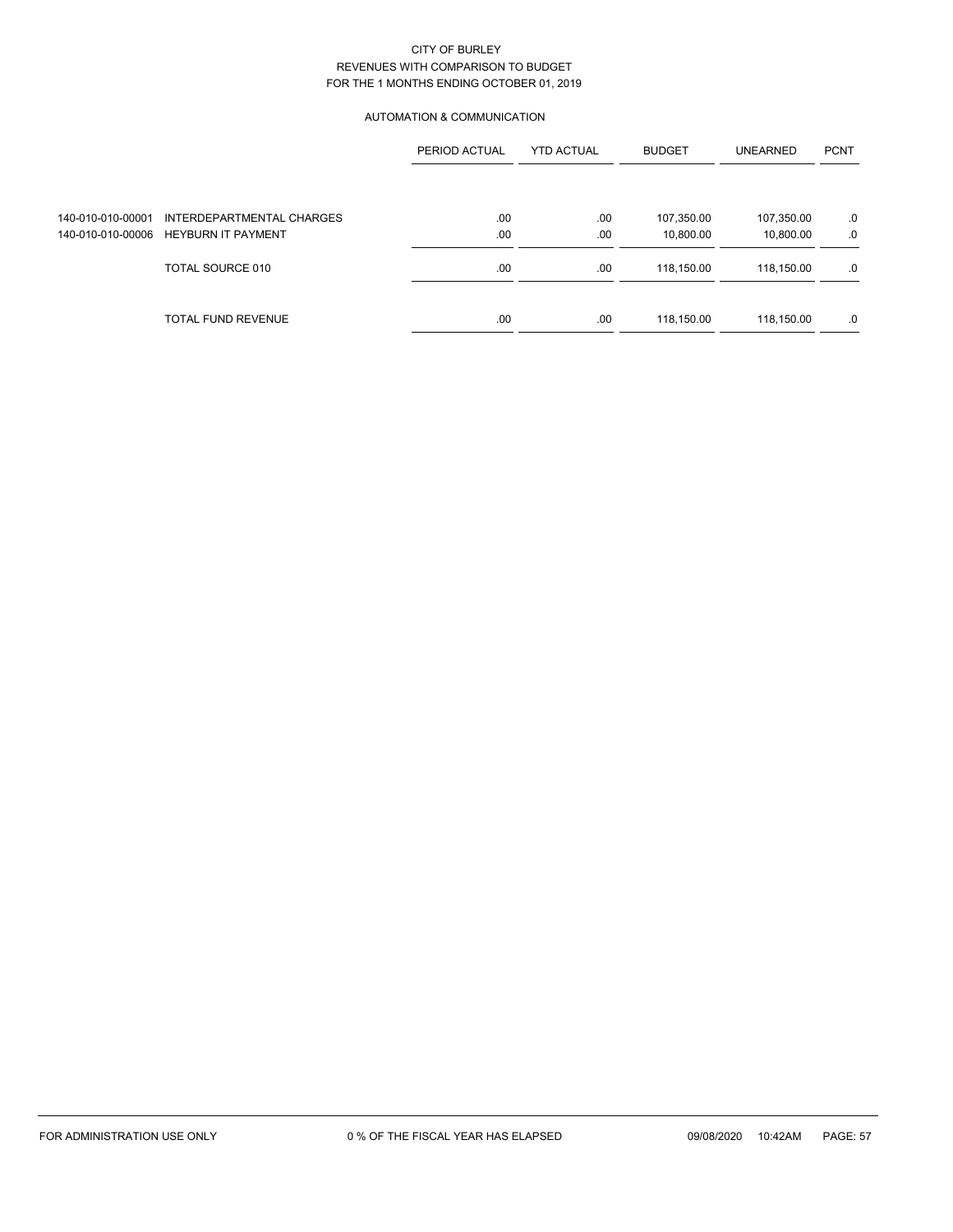# AUTOMATION & COMMUNICATION

|                   |                                | PERIOD ACTUAL | <b>YTD ACTUAL</b> | <b>BUDGET</b> | <b>UNEXPENDED</b> | <b>PCNT</b> |
|-------------------|--------------------------------|---------------|-------------------|---------------|-------------------|-------------|
|                   |                                |               |                   |               |                   |             |
| 140-010-520-00032 | OPERATING SUPPLIES             | .00           | .00               | 5,000.00      | 5,000.00          | .0          |
| 140-010-520-00035 | <b>INTERNET SERVICE</b>        | .00           | .00               | 25,000.00     | 25,000.00         | 0.          |
| 140-010-520-00040 | OFFICE SOFTWARE SUBSCRIPTIONS  | .00           | .00               | 5,000.00      | 5,000.00          | 0.          |
| 140-010-521-00034 | <b>MINOR EQUIPMENT</b>         | .00           | .00               | 2,500.00      | 2,500.00          | .0          |
| 140-010-525-00040 | AIR FIBER PLANNING             | .00           | .00               | 15,000.00     | 15,000.00         | .0          |
| 140-010-525-00042 | PROFESSIONAL SERVICE           | .00           | .00               | 30,000.00     | 30,000.00         | .0          |
| 140-010-530-00098 | <b>DEPRECIATION</b>            | .00           | .00               | 35,650.00     | 35,650.00         | .0          |
|                   | TOTAL DEPARTMENT 010           | .00           | .00               | 118,150.00    | 118,150.00        | .0          |
|                   | <b>TOTAL FUND EXPENDITURES</b> | .00.          | .00               | 118,150.00    | 118,150.00        | .0          |
|                   | NET REVENUE OVER EXPENDITURES  | .00           | .00               | .00           | .00.              | .0          |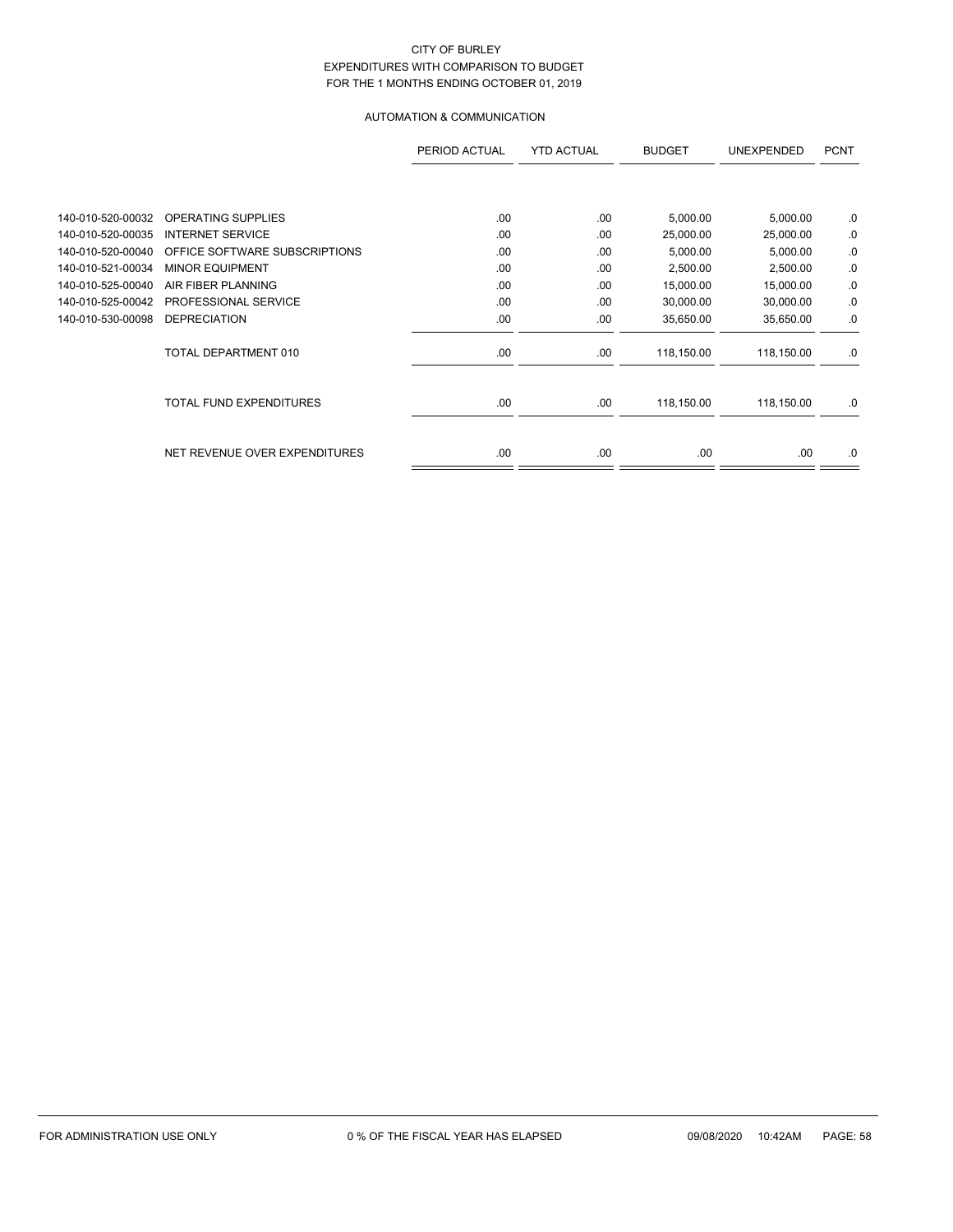|                                        |                                                    | <b>FUND 150</b> |                   |                          |                          |             |
|----------------------------------------|----------------------------------------------------|-----------------|-------------------|--------------------------|--------------------------|-------------|
|                                        |                                                    | PERIOD ACTUAL   | <b>YTD ACTUAL</b> | <b>BUDGET</b>            | <b>UNEARNED</b>          | <b>PCNT</b> |
| 150-010-010-00001<br>150-010-010-00090 | <b>INTERNAL FUEL CHARGES</b><br>PROCEEDS FROM LOAN | .00<br>.00      | .00<br>.00        | 300,000.00<br>300,000.00 | 300,000.00<br>300,000.00 | .0<br>.0    |
|                                        | TOTAL SOURCE 010                                   | .00             | .00               | 600,000.00               | 600,000.00               | .0          |
|                                        | <b>TOTAL FUND REVENUE</b>                          | .00             | .00               | 600,000.00               | 600,000.00               | .0          |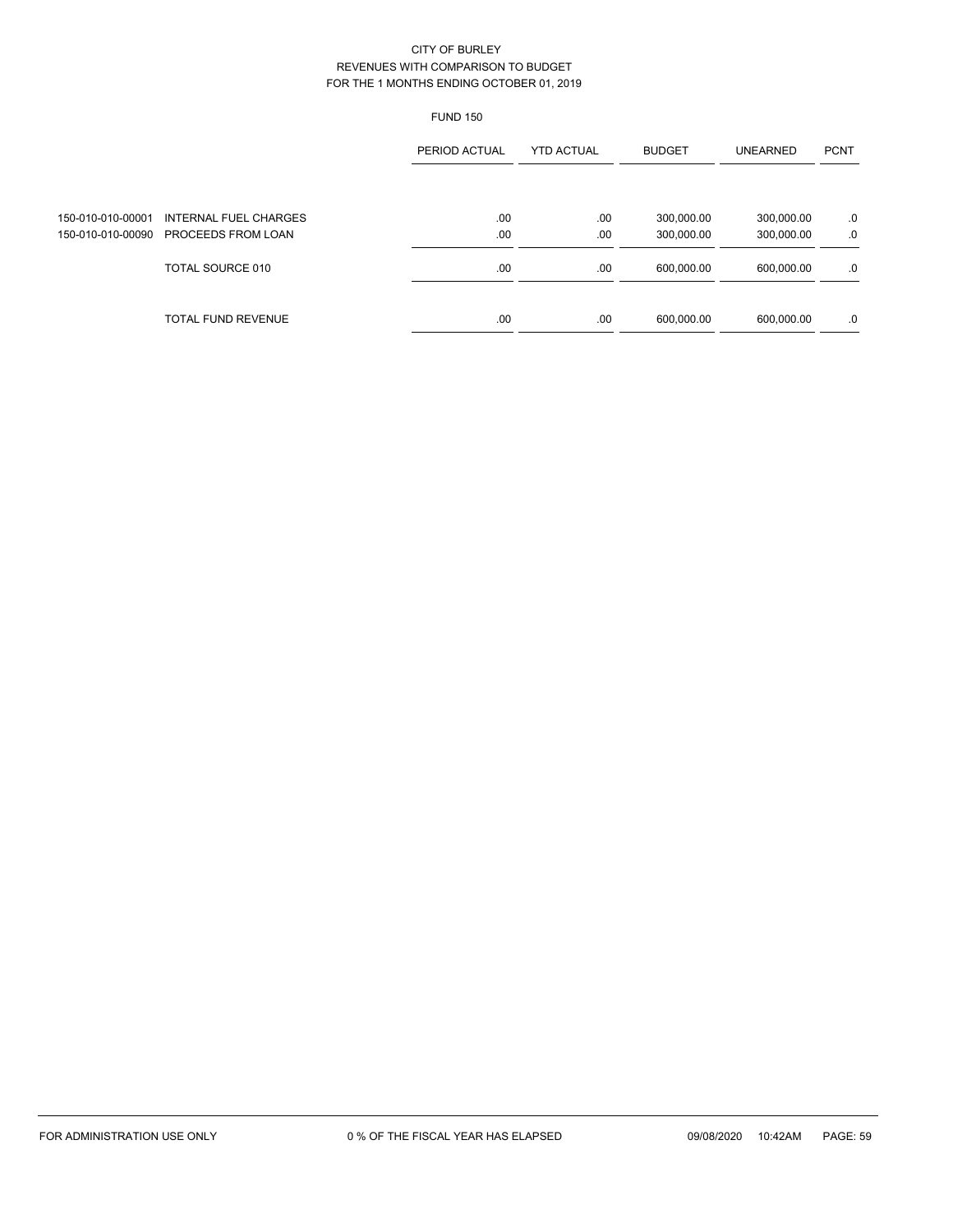|                                        |                                              | <b>FUND 150</b> |                   |                          |                          |             |
|----------------------------------------|----------------------------------------------|-----------------|-------------------|--------------------------|--------------------------|-------------|
|                                        |                                              | PERIOD ACTUAL   | <b>YTD ACTUAL</b> | <b>BUDGET</b>            | <b>UNEXPENDED</b>        | <b>PCNT</b> |
| 150-010-529-00035<br>150-010-584-00079 | FUEL AND OIL PURCHASE<br><b>CONSRTUCTION</b> | .00<br>.00      | .00<br>.00        | 300,000.00<br>300,000.00 | 300,000.00<br>300,000.00 | .0<br>.0    |
|                                        | TOTAL DEPARTMENT 010                         | .00.            | .00               | 600,000.00               | 600,000.00               | .0          |
|                                        | <b>TOTAL FUND EXPENDITURES</b>               | .00.            | .00               | 600,000.00               | 600,000.00               | .0          |
|                                        | NET REVENUE OVER EXPENDITURES                | .00             | .00.              | .00                      | .00                      | .0          |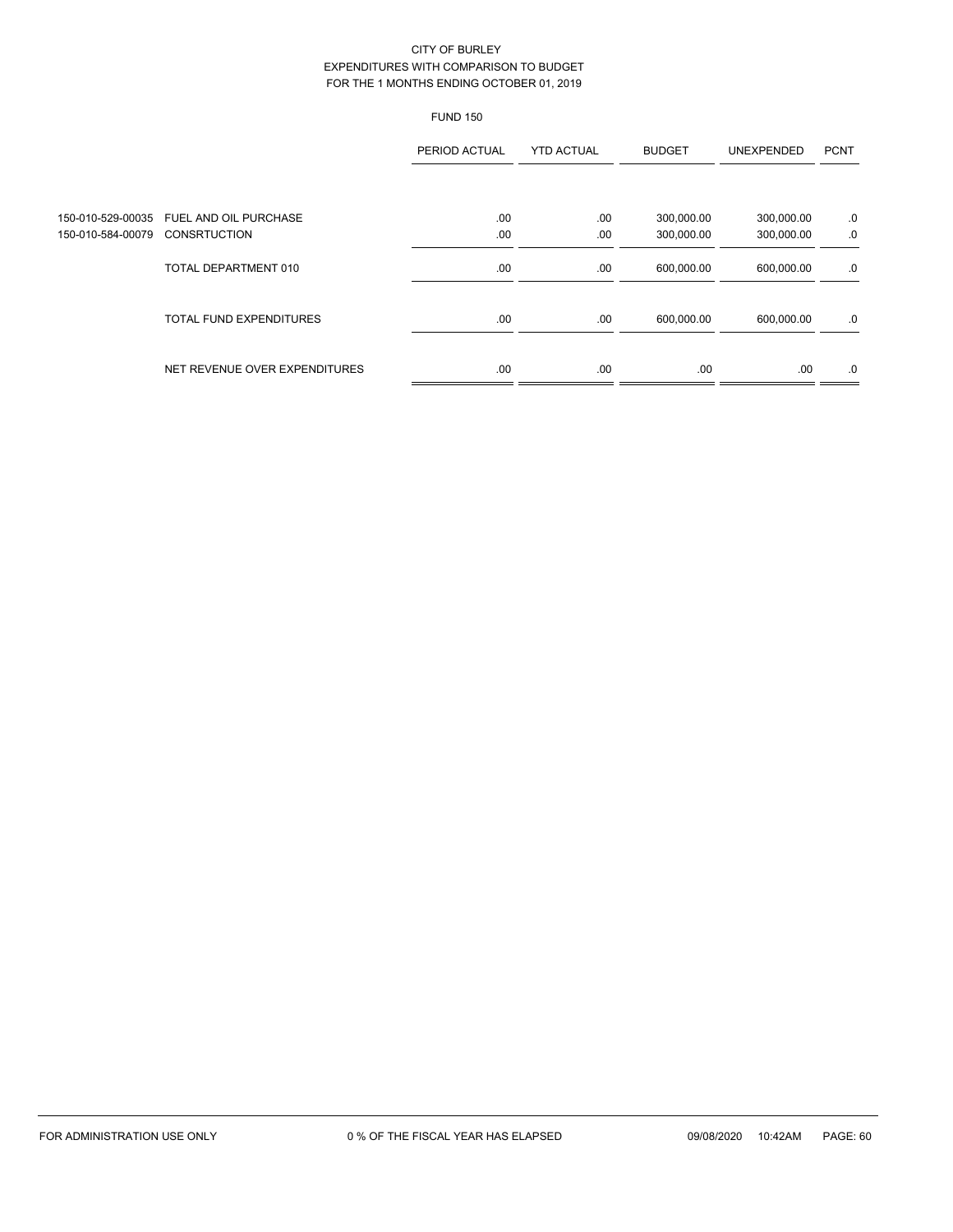### LOCAL IMPROVEMENT DISTRICTS

| 8,322.61<br>200-001-001-00010<br>L.I.D. #1 RECEIVABLE<br>200-001-001-00020<br>LID #2 RECEIVABLE<br>35,399.38<br>LID #3 REC (SIDEWALK)<br>200-001-001-00022<br>21,437.52<br>LID #4 REC (SIDEWALK)<br>35,624.46<br>200-001-001-00024<br><b>TOTAL ASSETS</b><br>100,783.97<br><b>LIABILITIES AND EQUITY</b><br><b>LIABILITIES</b><br>200-001-002-00020 N/P-ELECTRIC FUND (LID #2)<br>75,446.55<br>200-001-002-00030<br>DL EVANS SIDEWALK LID #3<br>47,895.03<br>200-001-002-00040<br>24,753.82<br>$LID$ #4<br><b>TOTAL LIABILITIES</b><br>148,095.40<br><b>FUND EQUITY</b><br>UNAPPROPRIATED FUND BALANCE:<br>200-001-002-00092 FUND BALANCE<br>47,311.43) | <b>ASSETS</b>                 |  |            |  |
|---------------------------------------------------------------------------------------------------------------------------------------------------------------------------------------------------------------------------------------------------------------------------------------------------------------------------------------------------------------------------------------------------------------------------------------------------------------------------------------------------------------------------------------------------------------------------------------------------------------------------------------------------------|-------------------------------|--|------------|--|
|                                                                                                                                                                                                                                                                                                                                                                                                                                                                                                                                                                                                                                                         |                               |  |            |  |
|                                                                                                                                                                                                                                                                                                                                                                                                                                                                                                                                                                                                                                                         |                               |  |            |  |
|                                                                                                                                                                                                                                                                                                                                                                                                                                                                                                                                                                                                                                                         |                               |  |            |  |
|                                                                                                                                                                                                                                                                                                                                                                                                                                                                                                                                                                                                                                                         |                               |  |            |  |
|                                                                                                                                                                                                                                                                                                                                                                                                                                                                                                                                                                                                                                                         |                               |  |            |  |
|                                                                                                                                                                                                                                                                                                                                                                                                                                                                                                                                                                                                                                                         |                               |  |            |  |
|                                                                                                                                                                                                                                                                                                                                                                                                                                                                                                                                                                                                                                                         |                               |  |            |  |
|                                                                                                                                                                                                                                                                                                                                                                                                                                                                                                                                                                                                                                                         |                               |  |            |  |
|                                                                                                                                                                                                                                                                                                                                                                                                                                                                                                                                                                                                                                                         |                               |  |            |  |
|                                                                                                                                                                                                                                                                                                                                                                                                                                                                                                                                                                                                                                                         |                               |  |            |  |
|                                                                                                                                                                                                                                                                                                                                                                                                                                                                                                                                                                                                                                                         |                               |  |            |  |
|                                                                                                                                                                                                                                                                                                                                                                                                                                                                                                                                                                                                                                                         |                               |  |            |  |
|                                                                                                                                                                                                                                                                                                                                                                                                                                                                                                                                                                                                                                                         |                               |  |            |  |
|                                                                                                                                                                                                                                                                                                                                                                                                                                                                                                                                                                                                                                                         |                               |  |            |  |
|                                                                                                                                                                                                                                                                                                                                                                                                                                                                                                                                                                                                                                                         |                               |  |            |  |
|                                                                                                                                                                                                                                                                                                                                                                                                                                                                                                                                                                                                                                                         |                               |  |            |  |
|                                                                                                                                                                                                                                                                                                                                                                                                                                                                                                                                                                                                                                                         |                               |  |            |  |
|                                                                                                                                                                                                                                                                                                                                                                                                                                                                                                                                                                                                                                                         |                               |  |            |  |
|                                                                                                                                                                                                                                                                                                                                                                                                                                                                                                                                                                                                                                                         |                               |  |            |  |
|                                                                                                                                                                                                                                                                                                                                                                                                                                                                                                                                                                                                                                                         |                               |  |            |  |
|                                                                                                                                                                                                                                                                                                                                                                                                                                                                                                                                                                                                                                                         |                               |  |            |  |
|                                                                                                                                                                                                                                                                                                                                                                                                                                                                                                                                                                                                                                                         |                               |  |            |  |
|                                                                                                                                                                                                                                                                                                                                                                                                                                                                                                                                                                                                                                                         | <b>BALANCE - CURRENT DATE</b> |  | 47,311.43) |  |
|                                                                                                                                                                                                                                                                                                                                                                                                                                                                                                                                                                                                                                                         |                               |  |            |  |
| <b>TOTAL FUND EQUITY</b><br>47,311.43)                                                                                                                                                                                                                                                                                                                                                                                                                                                                                                                                                                                                                  |                               |  |            |  |
|                                                                                                                                                                                                                                                                                                                                                                                                                                                                                                                                                                                                                                                         |                               |  |            |  |
| TOTAL LIABILITIES AND EQUITY<br>100,783.97                                                                                                                                                                                                                                                                                                                                                                                                                                                                                                                                                                                                              |                               |  |            |  |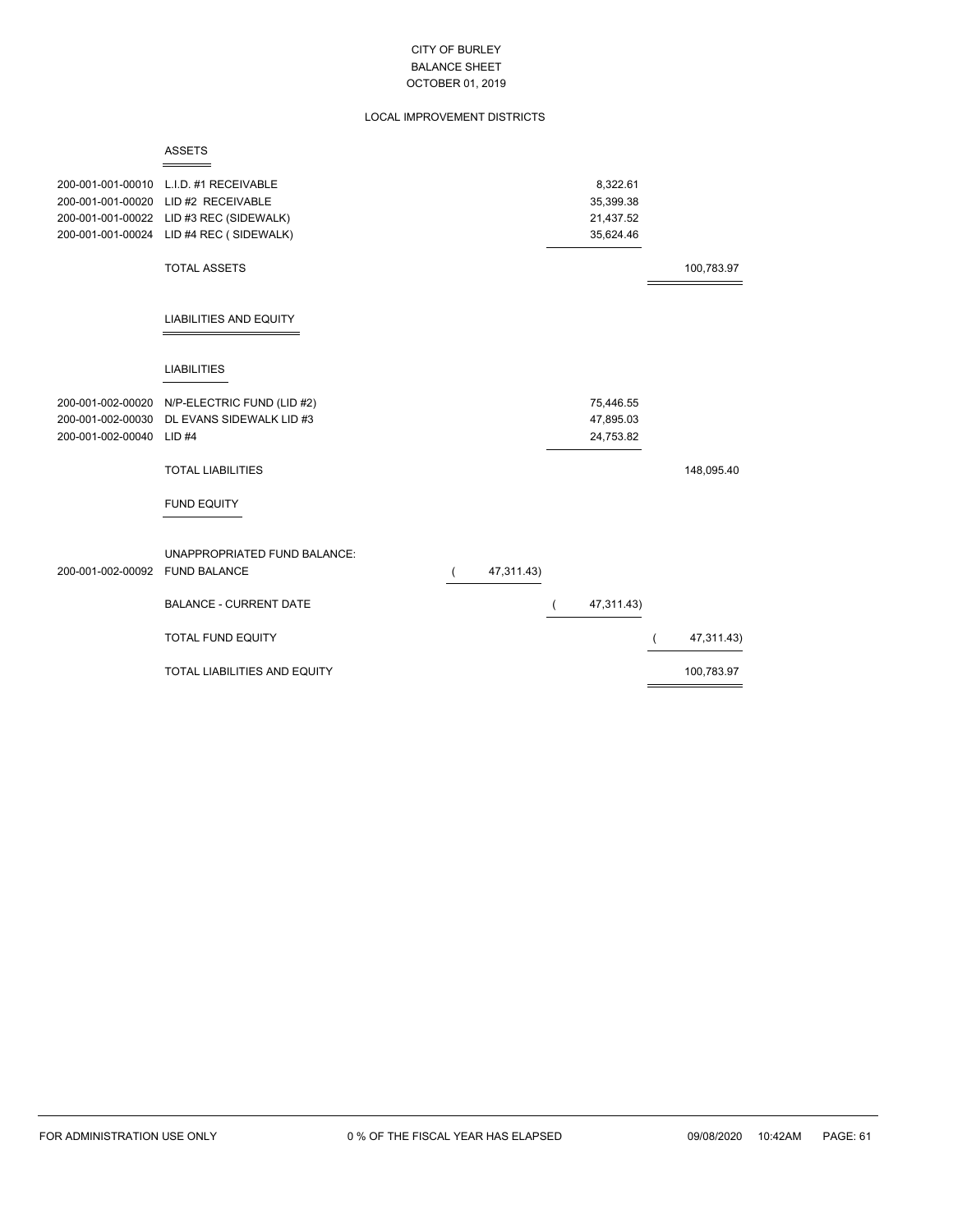## LOCAL IMPROVEMENT DISTRICTS

|                   |                                                     | PERIOD ACTUAL | <b>YTD ACTUAL</b> | <b>BUDGET</b>          | <b>UNEARNED</b>        | <b>PCNT</b> |
|-------------------|-----------------------------------------------------|---------------|-------------------|------------------------|------------------------|-------------|
|                   | L.I.D. REVENUES                                     |               |                   |                        |                        |             |
| 200-010-010-00001 | <b>LID-ASSESSMENTS</b>                              | .00           | .00               | 35,000.00              | 35,000.00              | .0          |
| 200-010-010-00090 | <b>LOAN /BOND PROCEEDS</b><br>TOTAL L.I.D. REVENUES | .00<br>.00    | .00<br>.00        | 50,000.00<br>85.000.00 | 50,000.00<br>85,000.00 | .0<br>.0    |
|                   |                                                     |               |                   |                        |                        |             |
|                   | <b>TOTAL FUND REVENUE</b>                           | .00           | .00               | 85,000.00              | 85,000.00              | .0          |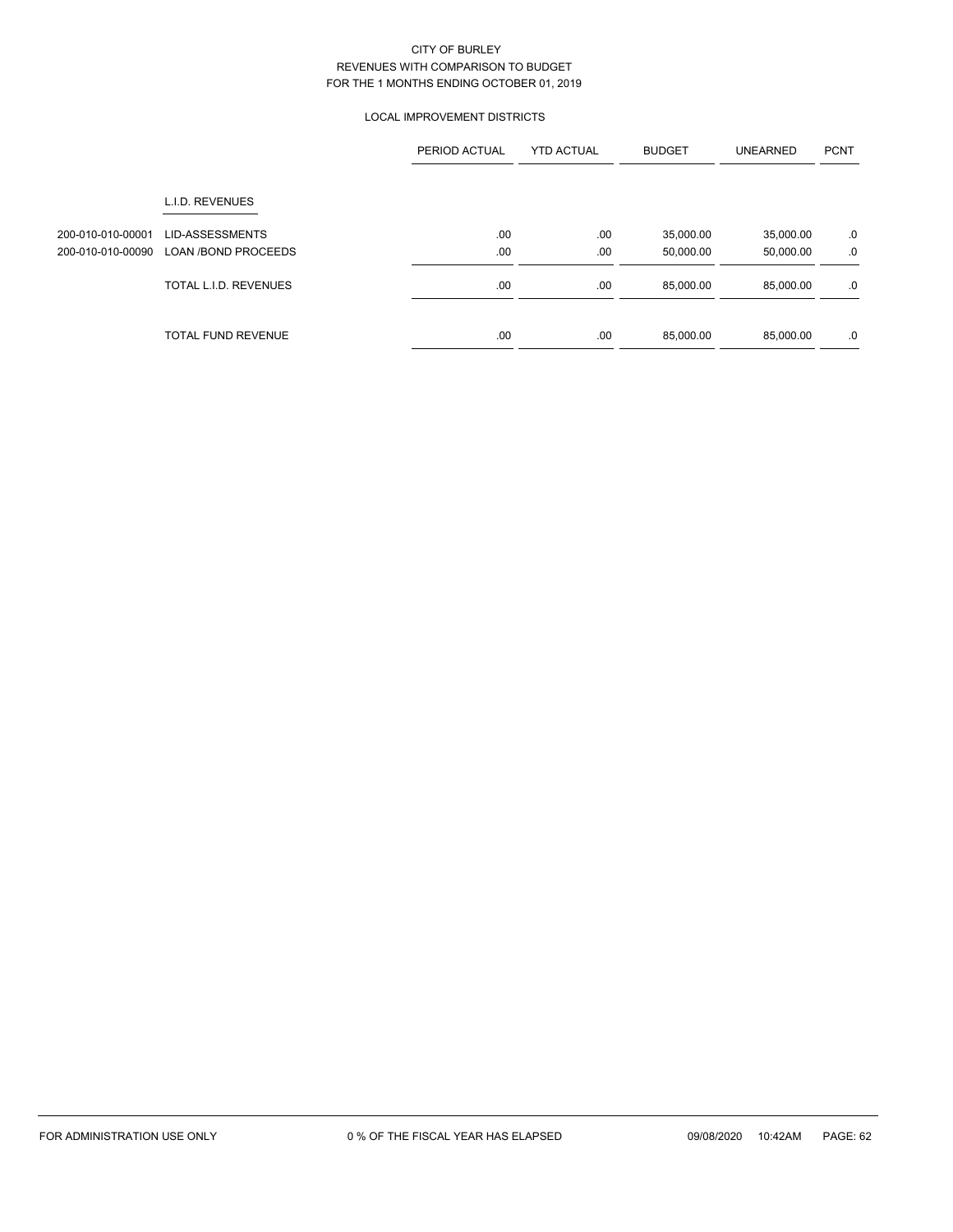## LOCAL IMPROVEMENT DISTRICTS

|                   |                                   | PERIOD ACTUAL | <b>YTD ACTUAL</b> | <b>BUDGET</b> | <b>UNEXPENDED</b> | <b>PCNT</b> |
|-------------------|-----------------------------------|---------------|-------------------|---------------|-------------------|-------------|
|                   | STEVEN'S PLACE EXPENDITURES       |               |                   |               |                   |             |
| 200-010-584-00079 | <b>CONSTRUCTION</b>               | .00           | .00               | 50,000.00     | 50,000.00         | .0          |
| 200-010-590-00001 | <b>DEBT &amp; LEASE PAYMENTS</b>  | .00           | .00               | 35,000.00     | 35,000.00         | .0          |
|                   | TOTAL STEVEN'S PLACE EXPENDITURES | .00.          | .00               | 85,000.00     | 85,000.00         | .0          |
|                   | <b>TOTAL FUND EXPENDITURES</b>    | .00           | .00.              | 85,000.00     | 85,000.00         | .0          |
|                   | NET REVENUE OVER EXPENDITURES     | .00.          | .00               | .00.          | .00               | .0          |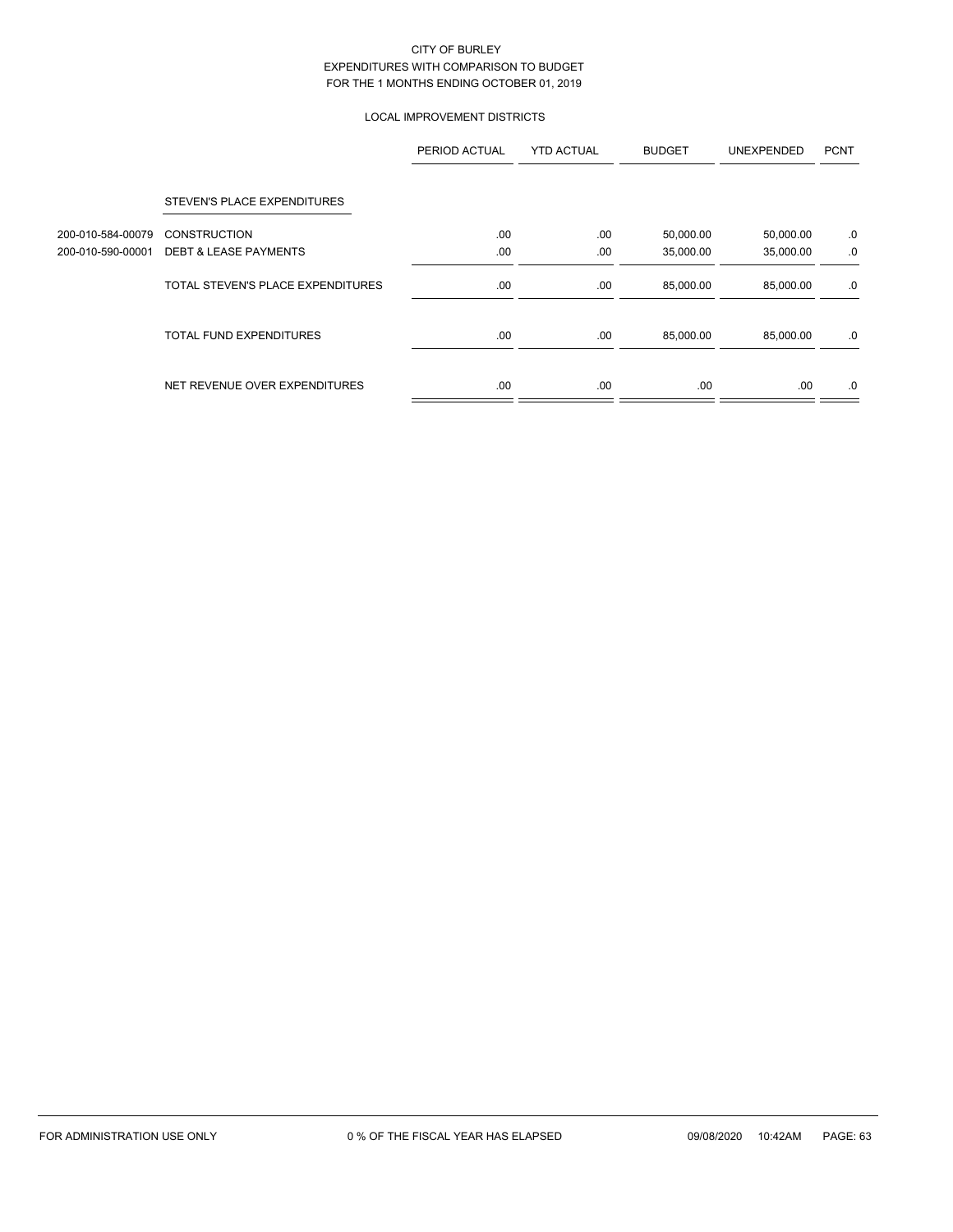## TRUST & AGENCY

|                                | 900-001-001-00006 CASH - COMBINED FUND |           | 42,142.47 |           |
|--------------------------------|----------------------------------------|-----------|-----------|-----------|
|                                | <b>TOTAL ASSETS</b>                    |           |           | 42,142.47 |
|                                | <b>LIABILITIES AND EQUITY</b>          |           |           |           |
|                                | <b>LIABILITIES</b>                     |           |           |           |
| 900-001-002-00005              | ACCOUNTS PAYABLE ALLOCATION            |           | 5,066.56  |           |
|                                | <b>TOTAL LIABILITIES</b>               |           |           | 5,066.56  |
|                                | <b>FUND EQUITY</b>                     |           |           |           |
| 900-001-002-00092 FUND BALANCE | UNAPPROPRIATED FUND BALANCE:           | 37,075.91 |           |           |
|                                | <b>BALANCE - CURRENT DATE</b>          |           | 37,075.91 |           |
|                                | <b>TOTAL FUND EQUITY</b>               |           |           | 37,075.91 |
|                                | TOTAL LIABILITIES AND EQUITY           |           |           | 42,142.47 |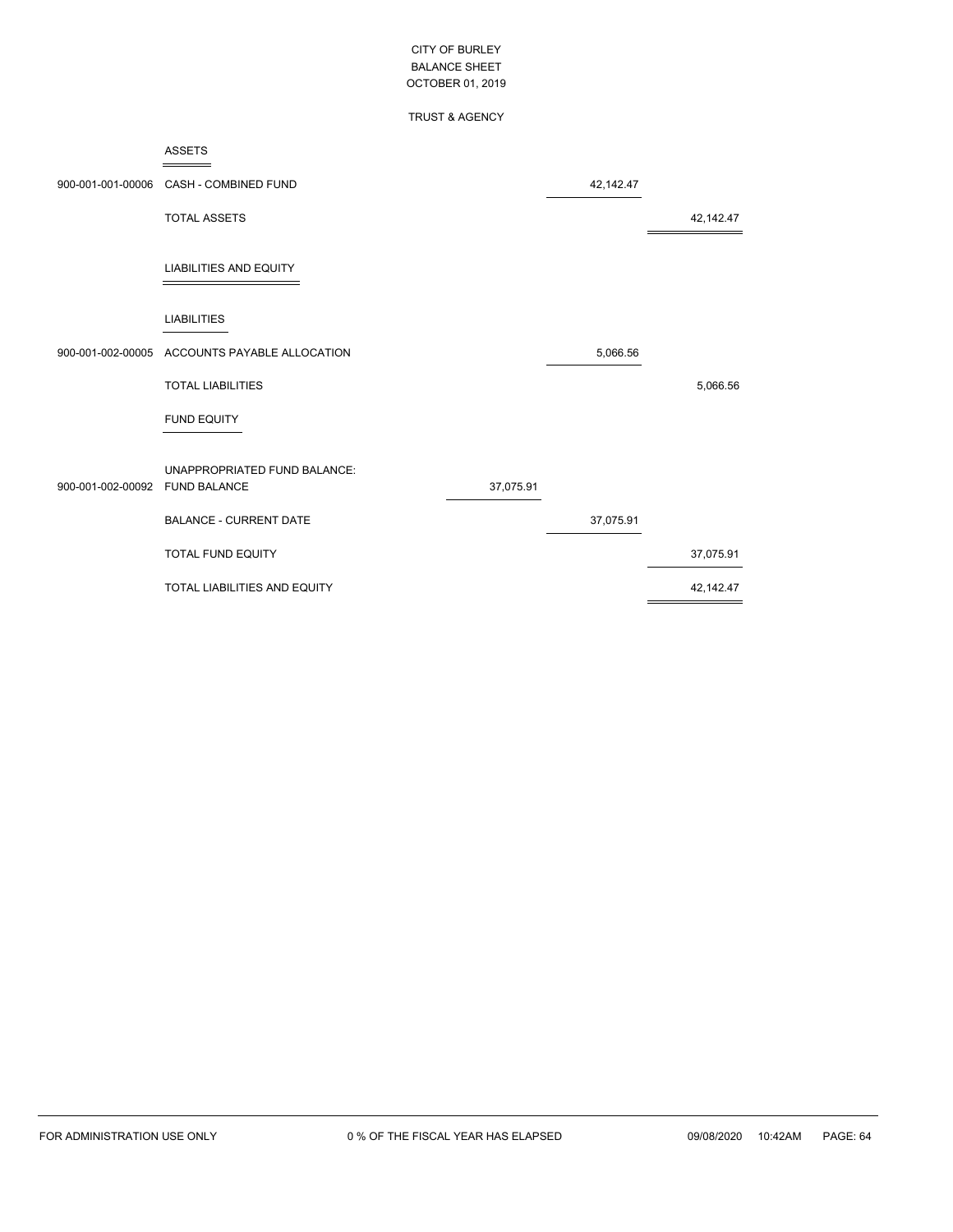## TRUST & AGENCY

|                                            | PERIOD ACTUAL | <b>YTD ACTUAL</b> | <b>BUDGET</b> | <b>UNEARNED</b> | <b>PCNT</b> |
|--------------------------------------------|---------------|-------------------|---------------|-----------------|-------------|
|                                            |               |                   |               |                 |             |
| 900-010-020-00013 DONATIONS-ANIMAL SHELTER | .00           | .00               | 35,000.00     | 35,000.00       | .0          |
| TOTAL SOURCE 020                           | .00           | .00               | 35,000.00     | 35,000.00       | .0          |
|                                            |               |                   |               |                 |             |
| TOTAL FUND REVENUE                         | .00           | .00               | 35,000.00     | 35,000.00       | .0          |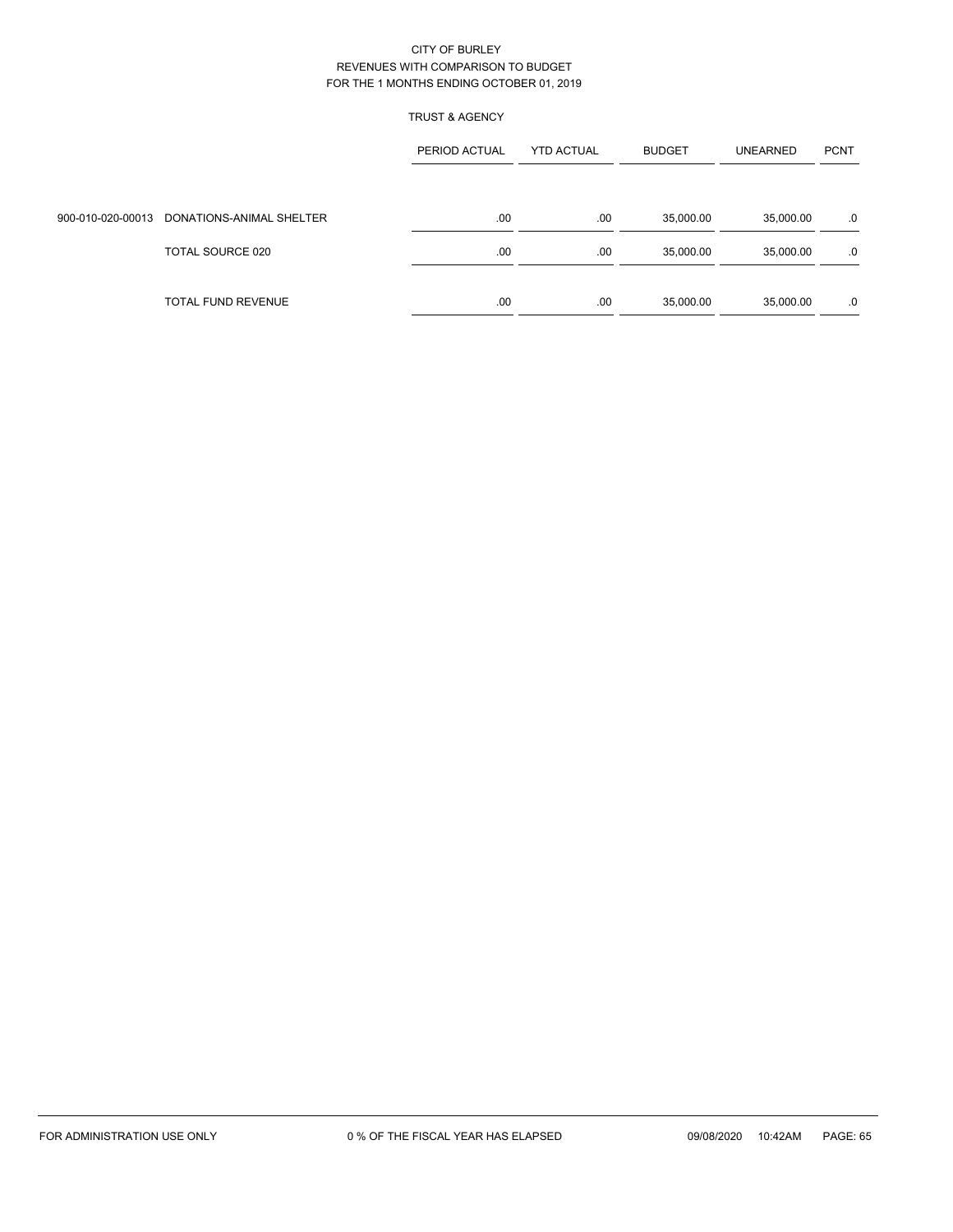## TRUST & AGENCY

|                                      | PERIOD ACTUAL | <b>YTD ACTUAL</b> | <b>BUDGET</b> | UNEXPENDED | <b>PCNT</b> |
|--------------------------------------|---------------|-------------------|---------------|------------|-------------|
|                                      |               |                   |               |            |             |
| 900-010-584-00073 OTHER IMPROVEMENTS | .00           | .00               | 35,000.00     | 35,000.00  | .0          |
| TOTAL DEPARTMENT 010                 | .00           | .00               | 35,000.00     | 35,000.00  | .0          |
| <b>TOTAL FUND EXPENDITURES</b>       | .00           | .00               | 35,000.00     | 35,000.00  | .0          |
| NET REVENUE OVER EXPENDITURES        | .00           | .00               | .00           | .00        | .0          |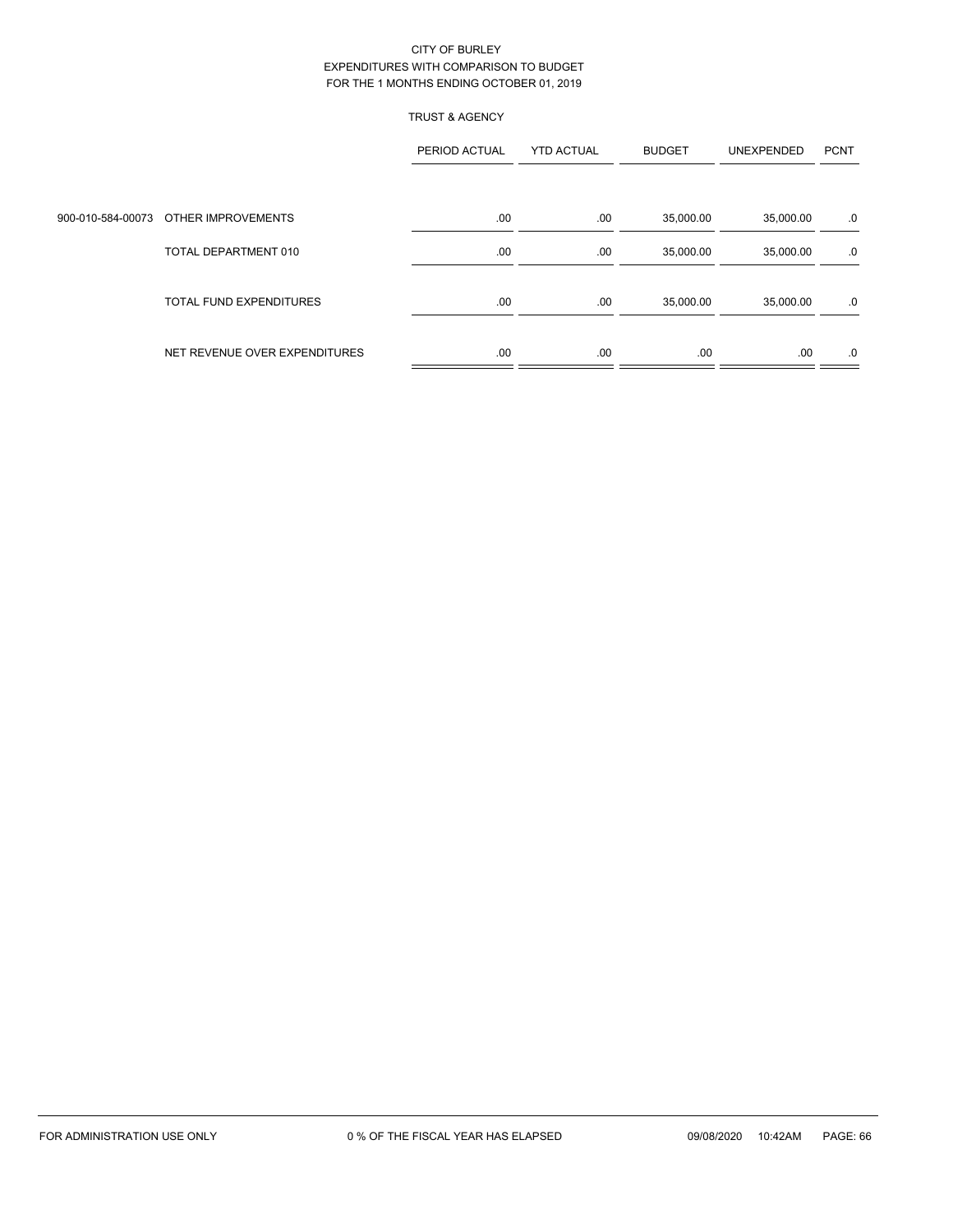### BURLEY DEVELOPMENT AUTHORITY

#### ASSETS

 $=$ 

| 910-001-001-00001<br>910-001-001-00011<br>910-001-001-00016<br>910-001-001-00054 | CASH IN BANK-BDA<br>PROPERTY TAX RECEIVABLE<br>ACCOUNTS RECEIVABLE - MISC<br>DL EVANS RESERVE FUND |                | 5,189,580.17<br>10,704.65<br>1,500.00<br>694,258.74 |                |
|----------------------------------------------------------------------------------|----------------------------------------------------------------------------------------------------|----------------|-----------------------------------------------------|----------------|
|                                                                                  | <b>TOTAL ASSETS</b>                                                                                |                |                                                     | 5,896,043.56   |
|                                                                                  | <b>LIABILITIES AND EQUITY</b>                                                                      |                |                                                     |                |
|                                                                                  | <b>LIABILITIES</b>                                                                                 |                |                                                     |                |
| 910-001-002-00050                                                                | DL EVANS BDA BOND                                                                                  |                | 334,080.01                                          |                |
| 910-001-002-00051                                                                | DL EVANS 2013 BOND                                                                                 |                | 3,188,689.17                                        |                |
| 910-001-002-00054                                                                | 2008A REV BOND-DOT FOODS                                                                           |                | 3,224,052.36                                        |                |
| 910-001-002-00061                                                                | ZIONS 2019 BONDS-MCCAINS                                                                           |                | 15,490,286.76                                       |                |
|                                                                                  | <b>TOTAL LIABILITIES</b>                                                                           |                |                                                     | 22,237,108.30  |
|                                                                                  | <b>FUND EQUITY</b>                                                                                 |                |                                                     |                |
| 910-001-002-00080                                                                | DEFERRED REVENUE - PROPERTY TA                                                                     |                | 10,272.21                                           |                |
| 910-001-002-00092                                                                | UNAPPROPRIATED FUND BALANCE:<br><b>FUND BALANCE</b>                                                | 16,351,336.95) |                                                     |                |
|                                                                                  | <b>BALANCE - CURRENT DATE</b>                                                                      |                | 16,351,336.95)                                      |                |
|                                                                                  | <b>TOTAL FUND EQUITY</b>                                                                           |                |                                                     | 16,341,064.74) |
|                                                                                  | <b>TOTAL LIABILITIES AND EQUITY</b>                                                                |                |                                                     | 5,896,043.56   |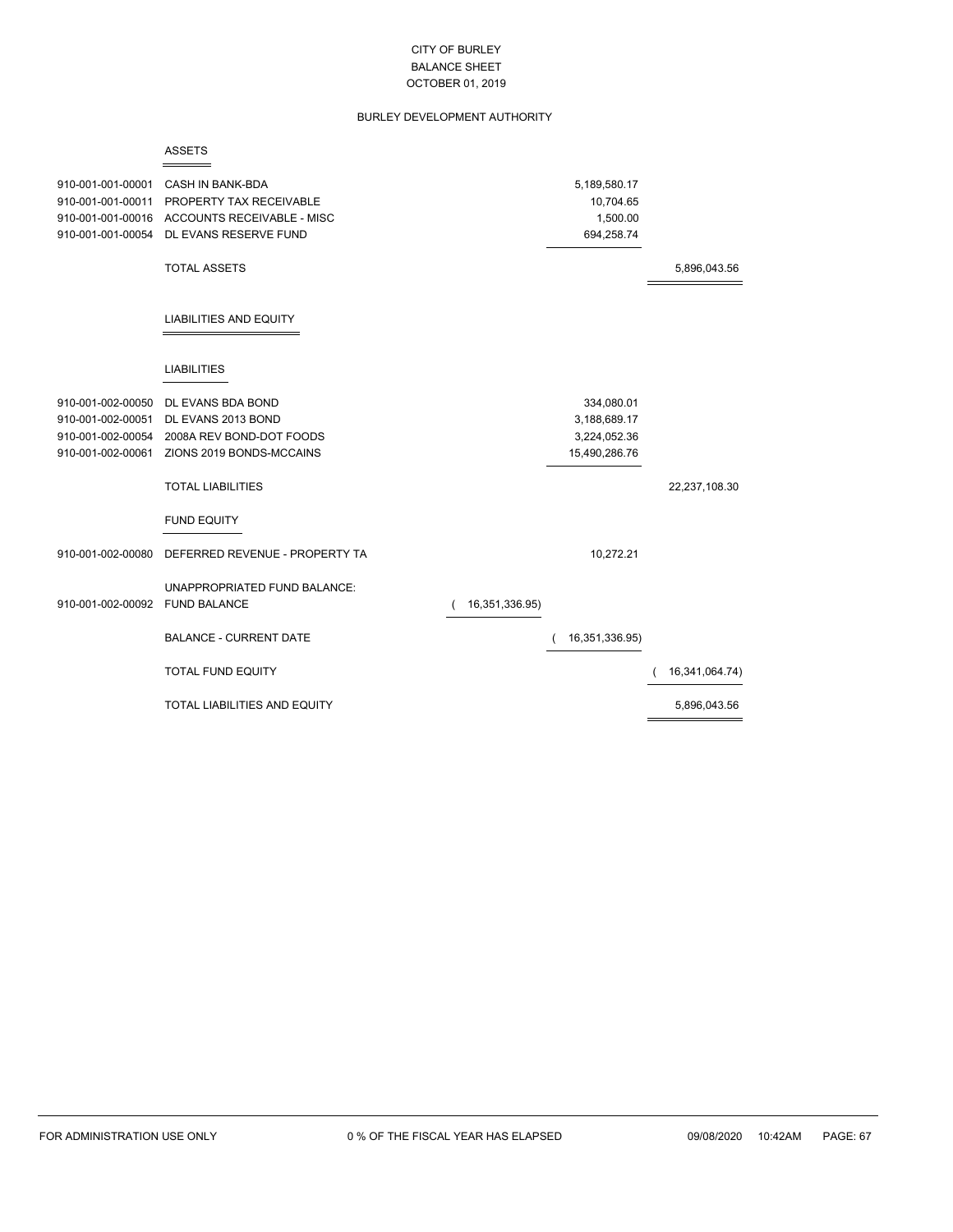## BURLEY DEVELOPMENT AUTHORITY

|                   |                               | PERIOD ACTUAL | <b>YTD ACTUAL</b> | <b>BUDGET</b> | <b>UNEARNED</b> | <b>PCNT</b> |
|-------------------|-------------------------------|---------------|-------------------|---------------|-----------------|-------------|
|                   | <b>BDA REVENUES</b>           |               |                   |               |                 |             |
| 910-010-010-00001 | TAX INCREMENT-CASSIA COUNTY   | .00           | .00               | 3,600,000.00  | 3,600,000.00    | .0          |
| 910-010-010-00002 | TAX INCREMENT-MINIDOKA COUNTY | .00           | .00               | 65,000.00     | 65,000.00       | .0          |
| 910-010-010-00005 | MISC. REVENUE                 | .00           | .00               | 15,000.00     | 15,000.00       | .0          |
| 910-010-010-00006 | LIFE FLIGHT LEASE PAYMENT     | .00           | .00               | 47,800.00     | 47,800.00       | .0          |
| 910-010-010-00071 | <b>INTEREST EARNED</b>        | .00           | .00               | 6,000.00      | 6,000.00        | .0          |
|                   | <b>TOTAL BDA REVENUES</b>     | .00           | .00               | 3,733,800.00  | 3,733,800.00    | .0          |
|                   | TOTAL FUND REVENUE            | .00           | .00               | 3,733,800.00  | 3,733,800.00    | $.0\,$      |